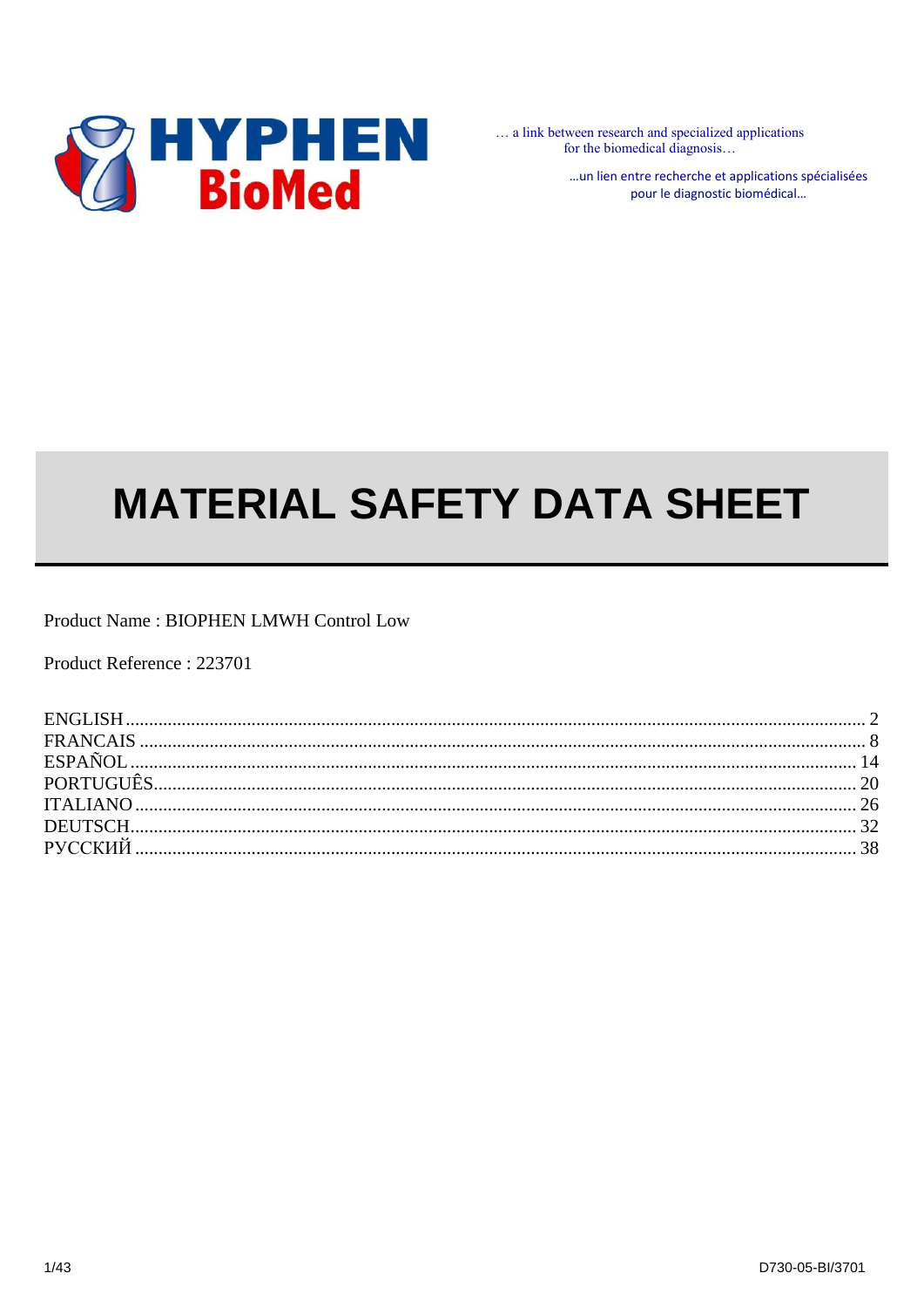

# **MATERIAL SAFETY DATA SHEET**

# <span id="page-1-0"></span>**ENGLISH**

# SECTION 1: PRODUCT & COMPANY IDENTIFICATION

#### **1.1 Product identifier**

| <b>Name</b>                                                                       | <b>Product number</b> |  |
|-----------------------------------------------------------------------------------|-----------------------|--|
| <b>BIOPHEN LMWH Control Low</b>                                                   | 223701                |  |
| 1.2 Relevant identified uses of the substance or mixture and uses advised against |                       |  |
| In vitro medical device                                                           |                       |  |
| 1.3 Details of the manufacturer and supplier of the safety data sheet             |                       |  |

#### HYPHEN BioMed

|      | 155 rue d'Eragny                 |
|------|----------------------------------|
|      | 95000 Neuville sur Oise (France) |
| Tel: | 33.1.34.40.65.10                 |
| Fax: | 33.1.34.48.72.36                 |
|      |                                  |

E-mail address: [info@hyphen-biomed.com](mailto:info@hyphen-biomed.com)

#### **1.4 Emergency telephone number**

Tel: 33.1.34.40.65.10 (during normal business hours only)

France

Phone: 33.1.45.42.59.59 (Poisons Information Service in France)

Other countries

Contact local authorities

Australia: +61 13 11 26 (Emergency Poison Advice) - 24 hours

# SECTION 2: HAZARDS IDENTIFICATION

#### **2.1 Classification of the substance or mixture**

#### **Classification information**

This product does not meet the criteria for classification in any hazard class according to Regulation (EC) No 1272/2008 on classification, labelling and packaging of substances and mixtures (CLP).

#### **2.2 Label elements**

The product is not subject to labelling requirements in accordance with current EC guidelines and corresponding national legislation.

#### **2.3 Other hazards**

None

# SECTION 3: COMPOSITION / INFORMATION ON INGREDIENTS

#### **3.1 Substances**

Not applicable the product is not a substance.

#### **3.2 Mixtures**

#### **Hazardous ingredients**

This product does not contain substances to be mentioned according to EU Regulation No 1907/2006 (REACH), Annex II

### **3.3 Other information**

#### Do not inject or ingest.

This product contains material of animal origin and should be considered as potentially capable of transmitting infectious diseases. The preparation contains material of human origin which has been tested and found negative for HBSAg, anti-HIV and HCV. As with all materials of human origin, this product should be regarded as potentially hazardous to health. Therefore, it should be handled in compliance with appropriate laboratory safety procedures to minimise the risk of transmitting infectious pathogens.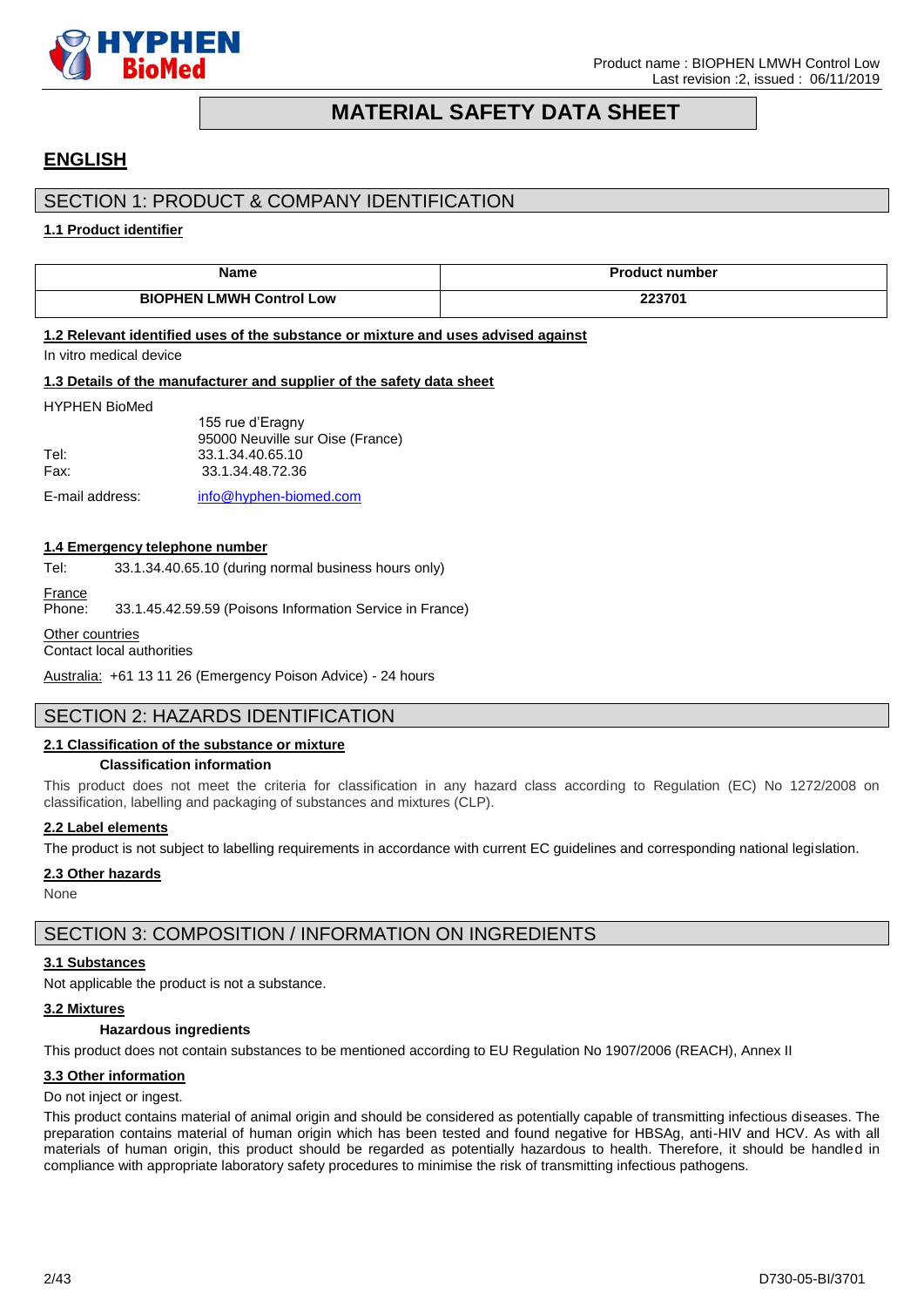

# SECTION 4: FIRST AID MEASURES

#### **4.1 Description of first aid measures**

#### **General information**

If symptoms develop or when in doubt, seek medical attention. Never give anything by mouth to an unconscious person. Do not leave victim unattended.

#### **After inhalation**

IF INHALED: Remove victim to fresh air. Keep warm and at rest. If irritation occurs, seek medical attention.

#### **After skin contact**

SKIN CONTACT: Wash off immediately with plenty of soap and water. Take off immediately all contaminated clothing. Wash contaminated clothing before reuse. If skin reaction occurs, seek medical attention.

#### **After eye contact**

EYE CONTACT: Rinse immediately with plenty of water for at least 15 minutes holding the eyelids open. If possible. remove contact lenses. Continue to rinse. Seek medical attention preferably an ophthalmologist.

#### **After ingestion**

INGESTION: get immediately medical attention. Do not induce vomiting. Never give anything by mouth to an unconscious person.

#### **4.2 Most important symptoms and effects, both acute and delayed**

No data available.

#### **4.3 Indication of any immediate medical attention and special treatment needed**

No data available.

# SECTION 5: FIREFIGHTING MEASURES

#### **5.1 Extinguishing media**

#### **Suitable extinguishing media**

Product itself is non-combustible; adapt fire extinguishing measures to surrounding areas

**Unsuitable extinguishing media**

Water spray

#### **5.2 Special hazard arising from the substance or mixture**

In the event of fire, the following can be released: Carbon dioxide (CO<sub>2</sub>); Carbon monoxide (CO)

#### **5.3 Advice for firefighters**

In the event of a fire: Wear protective equipment. Self-contained breathing apparatus.

Do not allow extinguishing water to enter sewerage or any water course. Do not breathe fire/explosion fumes.

# SECTION 6: ACCIDENTAL RELEASE MEASURES

#### **6.1 Personal protections, protective equipment and emergency procedures**

Refer to protective measures listed in section 7 and 8. Avoid contact with skin, eyes and clothing

Avoid dust formation. Do not breathe gas/mist/vapours.

#### **6.2 Environmental precautions**

Prevent further spillage if safe. Do not allow product to enter drains or any water course. Avoid release to the environment.

#### **6.3 Methods and material for containment and cleaning up**

Do not place spilled material back in the original container. Collect spilled material with absorbent material. Clean contaminated surfaces and devices in compliance with all applicable legal requirements and regulations. Transfer to suitable, closed and labelled containers for storage/disposal.

# SECTION 7: HANDLING AND STORAGE

#### **7.1 Precautions for safe handing**

#### **Advice on safe handing**

For safe product handling, select and apply appropriate prevention and control measures that will reduce to a minimum the intrinsic risk hazard. Design and operate processes, insofar as the state of technology permits, in such a way that dangerous substances may not be released / contact with the skin can be ruled out.

#### **General protective and hygiene measures**

Do not eat, drink or smoke during work time. Keep away from food, drink and animal feeding stuffs. Wash hands and skin before breaks and after work. Do not inhale vapours. Avoid contact whit eyes and skin. Remove soiled or soaked clothing immediately.

#### **Advice on protection against fire and explosion**

No special measures necessary.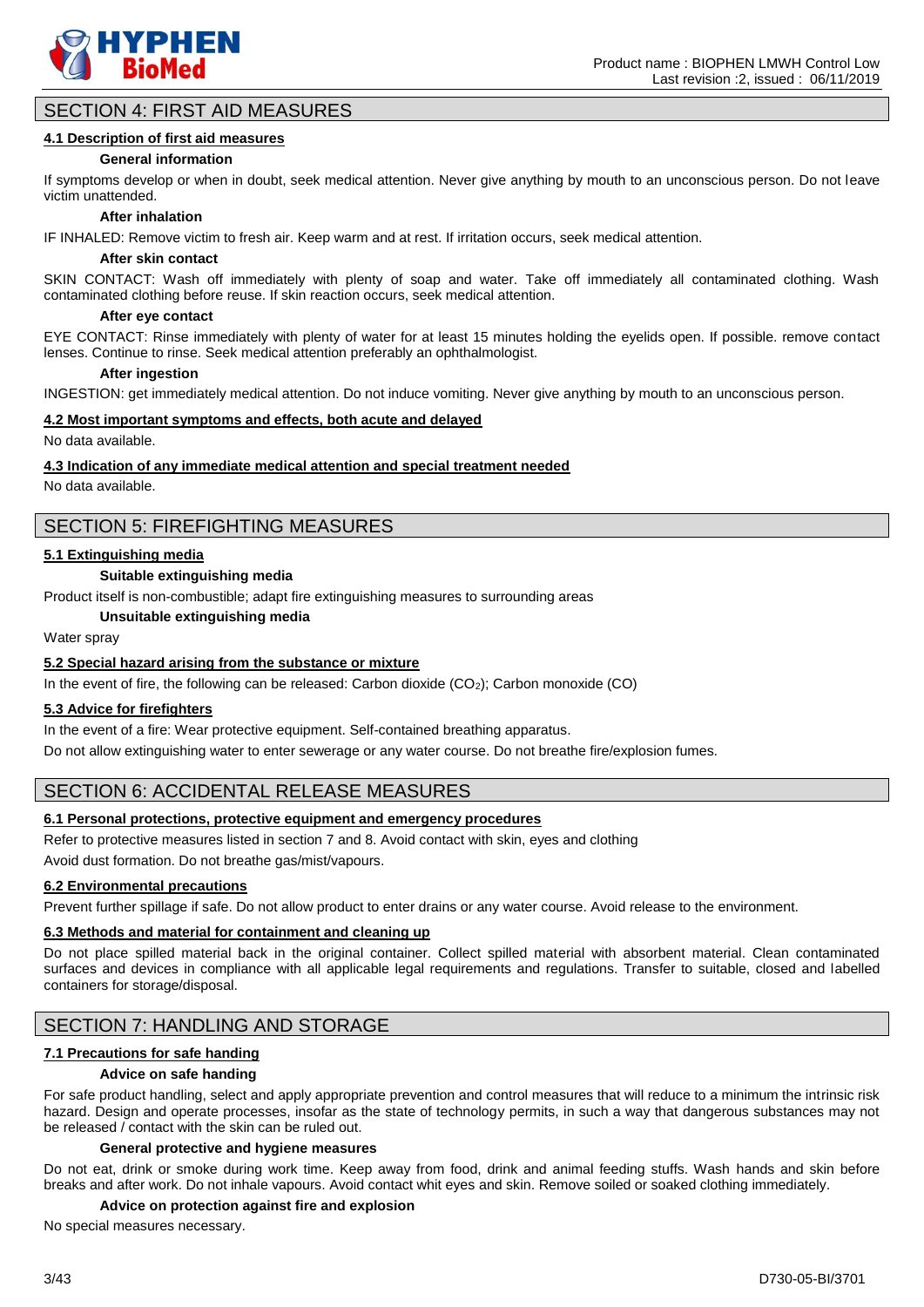

#### **7.2 Conditions for safe storage, including any incompatibilities**

#### **Technical measures and storage conditions**

Keep container tightly closed in a cool, well-ventilated place.

#### **Incompatible materials**

No data available.

**Recommended storage temperature**

Value : 2- 8°C

#### **Requirements for storage rooms and vessels**

Containers which are opened must be carefully closed and kept upright to prevent leakage.

#### **7.3 Specific end uses**

Apart from the uses mentioned in section 1.2 no other specific uses are stipulated.

# SECTION 8: EXPOSURE CONTROLS, PERSONAL PROTECTION

#### **8.1 Control parameters**

#### **Occupational exposure limit values**

No parameters available for monitoring.

#### **Biological limit values**

No data available

#### **8.2 Exposure controls**

#### **Appropriate engineering controls**

Technical measures and appropriate working operations should be given priority over the use of personal protective equipment. Any measure taken shall comply with good hygiene practice.

#### **Personal protective equipment**

During product handling, wear appropriate protective clothing in compliance with the applicable rules.

#### **Respiratory protection**

Respiratory protection not required. Where protection from nuisance levels of dusts are necessary, use type N95 (US) or type P1 (EN 143) dust masks. Use respirators and components tested and approved under appropriate government standards such as NIOSH (US) or CEN (EU).

#### **Hand/skin protection**

During handling, wear appropriate protective gloves. Prior to use, check in any case suitability of protective glove for the specific workplace conditions. Use proper glove removal technique (without touching glove's outer surface) to avoid skin contact with this product. Dispose of contaminated gloves after use in accordance with applicable laws and good laboratory practices. Wash and dry hands.

Protective gloves must be tested and approved under EN374 standard.

Replace protective gloves immediately when they become worn and damaged.

#### **Eye / face protection**

Use equipment for eye protection tested and approved under appropriate government standards such as NIOSH (US) or EN 166(EU).

#### **Body protection**

The type of protective equipment must be selected according to the concentration and amount of the dangerous substance at the specific workplace.

#### **Other**

No data available

#### **Environmental exposure controls**

Prevent further spillage/release of material if safe. Do not allow product to enter drains or any water course. Avoid release to the environment.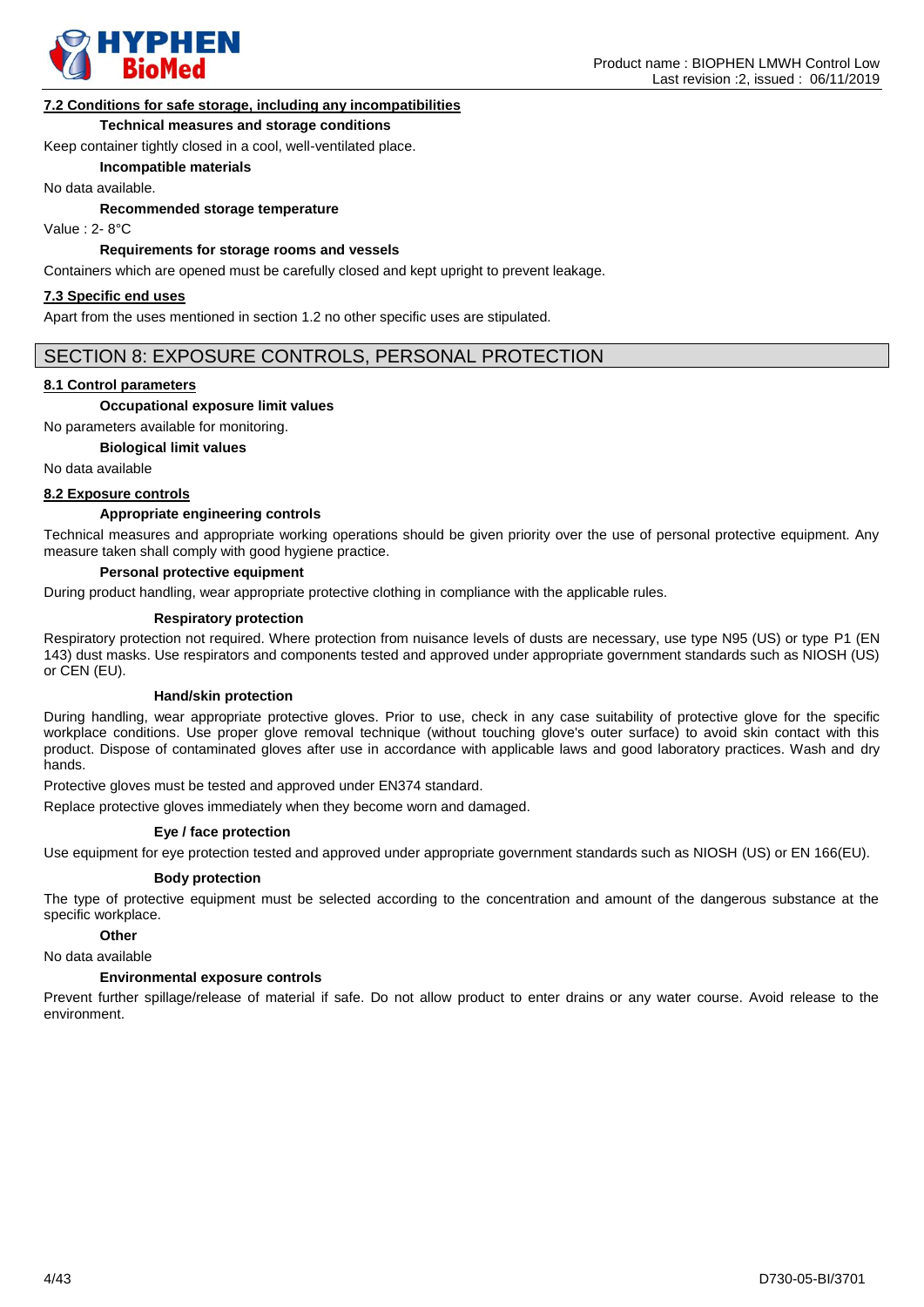

# SECTION 9: PHYSICAL AND CHEMICAL PROPERTIES

#### **9.1 Information on basic physical and chemical properties**

| <b>Property</b>                              | CI                        | CII                       |
|----------------------------------------------|---------------------------|---------------------------|
| Appearance                                   | <b>Lyophilised Powder</b> | <b>Lyophilised Powder</b> |
| <b>Color</b>                                 | White / Yellow            | White / Yellow            |
| Odour                                        | <b>ND</b>                 | <b>ND</b>                 |
| pH value                                     | <b>ND</b>                 | <b>ND</b>                 |
| <b>Boiling point</b>                         | <b>ND</b>                 | <b>ND</b>                 |
| <b>Melting point</b>                         | <b>ND</b>                 | <b>ND</b>                 |
| <b>Decomposition point</b>                   | <b>ND</b>                 | <b>ND</b>                 |
| <b>Flash point</b>                           | <b>ND</b>                 | <b>ND</b>                 |
| <b>Auto-ignition temperature</b>             | <b>ND</b>                 | <b>ND</b>                 |
| <b>Oxidising properties</b>                  | <b>ND</b>                 | <b>ND</b>                 |
| <b>Explosive properties</b>                  | <b>ND</b>                 | <b>ND</b>                 |
| <b>Flammability</b>                          | <b>ND</b>                 | <b>ND</b>                 |
| Lower flammability or explosive limits       | <b>ND</b>                 | <b>ND</b>                 |
| Upper flammability or explosive limits       | <b>ND</b>                 | <b>ND</b>                 |
| Vapour pressure                              | <b>ND</b>                 | <b>ND</b>                 |
| <b>Vapour density</b>                        | <b>ND</b>                 | <b>ND</b>                 |
| <b>Evaporation rate</b>                      | <b>ND</b>                 | <b>ND</b>                 |
| <b>Relative density</b>                      | <b>ND</b>                 | <b>ND</b>                 |
| Solubility in water                          | <b>ND</b>                 | <b>ND</b>                 |
| <b>Solubility</b>                            | <b>ND</b>                 | <b>ND</b>                 |
| <b>Partition coefficient: n-octano/water</b> | <b>ND</b>                 | <b>ND</b>                 |
| <b>Viscosity</b>                             | <b>ND</b>                 | <b>ND</b>                 |
| <b>Other information</b>                     | <b>ND</b>                 | <b>ND</b>                 |

ND : No data available.

### **9.2 Other information**

No data available

# SECTION 10: STABILITY AND REACTIVITY

### **10.1 Reactivity**

No dangerous reactions known if handled in compliance with applicable provisions/under normal conditions of use.

#### **10.2 Chemical stability**

The preparation is stable if handled and stored as recommended under section 7.

#### **10.3 Possibility of hazardous reactions**

None if used for the intended purpose.

## **10.4 Conditions to avoid**

None if used for the intended purpose.

#### **10.5 Incompatible materials**

None known.

#### **10.6 Hazardous decomposition products**

None if used for the intended purpose.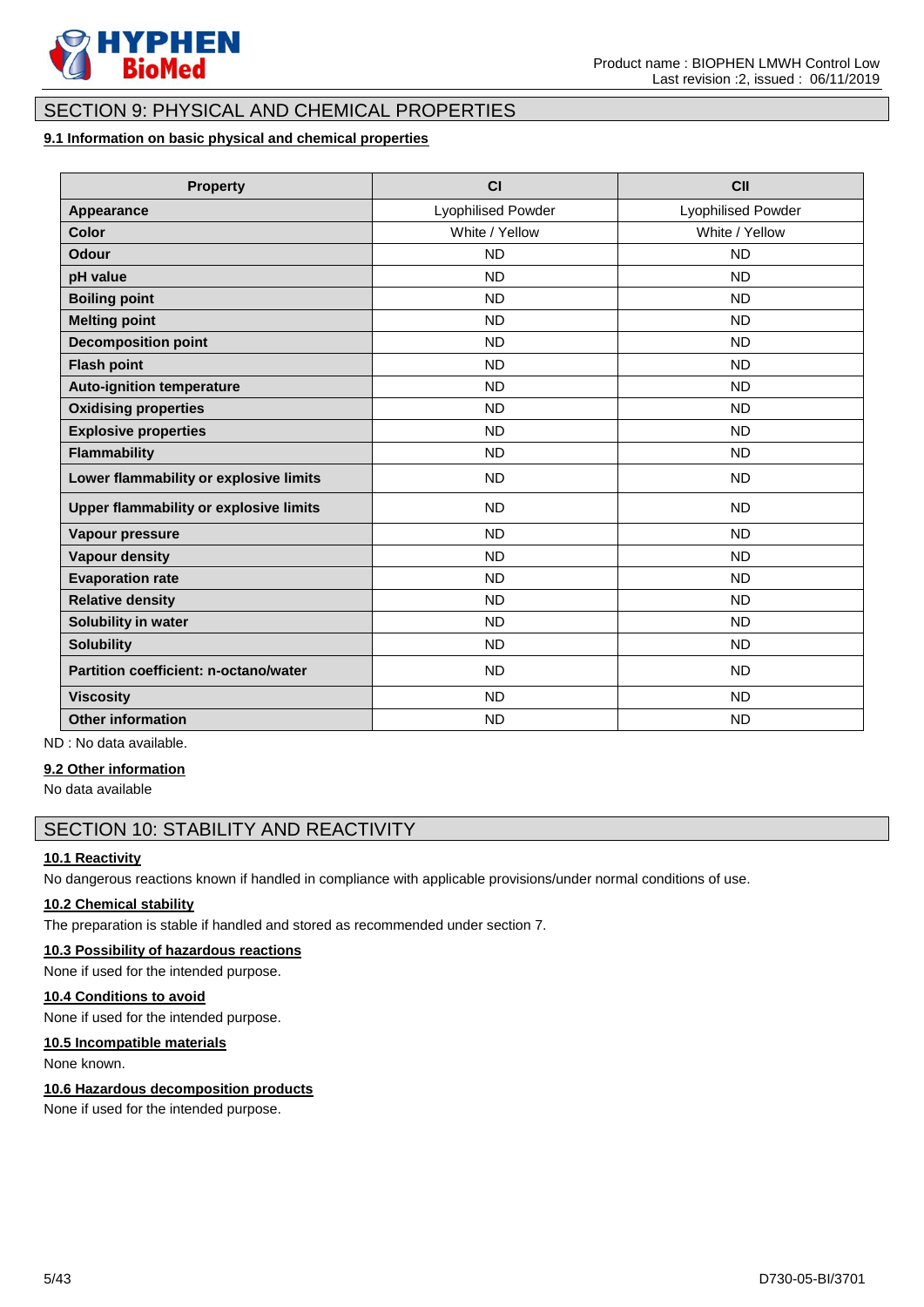

# SECTION 11: TOXICOLOGICAL INFORMATION

# **11.1 Information on toxicological effects**

| <b>Effects</b>                                                                        | <b>CI</b> | CII       |
|---------------------------------------------------------------------------------------|-----------|-----------|
| <b>Acute oral toxicity</b>                                                            | <b>ND</b> | ND.       |
| <b>Acute dermal toxicity</b>                                                          | <b>ND</b> | ND.       |
| <b>Acute inhalational toxicity</b>                                                    | <b>ND</b> | ND.       |
| <b>Skin corrosion/irritation</b>                                                      | <b>ND</b> | ND.       |
| Serious eye damage/eye irritation                                                     | <b>ND</b> | ND.       |
| Respiratory or skin sensitisation                                                     | <b>ND</b> | ND.       |
| <b>Germ cell mutagenicity</b>                                                         | <b>ND</b> | ND.       |
| <b>Reproductive toxicity</b>                                                          | <b>ND</b> | ND.       |
| Carcinogenicity                                                                       | <b>ND</b> | ND.       |
| <b>Specific target organ toxicity:</b><br>Single exposure<br><b>Repeated exposure</b> | <b>ND</b> | ND.       |
| <b>Aspiration hazard</b>                                                              | <b>ND</b> | <b>ND</b> |

ND : No data available.

No component of this product present at levels greater than or equal to 0.1 % is identified as probable, possible or confirmed human carcinogen by IARC.

# SECTION 12: ECOLOGICAL INFORMATION

# **12.1 Toxicity**

| <b>Toxicity</b>                            | C <sub>1</sub> | <b>CII</b> |
|--------------------------------------------|----------------|------------|
| <b>Fish toxicity</b>                       |                |            |
| Acute<br>$\sim$                            | ND             | ND.        |
| <b>Chronic</b>                             |                |            |
| <b>Daphnia toxicity</b>                    |                |            |
| Acute<br>$\overline{\phantom{0}}$          | <b>ND</b>      | ND.        |
| <b>Chronic</b><br>$\overline{\phantom{a}}$ |                |            |
| <b>Algae toxicity</b>                      |                |            |
| Acute<br>$\sim$                            | <b>ND</b>      | ND.        |
| <b>Chronic</b><br>$\blacksquare$           |                |            |
| <b>Bacteria toxicity</b>                   |                |            |
| <b>Acute</b><br>$\overline{a}$             | <b>ND</b>      | ND.        |
| <b>Chronic</b><br>$\overline{\phantom{0}}$ |                |            |

ND : No data available.

#### **12.2 Persistence and degradability**

No data available.

#### **12.3 Bio-accumulative potential**

No data available.

#### **12.4 Mobility in soil**

No data available.

#### **12.5 Results of PBT and vPvB assessment**

| <b>Assessment</b>        |           | $\sim$<br>vı |
|--------------------------|-----------|--------------|
| <b>PBT</b><br>assessment | <b>NL</b> | <b>NL</b>    |
| <b>vPvB</b> assessment   | <b>ND</b> | <b>ND</b>    |

ND : No data available.

#### **12.6 Other adverse effects**

No data available.

#### **12.7 Other information**

Do not discharge product unmonitored into the environment.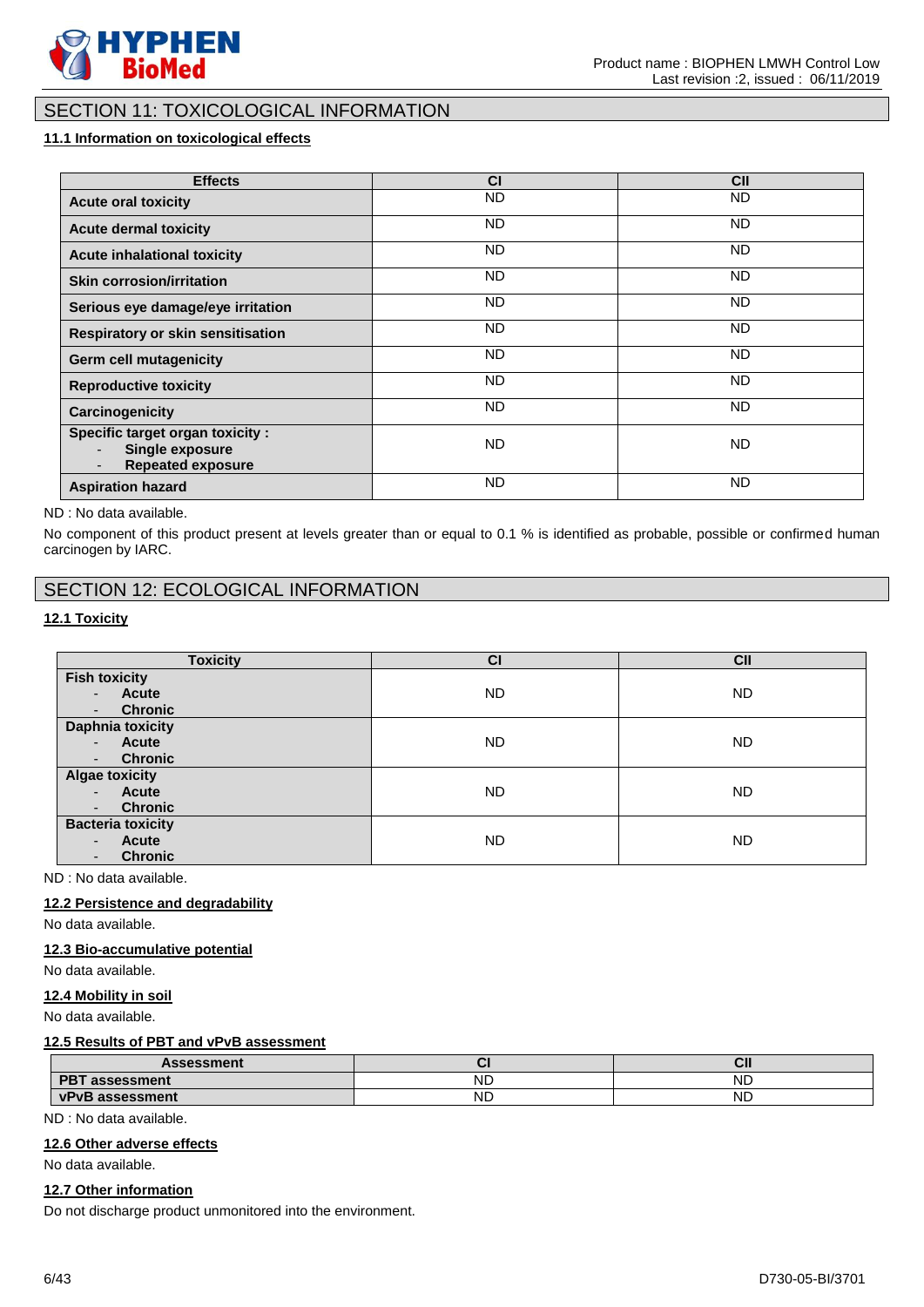

# SECTION 13: WASTE DISPOSAL CONSIDERATIONS

#### **13.1 Waste treatment methods**

#### **Product**

Dispose of waste in compliance with national rules and consultation with environmental services. The waste code is established in consultation with your regional waste disposer.

#### **Packaging**

Empty properly packaging. Completely emptied packaging or practically empty packaging containing residues shall be disposed of properly in consultation with your regional waste disposer.

# SECTION 14: TRANSPORT INFORMATION

The product is not covered by international regulations on the transport of dangerous goods (IMDG, IATA, ADR/RID).

# SECTION 15: REGULATORY INFORMATION

#### **15.1 Safety, health and environmental regulations/legislation specific for the substance or mixture**

#### **EU regulations**

This MSDS file is comply to the requirements described on the Regulation (EC) No 1907/2006 (REACH) and 1272/2008 (CLP).

#### **15.2 Chemical safety assessment**

No data available.

# SECTION 16: OTHER INFORMATION

#### **16.1 Key literature references and sources for data**

Regulation EC 1907/2006(REACH), Regulation (EC) 1272/2008 (CLP) its current version.

Regulations concerning the International Carriage of Dangerous Goods according to ADR, RID, IMDG, IATA in their current version.

The data sources used to determine physical, toxic and ecotoxic data, are indicated directly in the corresponding section of this SDS.

The above information is based on our present-day knowledge and experience. The information provided above is not a technical specification and does not guarantee any properties or performance and does not represent any contractual relationship.

HYPHEN BioMed and its appointed agents/distributors or OEM contractors shall not be held liable for any damage resulting from or from contact with the products included in the kit.

#### **16.2 Abbreviations and acronyms**

ADR: European Agreement Concerning the International Carriage of Dangerous Goods by Road

CLP: European Regulation on Classification, Labelling and Packaging of Substances and Mixtures

CMR : cancerogen mutagen reprotoxic

IATA-DGR: International Air Transport Association - Dangerous Goods Regulations

IMDG: International Maritime Dangerous Goods code

NIOSH: National Institute for Occupational Safety and Health (NIOSH) in the U.S.

PBT: Persistent, Bioaccumulative, Toxic

ReaCH: European Union Regulation on Registration, Evaluation, Authorisation and restriction of CHemicals RID: International Rule for Transport of Dangerous Substances by Rail

vPvB: very Persistent, very Bioaccumulative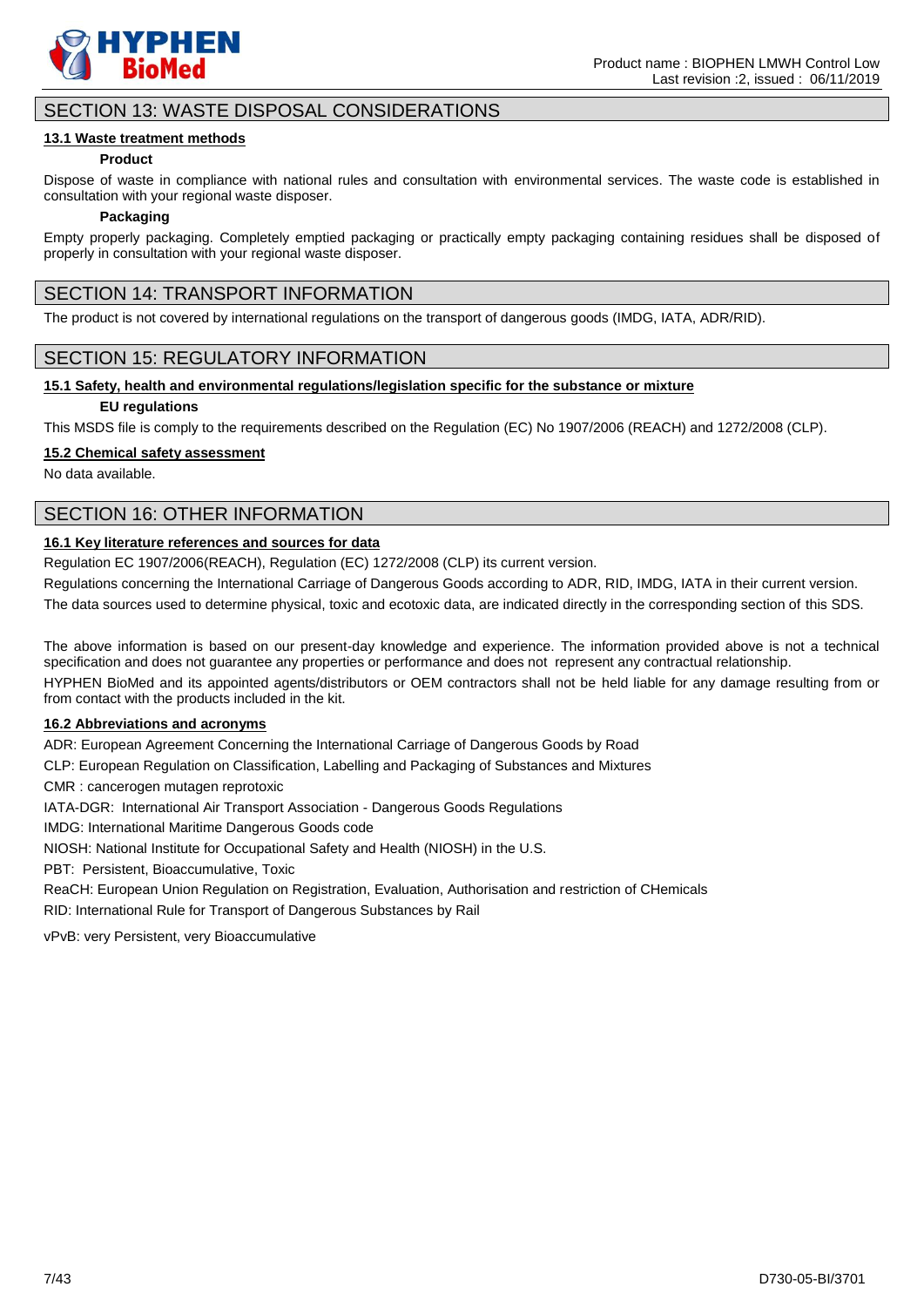

# **FICHE DE DONNEES DE SECURITE**

# <span id="page-7-0"></span>**FRANCAIS**

# SECTION 1: IDENTIFICATION DU PRODUIT ET DE LA SOCIETE

#### **1.1 Identification du produit**

| Nom                             | Référence interne |  |
|---------------------------------|-------------------|--|
| <b>BIOPHEN LMWH Control Low</b> |                   |  |

#### **1.2 Utilisations définies pour la substance / préparation**

Dispositif médical in vitro.

#### **1.3 Renseignements concernant le fabricant et fournisseur de la fiche de sécurité**

| <b>Fabricant:</b> | <b>HYPHEN BioMed</b>             |
|-------------------|----------------------------------|
|                   | 155 rue d'Eragny                 |
|                   | 95000 Neuville sur Oise (France) |
| Tel:              | 33.1.34.40.65.10                 |
| Fax:              | 33.1.34.48.72.36                 |
|                   |                                  |

Adresse e-mail : [info@hyphen-biomed.com](mailto:info@hyphen-biomed.com)

#### **1.4 Numéro d'urgence**

Tel: 33.1.34.40.65.10 (durant les heures ouvrables)

# **France**

Tel : 33.1.45.42.59.59 (Les centres antipoison Français)

### **Etranger**

Se référer aux autorités compétentes

### SECTION 2: INDENTIFICATION DES DANGERS

#### **2.1 Classification de la substance ou du mélange**

#### **Informations concernant la classification**

Le produit ne satisfait pas aux critères de classification et d'étiquetage du Règlement (CE) n° 1272/2008, dit Règlement CLP.

#### **2.2 Eléments d'étiquetage**

Le produit ne nécessite pas d'étiquetage conformément aux directives CE ou les lois nationales respectives.

#### **2.3 Autres dangers**

Aucun(e)

# SECTION 3: COMPOSITION / INFORMATIONS SUR LES COMPOSANTS

#### **3.1 Substances**

Non applicable, le produit n'est pas une substance.

#### **3.2 Mélanges**

#### **Composés dangereux**

Le produit ne contient pas de substances à mentionner selon le règlement (CE) n° 1907/2206 (REACH), annexe II.

#### **3.3 Autres informations**

Ne pas injecter ou ingérer.

Le produit contient du matériel d'origine animale. Il doit être traité comme potentiellement infectieux. Ce produit contient du matériel d'origine humaine testé au moment de la donation et qui s'est avéré non réactif vis-à-vis des anticorps anti-VIH, des antigènes de surface du virus de l'hépatite B et des anticorps anti-VHC. Comme pour tous les échantillons d'origine humaine, ce produit doit être traité suivant des procédures de laboratoire appropriées pour réduire au minimum le risque de transmission de maladies infectieuses.v

# SECTION 4: PREMIERS SECOURS

#### **4.1 Description des premiers secours**

#### **Informations générales**

En cas de doute ou si des symptômes se déclarent, demander conseil à un médecin. Si la victime est inconsciente, ne rien lui faire ingurgiter. Ne pas laisser la victime sans surveillance.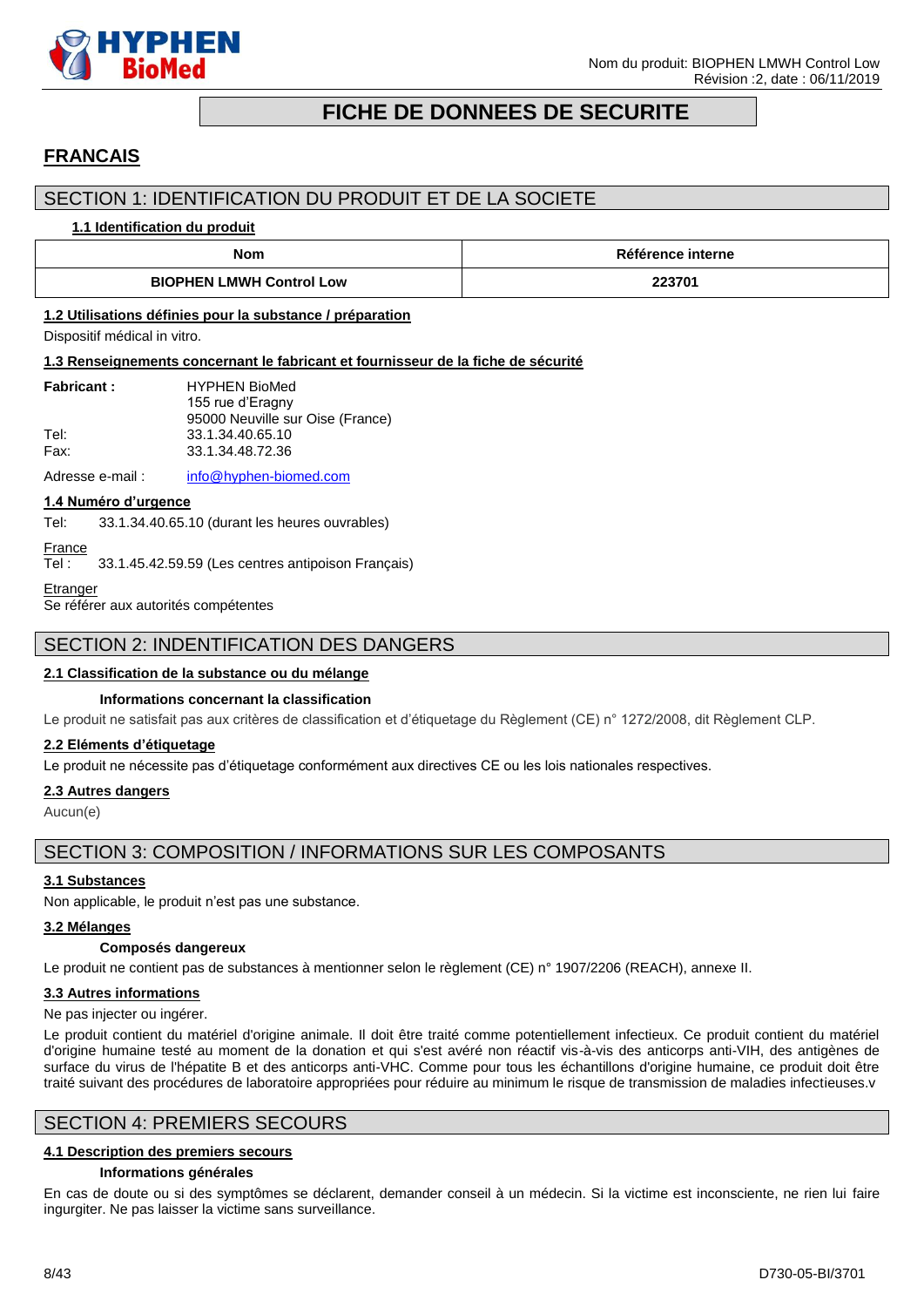

#### **Après inhalation**

En cas d'inhalation, transporter la victime à l'air libre, la garder au chaud et au repos. En cas d'irritation des voies respiratoires, consulter un médecin.

#### **Après contact cutanée**

Après un contact avec la peau, se laver immédiatement et abondamment avec de l'eau et du savon. Enlever immédiatement les vêtements et les chaussures souillés, imprégnés, les nettoyer soigneusement avant de les porter à nouveau. En cas de réactions cutanées, consulter un médecin

#### **Après contact oculaire**

En cas de contact avec les yeux, rincer immédiatement et abondamment à l'eau courante en maintenant les paupières écartées pendant 15 minutes. Protéger l'œil non blessé, enlever les lentilles de contact si la victime en porte et si elles peuvent être enlevées facilement, continuer à rincer. Consulter un ophtalmologiste.

#### **Après ingestion**

En cas d'ingestion, appeler immédiatement un médecin. Ne pas faire vomir. Ne rien donner à boire ou à manger.

#### **4.2 Principaux symptômes et effets, aigus et différés**

Données non disponibles

#### **4.3 Indication des éventuels soins médicaux immédiats et traitements particuliers nécessaires**

Données non disponibles

### SECTION 5: MESURES DE LUTTE CONTRE L'INCENDIE

#### **5.1 Moyens d'extinction**

#### **Moyen d'extinction approprié**

Produit non combustible en lui même; adapter les mesures d'extinction d'incendie dans les zones environnantes.

#### **Moyen d'extinction non approprié**

Jet d'eau

#### **5.2 Procédures particulières de lutte anti-incendie**

En cas d'incendie, les substances suivantes peuvent être utilisées: dioxyde de carbone (CO2), le monoxyde de carbone (CO).

#### **5.3 Conseils pour les pompiers**

En cas d'incendie, utiliser un appareil respiratoire autonome et porter un vêtement de protection.

Ne pas évacuer les eaux d'extinction dans les canalisations publiques ni dans les plans d'eau. Ne pas inhaler les gaz d'explosion et d'incendie

# SECTION 6: MESURES A PRENDRE EN CAS DE REJET ACCIDENTEL

#### **6.1 Protections individuelles, Equipement de protection et procédures d'urgence**

Se référer aux mesures de protection énumérées dans les rubriques 7 et 8. Eviter le contact avec la peau, les yeux et les vêtements. Eviter la formation de poussières. Eviter de respirer les vapeurs, les brouillards ou les gaz.

#### **6.2 Précautions pour l'environnement**

Eviter un déversement ou une fuite supplémentaire (si cela est possible et sans danger). Empêcher le produit de pénétrer dans les égouts. Tout déversement dans l'environnement doit être évité.

#### **6.3 Méthodes et matériel de confinement et de nettoyage**

Ne jamais remettre de la matière déversée dans les récipients d'origine en vue d'un recyclage. Ramasser avec un produit absorbant. Nettoyer soigneusement les surfaces et les objets souillés en se conformant aux règlementations relatives à l'environnement. Conserver dans des récipients adaptés et fermés pour l'élimination.

# SECTION 7: MANIPULATION ET STOCKAGE

#### **7.1 Précaution pour manipuler sans danger**

#### **Conseils sur la manipulation sans dangers**

Minimiser les risques dus à la manipulation du produit par des mesures de sécurité et de prévention appropriées. Les processus (modes opératoires) doivent être conçus de façon à empêcher la libération de matières dangereuses ou un contact avec la peau en conformité avec les règles de l'art.

#### **Mesures de protection et d'hygiène générales**

Ne pas fumer, ne pas manger ni boire pendant le temps de travail. Tenir à l'écart des aliments, des boissons, des aliments pour les animaux. Après le travail et avant les pauses, se laver les mains et le visage. Ne pas inhaler les vapeurs. Eviter le contact avec les yeux et la peau. Enlever immédiatement tout vêtement souillé ou éclaboussé.

#### **Indications pour la protection contre l'incendie et l'explosion**

Pas de mesures spéciales nécessaires.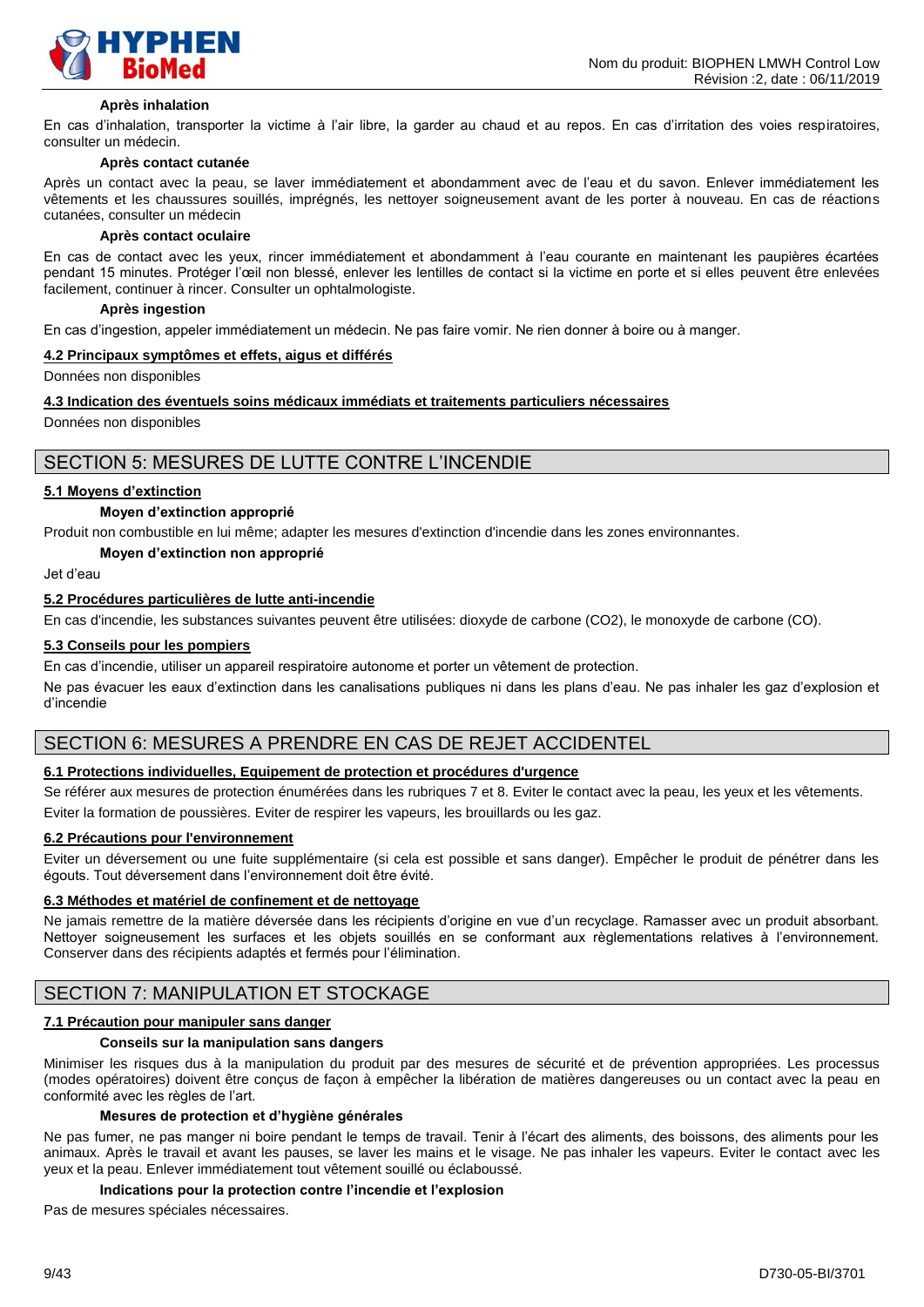

#### **7.2 Conditions de stockage incluant les incompatibilités**

#### **Mesures techniques et conditions de stockage**

Conserver les récipients hermétiquement fermés dans un endroit frais et bien ventilé.

**Matières incompatibles**

Pas de données disponibles

**Température de stockage recommandée**

Valeurs : 2 - 8 ° C

#### **Exigences concernant les lieux et containeurs de stockages**

Les emballages entamés doivent être refermés soigneusement et maintenus en position verticale afin d'éviter les fuites.

#### **7.3 Utilisations particulières**

Hormis les utilisations mentionnées à la section 1.2, aucune autre utilisation spécifique n'est prévue.

#### SECTION 8 : CONTROLE DE L'EXPOSITION / PROTECTION INDIVIDUELLE

#### **8.1 Valeurs limites d'exposition**

#### **Valeurs limites d'exposition professionnelles**

Aucun paramètre existant à surveiller.

#### **Valeurs limites biologiques**

Données non disponibles

#### **8.2 Contrôle de l'exposition**

#### **Contrôles techniques appropriés**

Les mesures techniques et l'application des méthodes de travail adéquates ont priorité sur l'utilisation d'équipements de protection individuelle. Respecter les pratiques générales d'hygiène industrielle.

#### **Equipement de protection individuel**

Lors de la manipulation des produits, porter exclusivement des vêtements de protection appropriés qui respectent les règlementations en vigueur.

#### **Protection respiratoire**

La protection des voies respiratoires n'est pas requise. Utiliser des masques de protection type N95 (US) ou de type P1 (EN 143) pour se protéger lors de la formation de poussières. Utiliser du matériel testé et approuvé par des normes telles que NIOSH (US) ou CEN (EU).

#### **Protection des mains et cutanée**

Manipuler avec des gants. Les gants doivent être contrôlés avant l'utilisation. Utiliser une technique de retrait appropriée afin d'éviter que la peau entre en contact avec le produit (par exemple : sans toucher la surface extérieur du gant). Jeter les gants contaminés après l'utilisation conformément aux lois en vigueur et aux bonnes pratiques de laboratoire. Laver et sécher les mains.

Les gants de protection sélectionnés doivent satisfaire aux standards EN374.

Les gants de protection doivent être remplacés immédiatement s'ils sont physiquement endommagés ou usés.

#### **Protection des yeux et du visage**

Utiliser un équipement de protection des yeux testé et approuvé selon les normes gouvernementales en vigueur, telles que NIOSH (US) et EN 166 (EU).

#### **Protection du corps**

Choisir une protection corporelle en relation avec le type, la concentration et les quantités de produits mis en œuvre.

#### **Autres protections**

Données non disponibles

#### **Contrôles concernant l'exposition environnementale**

Eviter un déversement ou une fuite supplémentaire (si cela est possible et sans danger). Empêcher le produit de pénétrer dans les égouts. Tout déversement dans l'environnement doit être évité.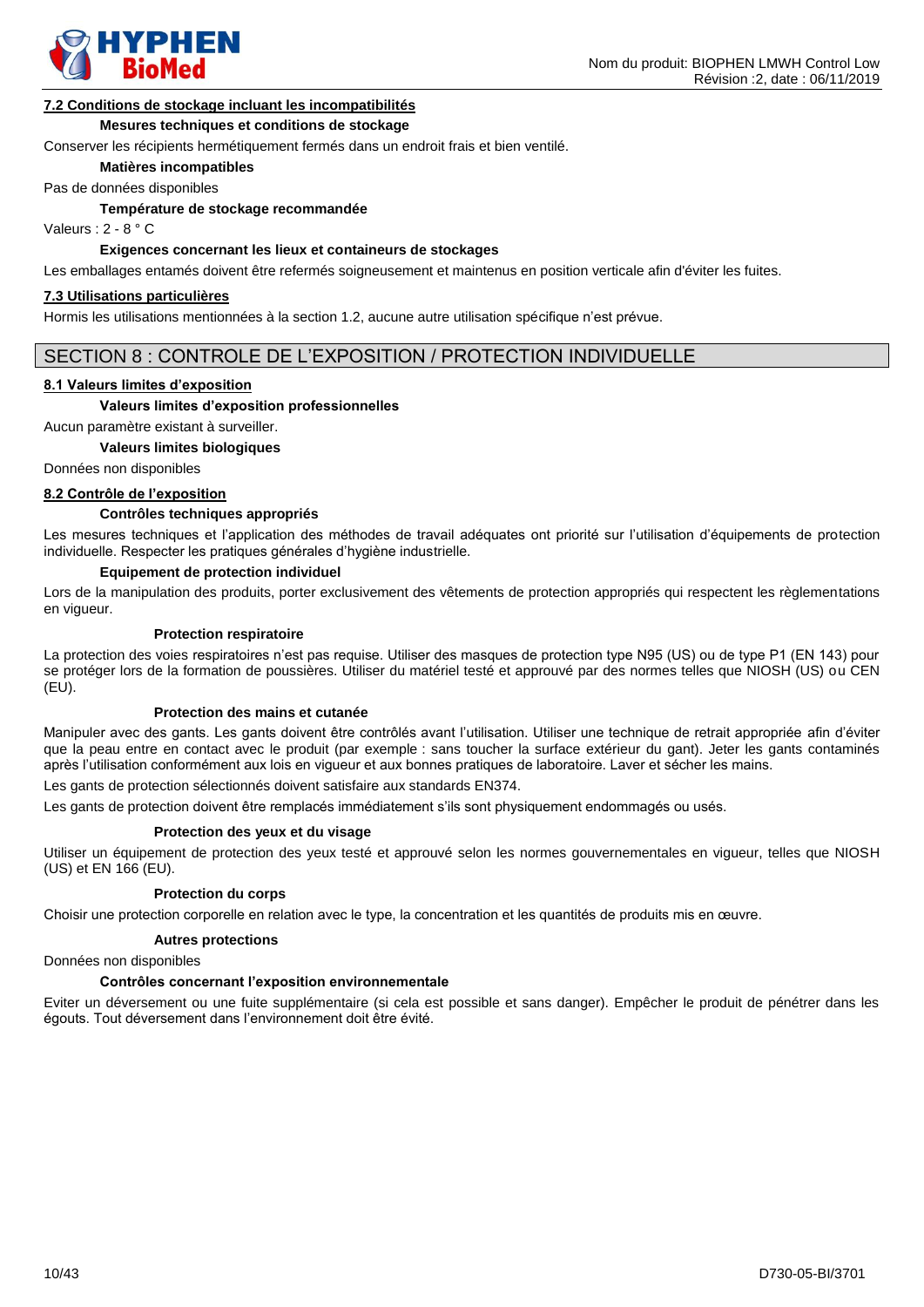

# SECTION 9 : PROPRIETES PHYSIQUES ET CHIMIQUES

### **9.1 Informations sur les propriétés physico-chimiques de bases**

| Propriété                                  | C <sub>1</sub>     | CII                |
|--------------------------------------------|--------------------|--------------------|
| <b>Aspect</b>                              | Poudre Lyophilisée | Poudre Lyophilisée |
| <b>Couleur</b>                             | Blanc / Jaune      | Blanc / Jaune      |
| <b>Odeur</b>                               | <b>ND</b>          | <b>ND</b>          |
| Valeur du pH                               | <b>ND</b>          | <b>ND</b>          |
| Point d'ébullition                         | <b>ND</b>          | <b>ND</b>          |
| Point d'éclair                             | <b>ND</b>          | <b>ND</b>          |
| Inflammabilité (solide, gaz)               | <b>ND</b>          | <b>ND</b>          |
| Point de fusion                            | <b>ND</b>          | <b>ND</b>          |
| Point de décomposition                     | <b>ND</b>          | <b>ND</b>          |
| <b>Point d'inflammation</b>                | <b>ND</b>          | <b>ND</b>          |
| Température d'Auto-inflammation            | <b>ND</b>          | <b>ND</b>          |
| Propriétés d'oxydation                     | <b>ND</b>          | <b>ND</b>          |
| Propriétés d'explosion                     | <b>ND</b>          | <b>ND</b>          |
| Basse inflammabilité ou limite d'explosion | <b>ND</b>          | <b>ND</b>          |
| Haute inflammabilité ou limite d'explosion | <b>ND</b>          | <b>ND</b>          |
| <b>Pression de vapeur</b>                  | <b>ND</b>          | <b>ND</b>          |
| Densité relative                           | <b>ND</b>          | <b>ND</b>          |
| Solubilité dans l'eau                      | <b>ND</b>          | <b>ND</b>          |
| Autres solubilités                         | <b>ND</b>          | <b>ND</b>          |
| Coefficient de partition: n-octano/eau     | <b>ND</b>          | <b>ND</b>          |
| <b>Viscosité</b>                           | <b>ND</b>          | <b>ND</b>          |
| Densité de vapeur                          | <b>ND</b>          | <b>ND</b>          |
| Taux d'évaporation                         | <b>ND</b>          | <b>ND</b>          |

ND : Données Non Disponible

### **9.2 Autres informations**

Données non disponibles

# SECTION 10: STABILITE ET REACTIVITE

## **10.1 Réactivité**

Pas de réaction dangereuse si le produit est utilisé conformément au mode d'emploi.

#### **10.2 Stabilité chimique**

La préparation est stable si les conditions de manipulation et de stockage recommandées dans la section 7 sont appliquées.

# **10.3 Réaction dangereuse potentielle**

Néant si utilisation appropriée.

#### **10.4 Conditions à éviter**

Néant si utilisation appropriée.

### **10.5 Matériels incompatibles**

Données non connues

#### **10.6 Produits de décompositions dangereux**

Néant si utilisation appropriée.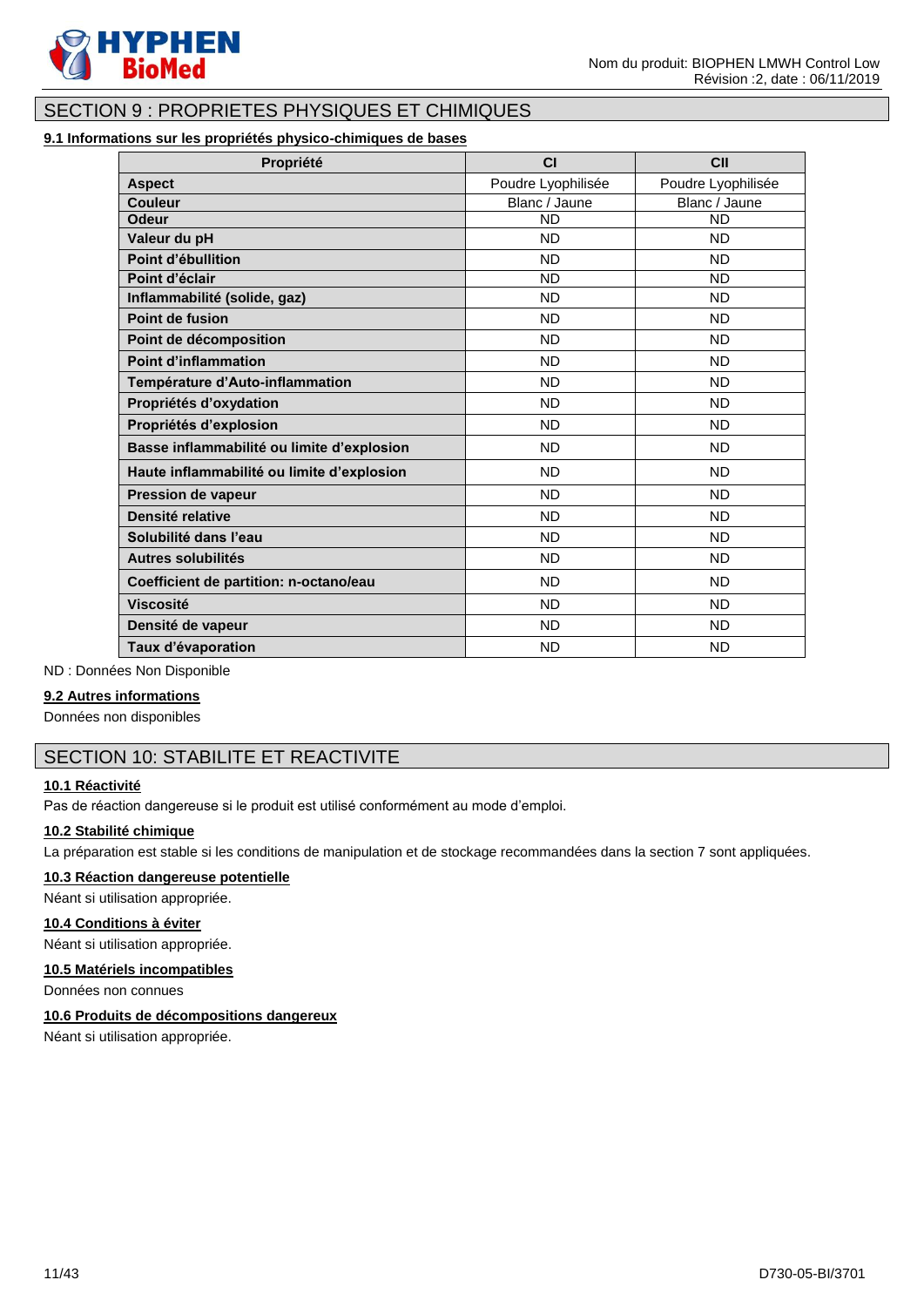

# SECTION 11: INFORMATIONS TOXICOLOGIQUES

#### **11.1 Informations sur les effets toxiques**

| <b>Effets</b>                                                                                   | <b>CI</b> | <b>CII</b> |
|-------------------------------------------------------------------------------------------------|-----------|------------|
| Toxicité orale aiguë                                                                            | ND.       | ND.        |
| Toxicité cutanée aiguë                                                                          | <b>ND</b> | <b>ND</b>  |
| Toxicité aiguë par inhalation                                                                   | <b>ND</b> | <b>ND</b>  |
| Corrosion/Irritation cutanée                                                                    | <b>ND</b> | ND.        |
| Lésion/irritation oculaire                                                                      | <b>ND</b> | ND.        |
| Sensibilisation respiratoire et cutanée                                                         | <b>ND</b> | <b>ND</b>  |
| Mutagénicité sur les cellules germinales                                                        | <b>ND</b> | <b>ND</b>  |
| Cancérogénicité                                                                                 | <b>ND</b> | <b>ND</b>  |
| Toxicité sur la reproduction                                                                    | ND.       | ND.        |
| Toxique pour certains organes cibles :<br><b>Exposition unique</b><br><b>Exposition répétée</b> | <b>ND</b> | <b>ND</b>  |
| <b>Risque d'aspiration</b>                                                                      | <b>ND</b> | <b>ND</b>  |

#### ND : Données Non Disponible

Aucun composant de ce produit présent à des concentrations supérieures ou égales à 0,1% n'a été identifié comme CMR probable, possible ou reconnu pour l'homme.

# SECTION 12 : INFORMATIONS ECOLOGIQUES

# **12.1 Ecotoxicité**

| <b>Toxicité</b>                                                               | CI        | CII       |
|-------------------------------------------------------------------------------|-----------|-----------|
| Toxicité sur les poissons<br>Aiguë<br>-<br><b>Chronique</b><br>-              | <b>ND</b> | <b>ND</b> |
| Toxicité sur les daphnies<br>Aiguë<br>$\blacksquare$<br><b>Chronique</b><br>- | <b>ND</b> | ND.       |
| Toxicité sur les algues<br>Aiguë<br>$\blacksquare$<br><b>Chronique</b><br>۰.  | <b>ND</b> | ND.       |
| <b>Toxicité sur bactéries</b><br>Aiguë<br><b>Chronique</b>                    | <b>ND</b> | ND.       |

ND : Données Non Disponible

#### **12.2 Mobilité dans les sols**

Données non disponibles

#### **12.3 Persistance et dégradabilité**

Données non disponibles

#### **12.4 Bioaccumulation potentielle**

Données non disponibles

#### **12.5 Résultats d'évaluation des PBT et vPvB**

| <b>Evaluation</b> | ◡         | <b>CII</b> |
|-------------------|-----------|------------|
| <b>PBT</b>        | <b>ND</b> | ND         |
| vPvB              | ND        | ND         |

ND : Données Non Disponible

## **12.6 Autres effets nocifs**

Données Non Disponible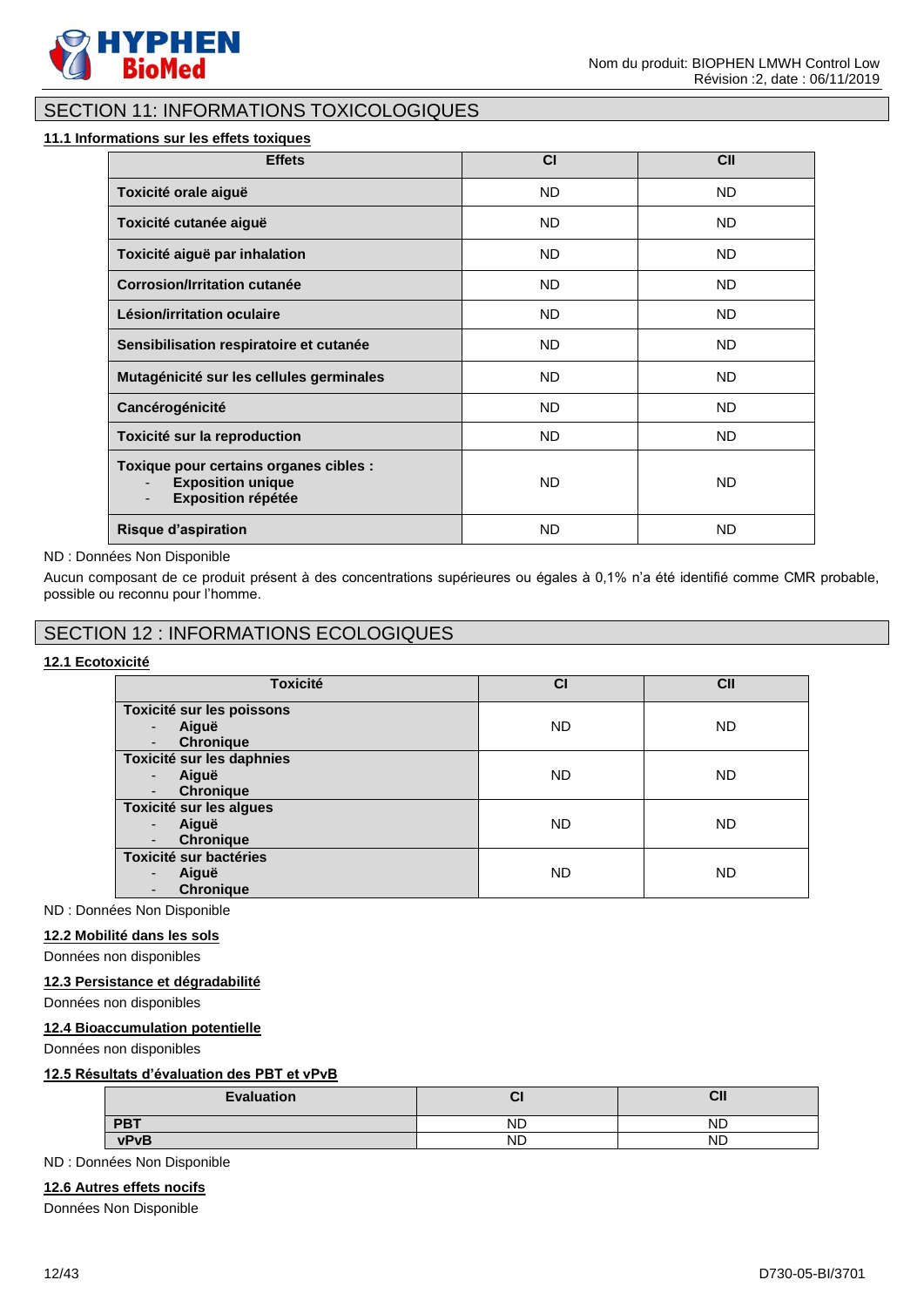

#### **12.7 Autre information**

Ne pas verser le produit dans l'environnement.

# SECTION 13: CONSIDERATIONS RELATIVES A L'ELIMINATION

#### **13.1 Méthode de traitement des déchets**

#### **Produit**

Eliminer les déchets selon les règlementations nationales en vigueurs et en accord avec les services environnementaux. L'attribution d'un numéro de code de déchet doit être effectuée en accord avec le service régional d'élimination des déchets.

#### **Emballage**

Les résidus doivent être retirés des emballages. Les emballages vides et les emballages contenant encore des résidus doivent être éliminés en accord avec le service régional d'élimination des déchets.

### SECTION 14: INFORMATIONS RELATIVES AU TRANSPORT

Le produit n'est pas un produit dangereux selon les règlementations relatives au transport (ADR, RID, IATA, IMDG).

# SECTION 15: INFORMATIONS REGLEMENTAIRES

### **15.1 Règlementations / législation particulières a la substance ou mélange de sécurité, de sante et d'environnement**

Cette fiche de sécurité est conforme aux exigences décrites dans les règlements (CE) no 1907/2006 (REACH) et 1272/2008 (CLP).

#### **15.2 Évaluation de la sécurité chimique**

Pas de données disponibles.

# SECTION 16: AUTRES DONNEES

# **16.1 Sources des données utilisées pour l'établissement de la fiche**

Règlement (CE) no 1907/2006 (REACH), 1272/2008 (CLP) dans se version actuellement en vigueur.

Règlements relatifs aux transports d'après ADR, RID, IATA, IMDG dans leurs versions respectives actuellement en vigueur.

Les sources de données évaluées pour la détermination des données physiques, toxicologiques et éco-toxicologiques sont indiquées dans les sections respectives.

Ces indications sont fondées sur l'état actuel de nos connaissances, mais ne constituent pas une garantie quant aux propriétés du produit et ne donnent pas lieu à un rapport juridique.

HYPHEN BIOMED et ses agents/distributeurs déclarés ou contractants OEM ne sauraient être tenus pour responsables d'un dommage éventuel résultant de ou du contact d'un réactif inclus dans le coffret.

#### **16.2 Abréviations**

ADR : Accord européen relatif au transport international des marchandises dangereuses par route

CLP : Règlement européen relatif à la classification, à l'étiquetage et à l'emballage des substances chimiques et des mélanges CMR : Cancérogène, Mutagène et Reprotoxique

IATA-DGR : Association internationale du transport aérien - Réglementation pour le transport des marchandises dangereuses

IMDG : Code maritime international des marchandises dangereuses

NIOSH : Institut national pour la sécurité et la santé au travail (agence fédérale américaine)

PBT : Persistant, Bio-accumulatif et Toxique

REACH : Règlement européen relatif à l'enregistrement, évaluation et autorisation des produits chimiques

RID : Règlement concernant le transport international ferroviaire des marchandises dangereuses sur le continent européen

vPvB : Très Persistant, Très Bio-accumulatif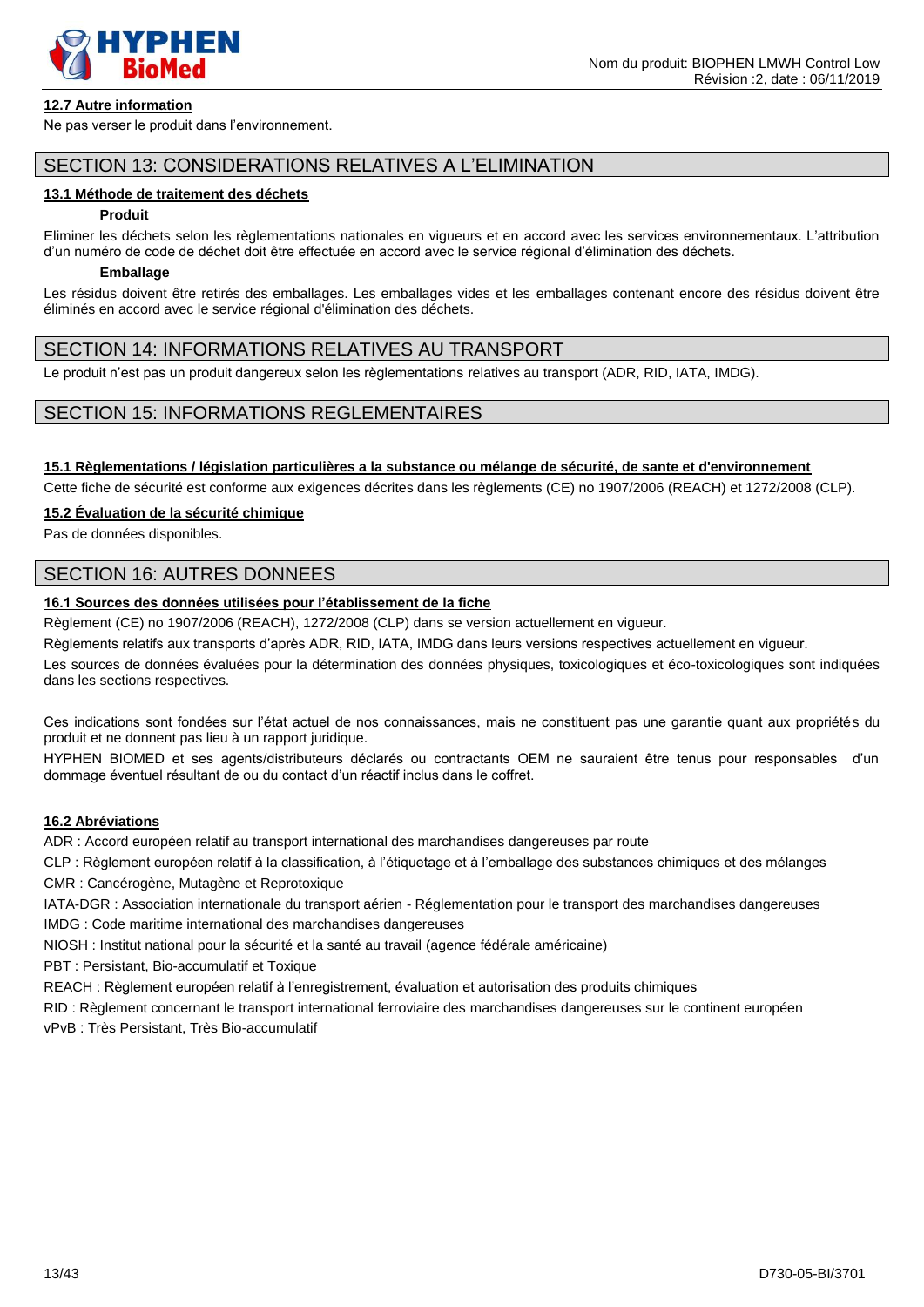

# **FICHA DE DATOS DE SEGURIDAD**

# <span id="page-13-0"></span>**ESPAÑOL**

# SECCIÓN 1: IDENTIFICACIÓN DEL PRODUCTO Y DE LA EMPRESA

#### **1.1 Identificación del producto**

| <b>Nombre</b>                   | Referencia |
|---------------------------------|------------|
| <b>BIOPHEN LMWH Control Low</b> | 223701     |

### **1.2 Uso/aplicación y usos desaconsejados**

Producto sanitario para utilización in vitro

#### **1.3 Datos sobre el fabricante y proveedor de la ficha de seguridad**

| <b>Fabricante:</b> | <b>HYPHEN BioMed</b>              |
|--------------------|-----------------------------------|
|                    | 155 rue d'Eragny                  |
|                    | 95000 Neuville sur Oise (Francia) |
| Tel∴               | 33.1.34.40.65.10                  |
| Fax:               | 33.1.34.48.72.36                  |

Dirección de correo electrónico: [info@hyphen-biomed.com](mailto:info@hyphen-biomed.com)

#### **1.4 Teléfono de urgencias**

Tel.: 33.1.34.40.65.10 (Este número solamente está disponible en horas de oficina)

Francia

Tel.: 33.1.45.42.59.59 (central de información toxicológica en Francia)

**Extranjero** 

Dirigirse al(a los) organismo(s) competente(s)

# SECCIÓN 2: IDENTIFICACIÓN DE LOS PELIGROS

#### **2.1 Clasificación de la sustancia o de la mezcla**

#### **Información referente a la clasificación**

Este producto no cumple los criterios definidos en el reglamento (CE) 1272/2008 –también denominado reglamento CLP– para la clasificación y etiquetado.

#### **2.2 Elementos de etiquetado**

Para este producto no se requiere ningún etiquetado conforme a las directivas CE o a la legislación nacional vigente.

#### **2.3 Otros peligros**

Ninguno

# SECCIÓN 3: COMPOSICIÓN / INFORMACIÓN SOBRE LOS COMPONENTES

#### **3.1 Sustancias**

No aplicable. El producto no es una sustancia.

#### **3.2 Mezclas**

#### **Compuestos peligrosos**

Este producto no contiene sustancias que deban ser mencionadas conforme al Reglamento (CE) nº 1907/2006 (REACH), anexo II

#### **3.3 Otros datos**

No inyectar ni ingerir.

El producto contiene material de origen animal y debe ser manipulado como potencialmente patógeno. El producto contiene material de origen humano que ha sido analizado en el momento de la donación y que fue encontrado como no reactivo por lo que respecta a los anticuerpos contra VIH, antígenos de superficie de la hepatitis B y virus de la hepatitis C (VHC). Al igual que en todas las muestras de origen humano, este producto debe manipularse utilizando procedimientos de laboratorio apropiados para minimizar un peligro de transmisión de posibles infecciones.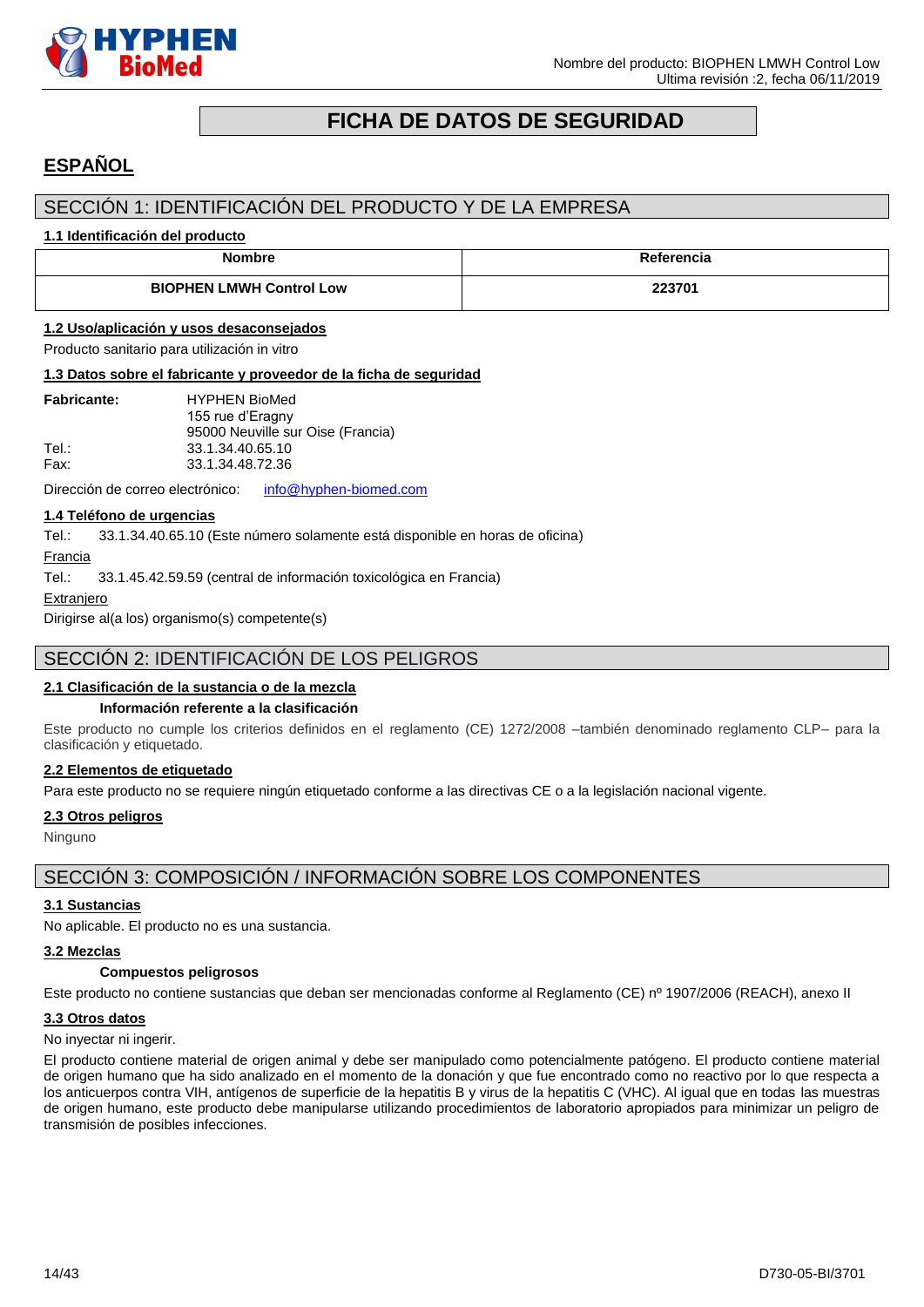

# SECCIÓN 4: PRIMEROS AUXILIOS

#### **4.1 Descripción de los primeros auxilios**

#### **Información general**

Si aparecen síntomas o en casos de duda, consultar al médico. No administrar nunca algo por la boca a una persona inconsciente. Atender a la persona afectada y no dejarla sin vigilancia.

#### **Tras una inhalación**

EN CASO DE INHALACIÓN: Llevar a la persona al aire fresco. Colocar al afectado en posición de descanso y mantenerlo caliente. En caso de irritación de las vías respiratorias, consultar a un médico.

#### **Tras un contacto cutáneo**

EN CASO DE CONTACTO CON LA PIEL: Lavar inmediatamente con abundante agua y jabón. Quitarse inmediatamente todas las prendas de ropa manchadas o empapadas. Lavar a fondo la ropa antes de volver a usarla. En caso de reacciones cutáneas, consultar al médico.

#### **Tras un contacto ocular**

EN CASO DE CONTACTO CON LOS OJOS: Enjuagar inmediatamente durante 15 minutos bajo un chorro de agua, con el párpado bien abierto, protegiendo el ojo sano. A ser posible retirar las lentes de contacto eventualmente presentes. Seguir enjuagando. Acudir a un oculista.

#### **Tras una ingestión**

EN CASO DE INGESTIÓN, solicitar atención médica inmediatamente. No inducir al vómito. No suministrar nunca nada por la boca a una persona inconsciente.

#### **4.2 Principales síntomas y efectos, agudos y retardados**

Datos no disponibles.

#### **4.3 Indicación de posibles cuidados médicos inmediatos y de tratamientos especiales necesarios**

Datos no disponibles.

# SECCIÓN 5: MEDIDAS DE LUCHA CONTRA INCENDIOS

#### **5.1 Medios de extinción**

#### **Medios de extinción adecuados**

Producto no combustible en sí mismo; adaptar las medidas de extinción de incendios en las zonas circundantes.

#### **Medios de extinción inadecuados**

Chorro de agua pleno

### **5.2 Procedimientos especiales de lucha contra incendios**

En caso de incendio se pueden utilizar las siguientes sustancias: dióxido de carbono (CO2) y monóxido de carbono (CO).

#### **5.3 Recomendaciones para los bomberos**

En caso de incendio: Llevar protección respiratoria independiente del entorno y ropa de protección.

El agua de extinción no se debe verter al alcantarillado o a las aguas de escorrentía. No inhalar los gases de explosión o de incendio.

# SECCIÓN 6: MEDIDAS EN CASO DE LIBERACIÓN ACCIDENTAL

# **6.1 Protecciones personales, equipos de protección y procedimientos de emergencia**

Atender a las medidas de protección recogidas en las secciones 7 y 8. Evitar el contacto con la piel, los ojos y las ropa. Evitar la formación de polvo. No inhalar el vapor/niebla/gas.

# **6.2 Precauciones ambientales**

Impedir la propagación y el derrame del material liberado, si es posible hacerlo sin peligro. No verter en las aguas residuales. Evítese su liberación al entorno.

# **6.3 Métodos y material de contención y de limpieza**

No verter el producto derramado en su envase original con la finalidad de una reutilización. Recoger el producto derramado con material absorbente. Limpiar especialmente a fondo las superficies y objetos ensuciados cumpliendo todas las disposiciones legales relevantes para el medio ambiente. Guardar en contenedores cerrados y adecuados y llevarlos para su eliminación.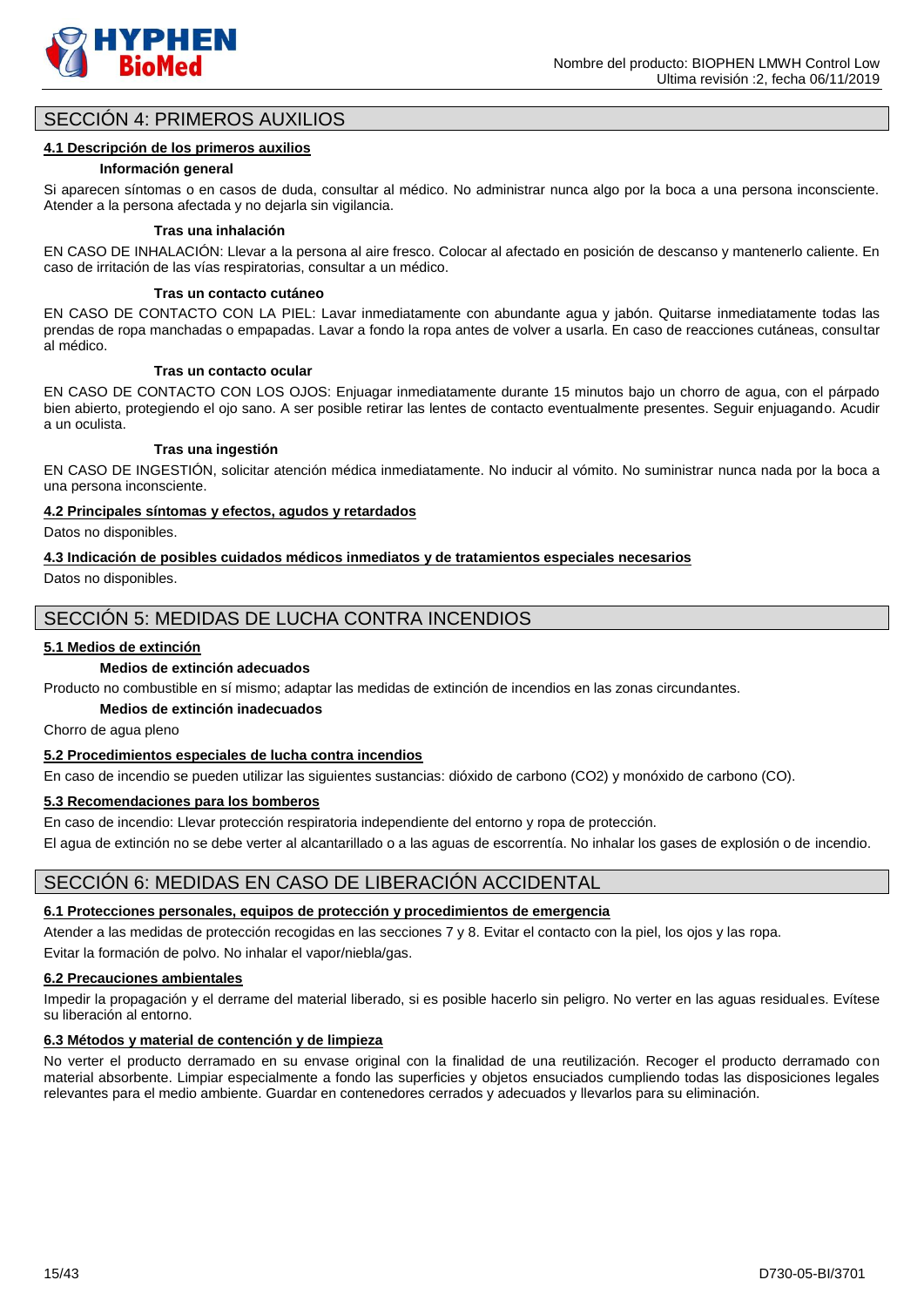

# SECCIÓN 7: MANIPULACIÓN Y ALMACENAMIENTO

# **7.1 Precauciones para una manipulación segura**

# **Recomendaciones sobre la manipulación segura**

El riesgo en el manejo con el producto debe reducirse a un grado mínimo mediante la aplicación de medidas preventivas y de protección. Configurar los procedimientos de trabajo, en la medida en que sea posible según el estado de la técnica, de manera que no se liberen sustancias peligrosas y que pueda excluirse un contacto con la piel.

#### **Medidas generales de protección y de higiene**

No comer, beber ni fumar durante el trabajo. Mantenerse alejado de alimentos, bebidas y comida para animales. Lavarse las manos y la piel antes de las pausas y después del trabajo. No inhalar los vapores. Evitar todo contacto de los ojos con pequeñas porciones de piel. Quitar inmediatamente cualquier ropa manchada o salpicada.

#### **Indicaciones para la protección contra incendios y explosiones.**

No existen medidas especiales necesarias.

#### **7.2 Condiciones de almacenamiento incluidas las incompatibilidades**

#### **Medidas técnicas y condiciones de almacenamiento**

Mantener los recipientes herméticamente cerrados y guardarlos en lugar fresco y bien ventilado.

#### **Materiales incompatibles**

Datos no disponibles

**Temperatura de almacenamiento recomendada**

Valor: 2 - 8 ° C

#### **Exigencias relativas a los lugares y contenedores de almacenamiento**

Los envases abiertos deben cerrarse perfectamente y mantenerlos en posición vertical para evitar derrames.

#### **7.3 Aplicaciones finales específicas**

Con excepción de los usos mencionados en la sección 1.2, no hay previstas otras aplicaciones específicas.

# SECCIÓN 8: CONTROL DE LA EXPOSICIÓN / PROTECCIÓN INDIVIDUAL

#### **8.1 Parámetros de control**

#### **Valores límite de exposición profesional**

No existen parámetros disponibles para vigilancia.

#### **Valores límite biológicos**

Datos no disponibles.

#### **8.2 Control de la exposición**

#### **Controles técnicos apropiados**

Datos no disponibles.

#### **Equipo de protección individual**

Durante la manipulación de los productos llevar exclusivamente la ropa de protección correspondiente conforme a las prescripciones vigentes.

#### **Protección respiratoria**

No se requiere protección respiratoria. Para la protección frente a la formación de polvo, utilizar mascarilla antipolvo tipo N95 (US) o una mascarilla de protección respiratoria con filtro P1(EN 143). Los aparatos de protección respiratoria deberán estar verificados y autorizados según los estándares estatales correspondientes como NIOHS (US) o CEN (UE).

#### **Protección de las manos y protección cutánea**

Durante la manipulación utilizar guantes protectores. Comprobar la idoneidad específica de los guantes para el puesto de trabajo antes de ponérselos. Aplicar un método apropiado para quitarse los guantes protectores con el fin de evitar un contacto con la piel (por ejemplo, quitárselos sin tocar con la mano desnuda la superficie exterior contaminada). Los guantes contaminados se deberán eliminar debidamente después de llevarlos, teniendo en cuanta las disposiciones legales y a tenor de las buenas prácticas de laboratorio. Lavarse y secarse las manos.

Los guantes protectores a usar deben estar verificados y autorizados según EN374.

Los guantes de protección se deben cambiar inmediatamente si están físicamente dañados o gastados.

#### **Protección ocular y facial**

Para la protección ocular llevar exclusivamente equipamiento que esté verificado y autorizado conforme a las normas vigentes como NIOSH (US) o EN 166 (UE).

#### **Protección corporal**

El tipo de equipamiento de protección deberá seleccionarse en función de la concentración y la cantidad del producto en el puesto de trabajo.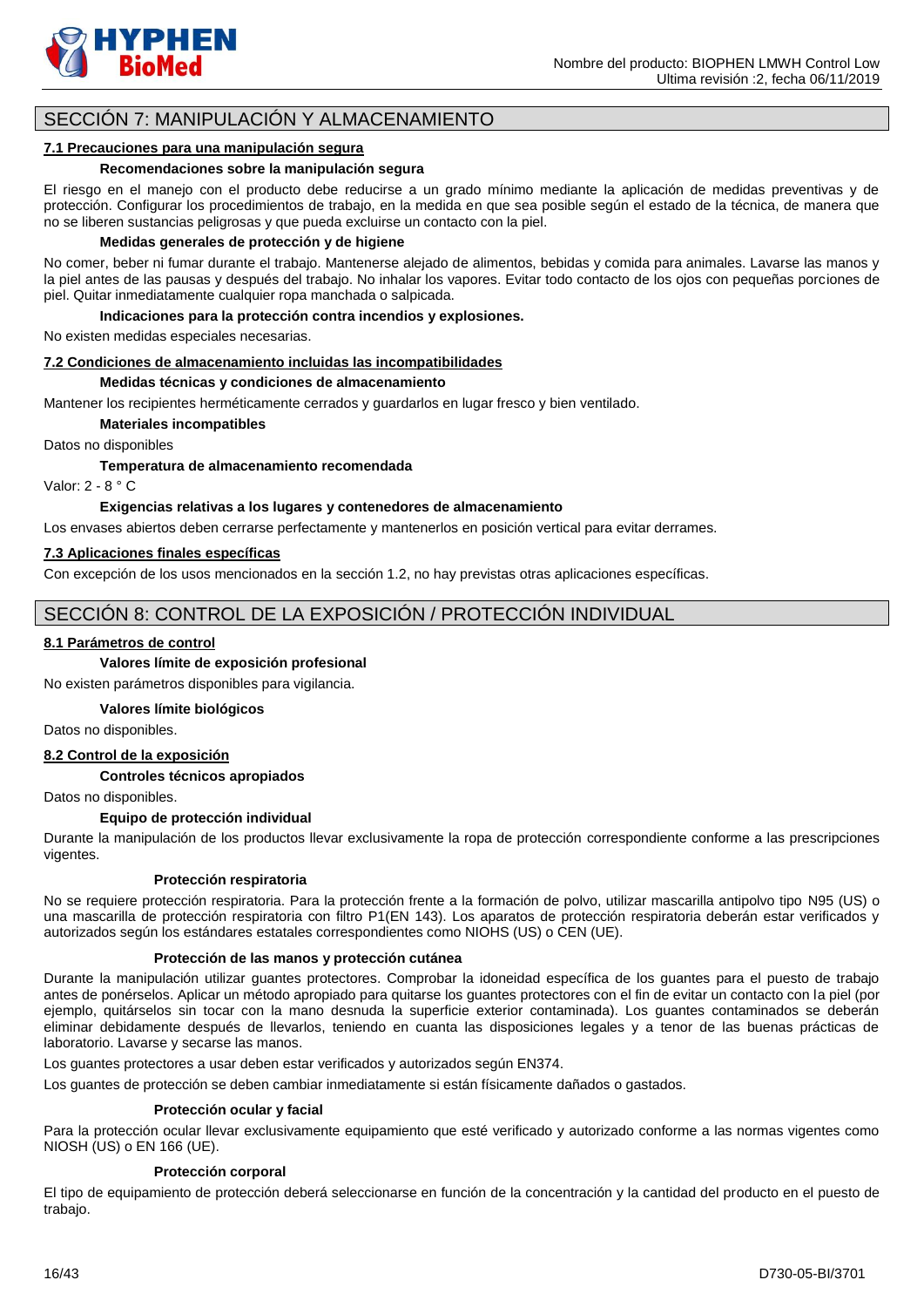

#### **Otras protecciones**

Datos no disponibles.

#### **Controles sobre la exposición ambiental**

Impedir la propagación y el derrame del material liberado, si es posible hacerlo sin peligro. No verter en las aguas residuales. Impedir la liberación en el medio ambiente.

# SECCIÓN 9: PROPIEDADES FÍSICAS Y QUÍMICAS

### **9.1 Información sobre propiedades físicas y químicas básicas**

| Propiedad                                           | <b>CI</b>         | <b>CII</b>        |
|-----------------------------------------------------|-------------------|-------------------|
| Apariencia                                          | Polvo Liofilizado | Polvo Liofilizado |
| <b>Color</b>                                        | Blanco / Amarillo | Blanco / Amarillo |
| Olor                                                | <b>ND</b>         | <b>ND</b>         |
| Valor del pH                                        | <b>ND</b>         | <b>ND</b>         |
| Punto de ebullición                                 | $\overline{ND}$   | <b>ND</b>         |
| Punto de fusión                                     | <b>ND</b>         | <b>ND</b>         |
| Punto de descomposición                             | $\overline{ND}$   | <b>ND</b>         |
| Punto de ignición                                   | $\overline{ND}$   | $\overline{ND}$   |
| Temperatura de autoignición                         | $\overline{ND}$   | $\overline{ND}$   |
| Propiedades de oxidación                            | $\overline{ND}$   | $\overline{ND}$   |
| Propiedades de explosión                            | ND                | ND                |
| Inflamabilidad (sólido, gas)                        | $\overline{ND}$   | $\overline{ND}$   |
| Límite inferior de inflamabilidad o<br>explosividad | <b>ND</b>         | <b>ND</b>         |
| Límite superior de inflamabilidad o<br>explosividad | <b>ND</b>         | <b>ND</b>         |
| Presión de vapor                                    | $\overline{ND}$   | $\overline{ND}$   |
| Densidad de vapor                                   | <b>ND</b>         | <b>ND</b>         |
| Intervalo de evaporación                            | <b>ND</b>         | <b>ND</b>         |
| Densidad relativa                                   | <b>ND</b>         | <b>ND</b>         |
| Solubilidad en agua                                 | $\overline{ND}$   | $\overline{ND}$   |
| <b>Otras solubilidades</b>                          | <b>ND</b>         | <b>ND</b>         |
| Coeficiente de reparto: n-octanol/agua              | <b>ND</b>         | $\overline{ND}$   |
| <b>Viscosidad</b>                                   | <b>ND</b>         | <b>ND</b>         |
| <b>Otros datos</b>                                  | <b>ND</b>         | <b>ND</b>         |

ND : Datos no disponibles.

#### **9.2 Otra información**

Datos no disponibles

# SECCIÓN 10: ESTABILIDAD Y REACTIVIDAD

#### **10.1 Reactividad**

No se producen reacciones peligrosas si se tienen en cuenta las prescripciones/indicaciones para el manejo.

#### **10.2 Estabilidad química**

El preparado es estable si se manipula y almacena tal como se recomienda en la sección 7.

#### **10.3 Posibilidad de reacciones peligrosas**

Ninguna en caso de utilización conforme al uso previsto.

### **10.4 Condiciones que deben evitarse**

Ninguna en caso de utilización conforme al uso previsto.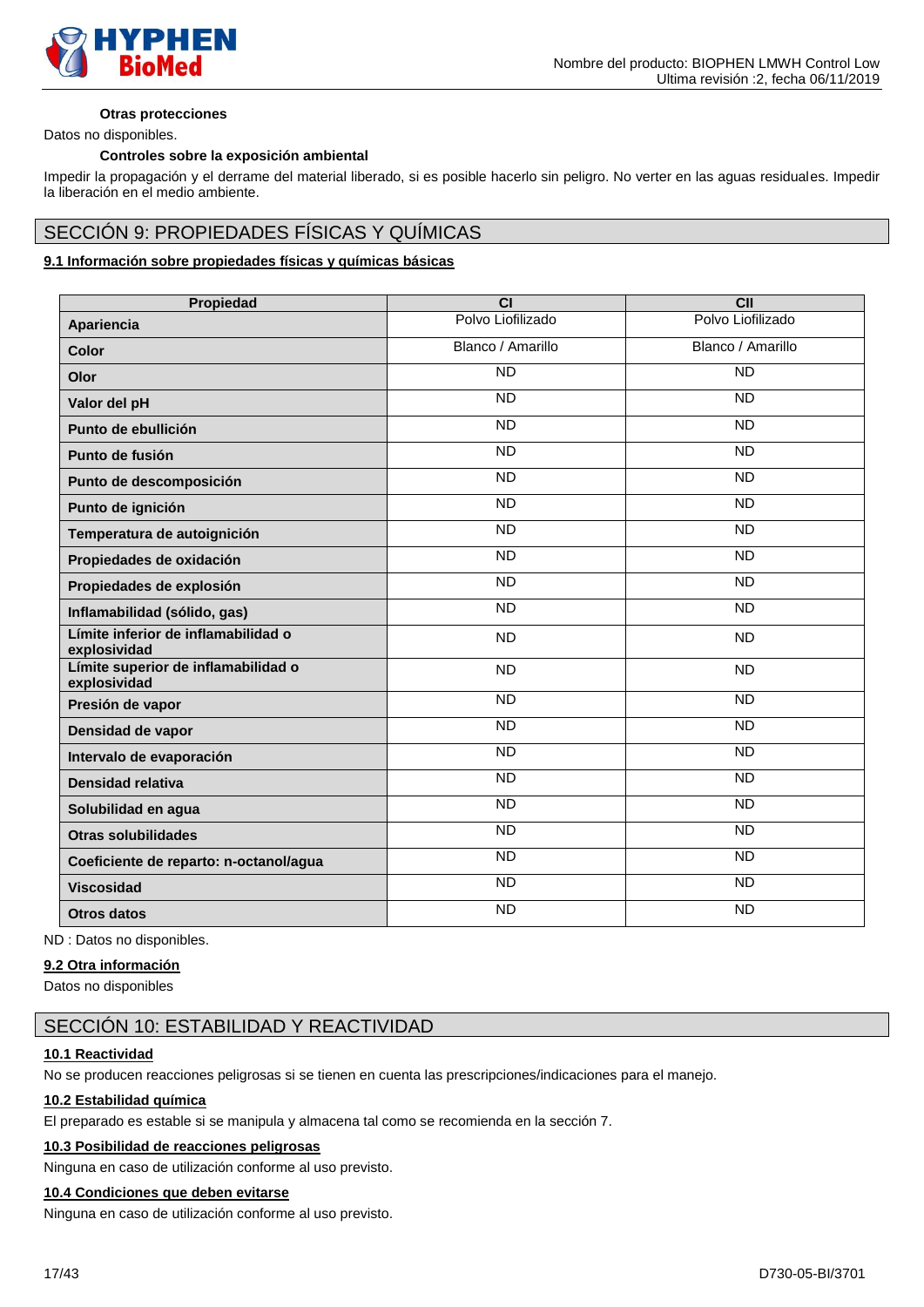

# **10.5 Materiales incompatibles**

Datos no conocidos.

# **10.7 Productos de descomposición peligrosos**

Ninguno en caso de utilización conforme al uso previsto.

# SECCIÓN 11: INFORMACIÓN TOXICOLÓGICA

# **11.1 Información sobre los efectos tóxicos**

| <b>Efectos</b>                                 | <b>CI</b> | <b>CII</b> |
|------------------------------------------------|-----------|------------|
| <b>Toxicidad oral aguda</b>                    | ND        | ND         |
| Toxicidad cutánea aguda                        | <b>ND</b> | <b>ND</b>  |
| Toxicidad aguda por inhalación                 | <b>ND</b> | <b>ND</b>  |
| Irritación o corrosión cutáneas                | <b>ND</b> | <b>ND</b>  |
| Lesiones oculares graves o irritación ocular   | ND.       | ND         |
| Sensibilización respiratoria y cutánea         | ND        | ND         |
| Mutagenicidad en células germinales            | ND.       | ND         |
| Toxicidad para la reproducción                 | ND        | ND         |
| Carcinogenicidad                               | <b>ND</b> | <b>ND</b>  |
| Toxicidad específica en determinados órganos : |           |            |
| exposición única                               | <b>ND</b> | <b>ND</b>  |
| exposiciones repetidas                         |           |            |
| Peligro por aspiración                         | ND.       | ND         |

ND : Datos no disponibles.

Ningún componente que esté contenido en este producto en una concentración ≥ 0,1% se considera como posiblemente cancerígeno o se haya probado su carcinogenicidad en el ser humano.

# SECCIÓN 12: INFORMACIÓN ECOLÓGICA

# **12.1 Toxicidad**

| <b>Toxicidad</b>                    | <b>CI</b> | <b>CII</b> |
|-------------------------------------|-----------|------------|
| <b>Toxicidad en peces</b>           |           |            |
| Aguda<br>$\blacksquare$             | <b>ND</b> | <b>ND</b>  |
| Crónica<br>$\overline{\phantom{a}}$ |           |            |
| <b>Toxicidad en dafnias</b>         |           |            |
| Aguda<br>$\overline{\phantom{a}}$   | ND.       | <b>ND</b>  |
| Crónica                             |           |            |
| <b>Toxicidad en algas</b>           |           |            |
| Aguda<br>$\overline{\phantom{0}}$   | ND.       | <b>ND</b>  |
| Crónica                             |           |            |
| <b>Toxicidad en bacterias</b>       |           |            |
| Aguda<br>$\overline{\phantom{a}}$   | <b>ND</b> | <b>ND</b>  |
| Crónica                             |           |            |

ND : Datos no disponibles.

# **12.2 Persistencia y degradación**

Datos no disponibles.

#### **12.3 Potencial de bioacumulación**

Datos no disponibles.

#### **12.4 Movilidad en suelos**

Datos no disponibles.

### **12.5 Resultados de las valoraciones PBT y mPmB**

| Valoración            |    |           |
|-----------------------|----|-----------|
| <b>Valoración PBT</b> | ND | <b>ND</b> |
| Valoración mPmB       | ND | <b>ND</b> |

ND : Datos no disponibles.

#### **12.6 Otros efectos nocivos**

Datos no disponibles.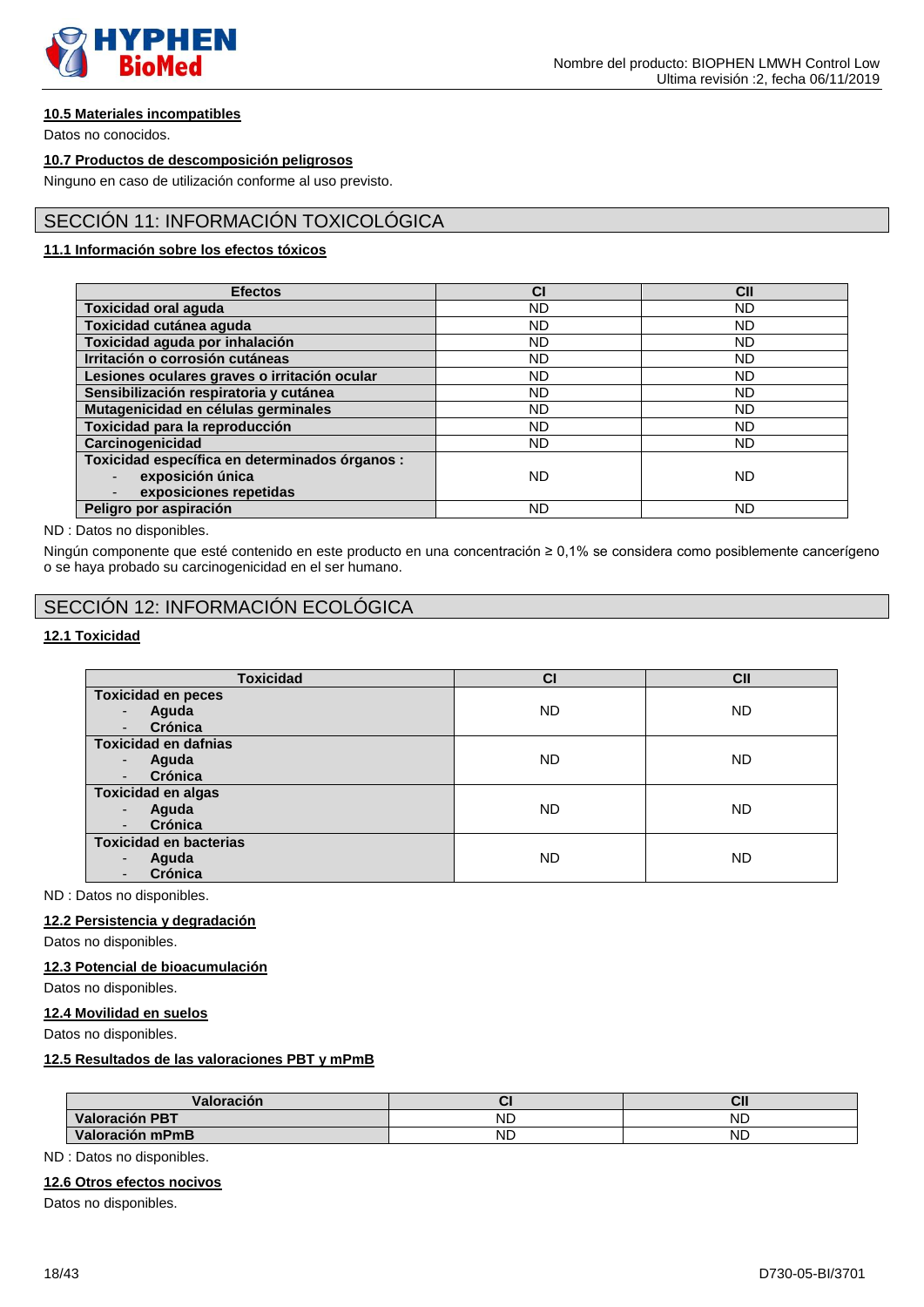

### **12.7 Otros datos**

No verter el producto sin supervisión en el medio ambiente

# SECCIÓN 13: CONSIDERACIONES RELATIVAS A LA ELIMINACIÓN

#### **13.1 Método de tratamiento de residuos**

#### **Producto**

Llevar los residuos para su eliminación conforme a las prescripciones nacionales y de acuerdo con los servicios de protección del medio ambiente. La asignación de un número de residuo se realizará de acuerdo con el organismo regional encargado de la eliminación de residuos.

### **Envase**

Vaciar completamente los envases. Aquellos envases vacíos y los que no estén completamente vacíos que todavía contengan restos de producto se llevarán para su eliminación debida de acuerdo con el organismo regional encargado de la eliminación.

# SECCIÓN 14: INFORMACIÓN SOBRE LAS CONDICIONES DE ALMACENAMIENTO Y TRANSPORTE

El producto no es ninguna mercancía peligrosa a tenor de las normas de transporte (ADR, RID, IATA, IMDG).

# SECCIÓN 15: INFORMACIÓN REGLAMENTARIA

# **15.1 Normativas/legislación de seguridad, salud y medio ambiente específicas para la sustancia o mezcla**

Esta ficha de datos de seguridad cumple los requisitos exigidos en el Reglamento (CE) nº 1907/2006 (REACH) y 1272/2008 (CLP).

### **15.2 Evaluación de la seguridad química**

No existen datos disponibles.

# SECCIÓN 16: OTRAS INFORMACIONES

# **16.1 Principales referencias bibliográficas y fuentes de datos**

Reglamento (CE) n.º 1907/2006 (REACH), 1272/2008 (CLP) en su versión válida respectiva.

Normas de transporte conforme a ADR, RID, IMDG, IATA en su versión válida respectiva.

Las fuentes de datos que se han utilizado para determinar los datos físicos, toxicológicos y ecotoxicológicos se indican directamente en las secciones respectivas.

Los datos se apoyan en el nivel de nuestros conocimientos y experiencias actuales. Los datos no tienen valor como aseguramiento de las propiedades y tampoco justifican ninguna relación jurídica contractual.

HYPHEN BioMed y sus agentes/distribuidores o proveedores OEM rechazan toda responsabilidad sobre cualquier posible daño resultante de, o por contacto con, un reactivo incluido en el kit.

#### **16.2 Abkürzungen und Akronyme**

ADR: European Agreement concerning the International Carriage of Dangerous Goods by Road (Acuerdo Europeo sobre transporte internacional de mercancías peligrosas por carretera)

CLP: Regulation on Classification, Labelling and Packaging of Substances and Mixtures (Reglamento de la CE sobre clasificación, etiquetado y envasado de sustancias y mezclas)

CMR : cancerogen mutagen reprotoxic (sustancias carcinógenas, mutágenas y tóxicas para la reproducción)

IATA-DGR: = International Air Transport Association - Dangerous Goods Regulations (Regulaciones de productos peligrosos de la IATA en el tráfico aéreo)

IMDG: International Maritime Dangerous Goods code (Regulación para el transporte de mercancías peligrosas en la navegación marítima internacional)

NIOSH: Instituto Nacional para la seguridad en el trabajo y la salud (EE. UU.)

PBT: persistente (P), biocumulativo (B) y tóxico (T)

REACH: Reglamento de la UE para el registro, evaluación, autorización y restricción de sustancias químicas

RID: Regulación para el transporte internacional de mercancías peligrosas en el transporte por ferrocarril

vPvB: very Persistent and very Bioaccumulative (muy persistente y muy bioacumulativo)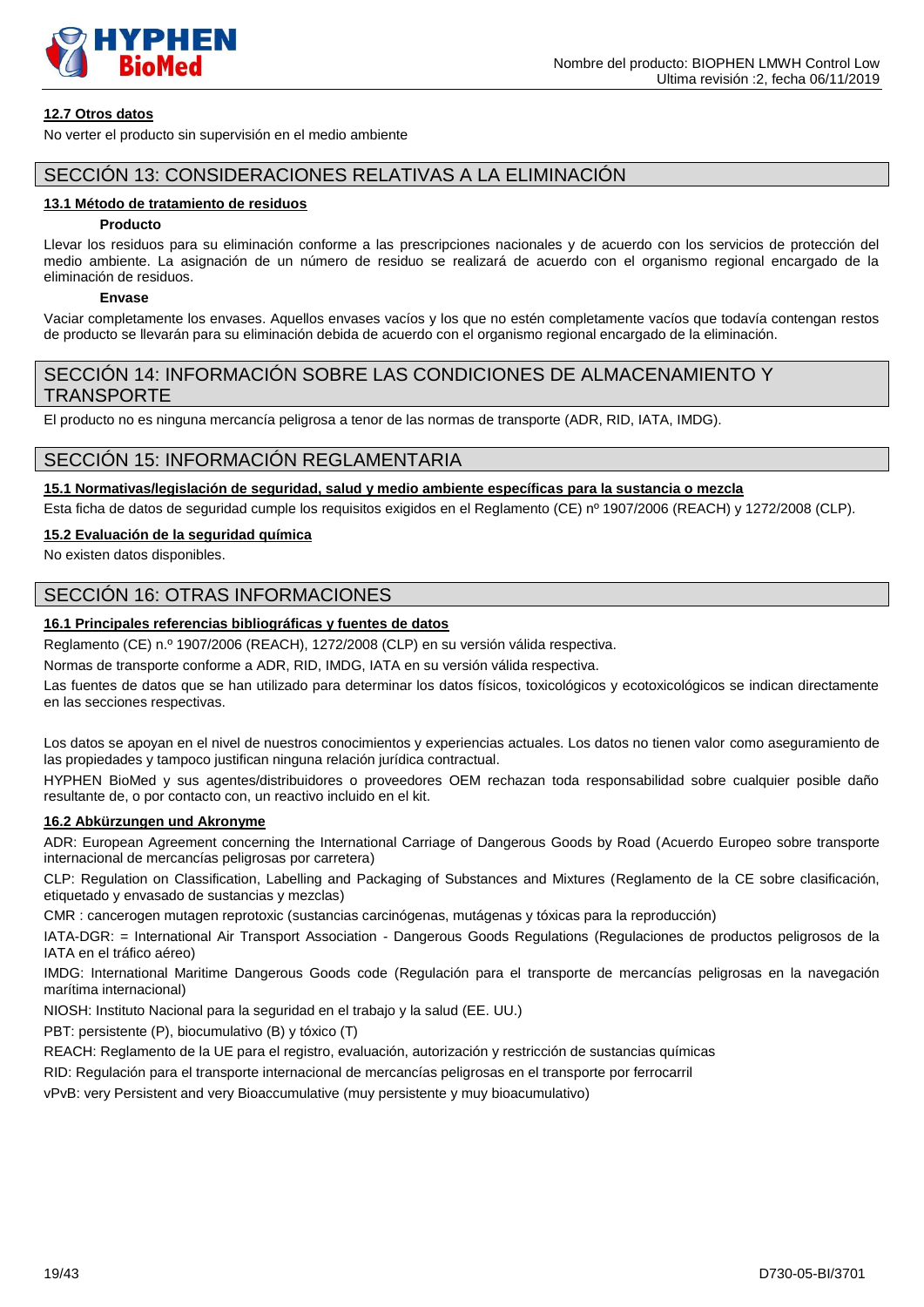

# **FICHA DE DADOS DE SEGURANÇA**

# <span id="page-19-0"></span>**PORTUGUÊS**

# SECÇÃO 1: IDENTIFICAÇÃO DA SUBSTÂNCIA/MISTURA E DA SOCIEDADE/EMPRESA

#### **1.1 Identificador do produto**

| <b>Nome</b>                                    |  |
|------------------------------------------------|--|
|                                                |  |
| ∟MWH Control ˈ<br><b>BIOPHEN</b><br><b>Low</b> |  |

#### **1.2 Utilizações identificadas relevantes da substância ou mistura e utilizações desaconselhadas.**

Dispositivo médico para utilização in vitro

#### **1.3 Identificação do fornecedor da ficha de dados de segurança**

| <b>Fabricante:</b> | <b>HYPHEN BioMed</b>             |
|--------------------|----------------------------------|
|                    | 155 rue d'Eragny                 |
|                    | 95000 Neuville sur Oise (Franca) |
| Tel:               | 33.1.34.40.65.10                 |
| Fax:               | 33.1.34.48.72.36                 |
|                    |                                  |

Endereço de e-mail: [info@hyphen-biomed.com](mailto:info@hyphen-biomed.com)

#### **1.4 Contacto de telefone de emergência**

Tel: 33.1.34.40.65.10 (Só disponível nos horários de funcionamento de escritório)

França

Telefone: 33.1.45.42.59.59 (Centro de Informação Anti-Venenos / Intoxicações francês)

#### Estrangeiro

Dirigir-se à autoridade competente

# SECÇÃO 2: IDENTIFICAÇÃO DOS PERIGOS

#### **2.1 Classificação da substância ou mistura**

#### **Classificação**

O produto não cumpre os critérios de classificação e de rotulagem no âmbito do Regulamento 1272/2008 (CLP).

#### **2.2 Elementos do rótulo**

O produto não requer rotulagem de perigo de acordo com as directivas CE / regulamentação nacional aplicáveis.

#### **2.3 Outros perigos**

Nenhuma

# SECÇÃO 3: COMPOSIÇÃO/INFORMAÇÃO SOBRE OS COMPONENTES

#### **3.1 Substâncias**

Não aplicável, o produto não é uma substância.

#### **3.2 Misturas**

#### **Componentes perigosos**

Este produto não contém substâncias a mencionar de acordo com o Regulamento da UE n.º 1907/2006 (REACH), Anexo II

#### **3.3 Outras informações**

Não deve ser injetado nem ingerido.

Este produto contém material de origem animal e, portanto, deve ser manuseado como potenciais agentes infecciosos. Este produto contém componentes de origem humana testado no momento de doação e resultado não reactivo para HBsAg, anti-HCV,e anti-HIV. Todavia, todo o material de origem humana deve ser considerado potencialmente infeccioso e manuseado como tal de forma a minimizar o risco de infecção por métodos conforme às boas práticas de laboratório.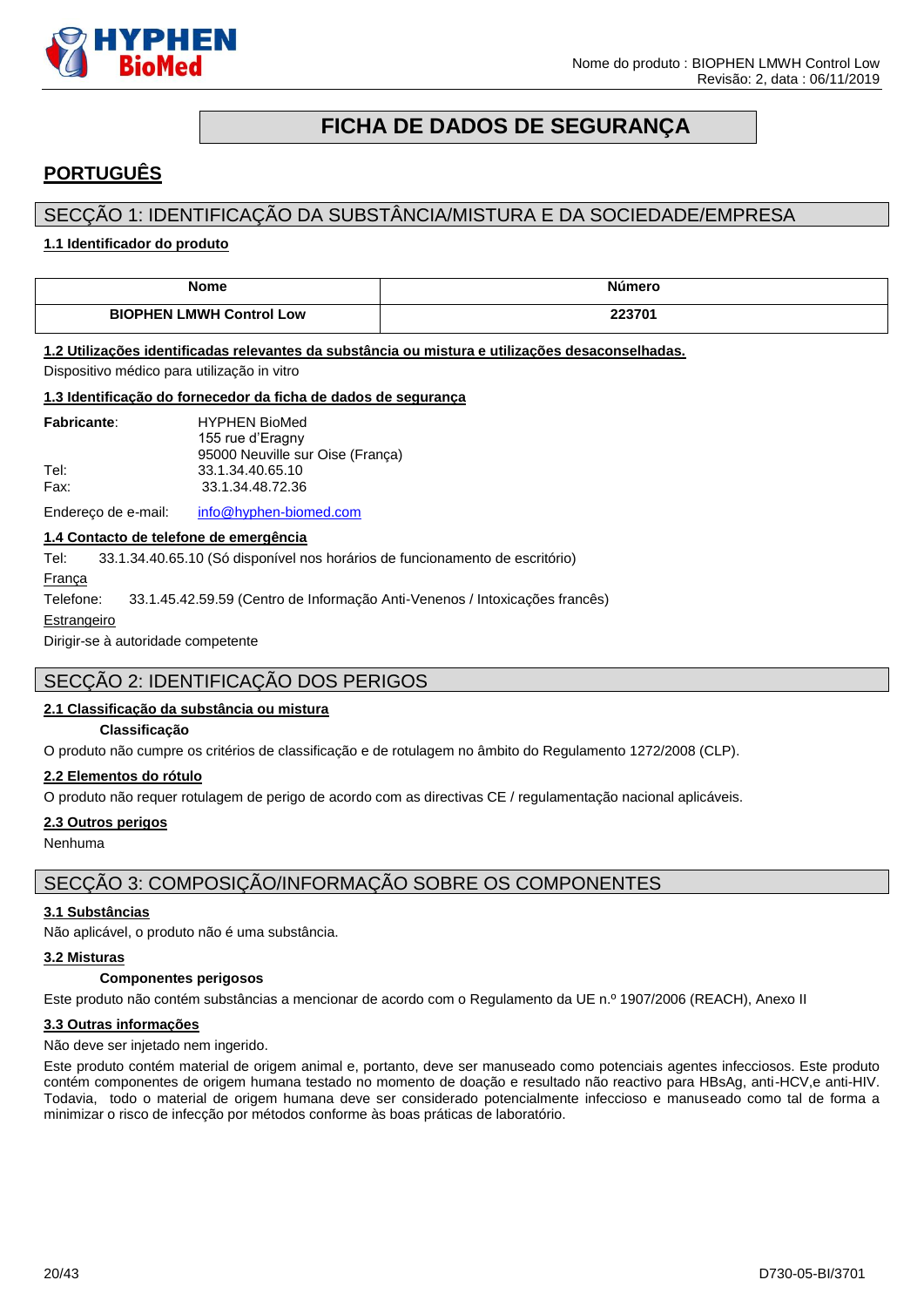

# SECÇÃO 4: PRIMEIROS SOCORROS

#### **4.1 Descrição das medidas de primeiros socorros**

#### **Informações gerais**

Ao manifestar-se de sintomas ou em caso de dúvida obter atendimento médico. Nunca administrar nada por via oral a uma pessoa inconsciente. Não deixar a vítima sozinha/ sem vigilância.

#### **Após inalação**

APÓS INALAÇAO: Levar o sinistrado para o ar fresco. Mantê-lo quente e calmo. Em caso de irritação das vias respiratórias consultar um médico.

#### **Após contacto cutâneo**

APÓS CONTACTO COM A PELE: Limpar imediatamente com muita água e sabão. Retirar imediatamente todo o vestuário contaminado. Lavar antes de reutilizá-lo. No caso de reacções cutâneas, consultar o médico .

#### **Após contacto ocular**

APÓS CONTACTO COM OS OLHOS: Lavar os olhos com água corrente durante pelo menos 15 minutos, mantendo-os bem abertos. Retirar as lentes de contato, se usar e for possível. Continuar a lavar durante. Consultar um oftalmologista.

#### **Após ingestão**

APÓS INGESTÃO, consultar um médico imediatamente. Não provocar o vómito. Nunca forçar a ingestão de algo a alguém inconsciente.

#### **4.2 Sintomas e efeitos mais importantes, tanto agudos como retardados**

Dados indisponíveis.

#### **4.3 Indicações sobre cuidados médicos urgentes e tratamentos especiais necessários**

Dados indisponíveis.

# SECÇÃO 5: MEDIDAS DE COMBATE A INCÊNDIOS

#### **5.1 Meios de extinção**

#### **Meios adequados de extinção**

Trata-se de um produto incombustível. Devem adaptar-se as medidas de extinção de incêndios nas áreas circundantes.

#### **Meios inadequados de extinção**

Jacto de água de grande volume

#### **5.2 Perigos especiais decorrentes da substância ou mistura**

Em caso de incêndio, é possível utilizar as substâncias seguintes: dióxido de carbono (CO2); monóxido de carbono (CO).

#### **5.3 Recomendações para o pessoal de combate a incêndios**

Em caso de incêndio: Usar um aparelho de respiração autónomo e vestuário de protecção.

Não deixar penetrar a água de extinção nos esgotos ou nas águas. Não respirar os gases de explosão e de incêndio.

# SECÇÃO 6: MEDIDAS A TOMAR EM CASO DE FUGAS ACIDENTAIS

# **6.1 Precauções individuais, equipamento de proteção e procedimentos de emergência**

Consultar as medidas de proteção apresentadas nas secções 7 e 8. Evitar o contacto com a pele, os olhos e o vestuário. Evitar a formação de pó. Evitar respirar o gás/névoa/vapores.

# **6.2 Precauções a nível ambiental**

Bloquear o derrame de matéria se for possível sem se colocar a si em perigo. Não deixar infiltrar nas águas residuais. Evitar a dispersão no ambiente.

# **6.3 Métodos e materiais de confinamento e limpeza**

Não repôr o produto derramado na embalagem original para reutilização. Absorver o produto derramado com material absorvente. Limpar cuidadosamente superfícies contaminadas e equipamentos incluindo os dispositivos no respeito da legislação/normas em vigor no domínio do ambiente. Manter em recipientes fechados adequados, para eliminação.

# SECÇÃO 7: MANUSEAMENTO E ARMAZENAMENTO

# **7.1 Precauções para um manuseamento seguro**

# **Recomendações para um manuseamento seguro**

Para minimizar riscos, devem ser adoptadas as medidas destinadas à precaução e protecção das pessoas durante o manuseio do produto. O processo deve ser desenhado, o quanto for possível, de acordo com o estado actual da técnica, de modo a prevenir à liberação de substâncias perigosas e ao contato com a pele.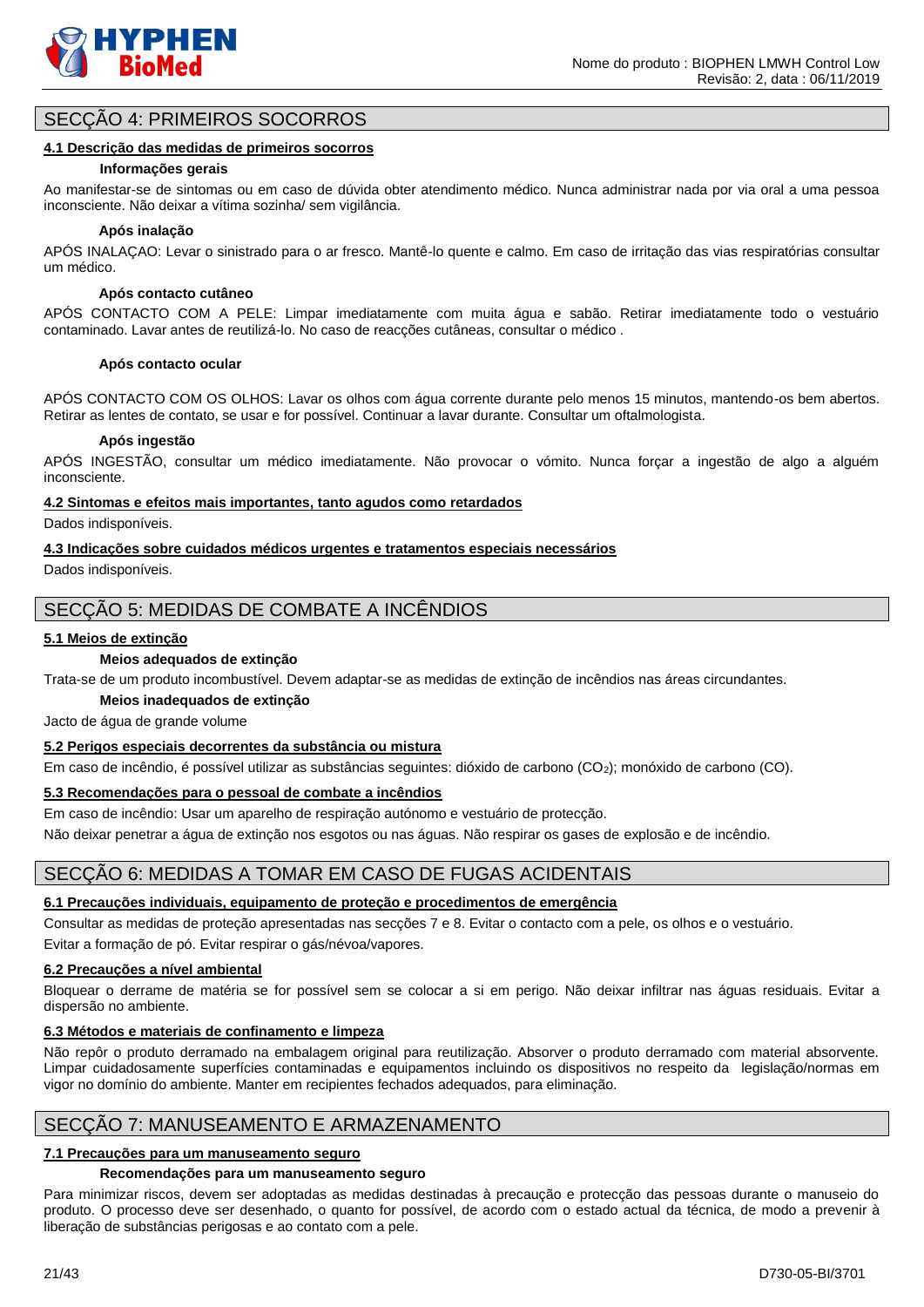

#### **Medidas gerais de proteção e higiene**

Não comer, beber ou fumar durante a utilização. Manter afastada toda a comida e bebida, bem como os alimentos para animais. Lavar as mãos e a pele exposta antes das pausas e depois da utilização. Não inalar vapores. Evitar o contacto com os olhos e a pele. Retirar imediatamente todo o vestuário sujo ou molhado.

#### **Recomendações de proteção contra incêndios e explosões**

Não são necessárias quaisquer medidas especiais.

#### **7.2 Condições de armazenamento seguro, incluindo eventuais incompatibilidades**

#### **Medidas técnicas e condições de armazenamento**

Manter recipiente bem fechado, em lugar fresco, bem ventilado.

**Materiais incompatíveis**

Dados indisponíveis

#### **Temperatura de armazenamento recomendada**

Valor: 2 - 8 °C

#### **Requisitos para locais ou recipientes de armazenamento**

Todos os recipientes abertos devem ser bem fechados e mantidos na vertical para evitar derrames.

#### **7.3 Utilizações finais específicas**

Para além das utilizações mencionadas na secção 1.2 não estão estipuladas outras utilizações específicas.

#### SECÇÃO 8: CONTROLO DA EXPOSIÇÃO/PROTEÇÃO INDIVIDUAL

#### **8.1 Parâmetros de controlo**

#### **Valores-limite de exposição profissional**

Não existem parâmetros disponíveis para monitorização.

#### **Valores-limite biológicos**

Dados indisponíveis.

#### **8.2 Controlo da exposição**

#### **Controlos técnicos adequados**

Dar prioridade às medidas técnicas e processos/métodos de trabalho em relação do uso de equipamento de protecção individual. Tomar precauções de acordo com os princípios das boas práticas de higiene e segurança.

#### **Equipamento de proteção individual**

Durante o manuseio do produto, usar só vestuário conforme à legislação em vigor.

#### **Proteção respiratória**

Não é necessária uma protecção respiratória. Sempre que seja necessária protecção respiratória para impedir a respiração de pós incomodativos (níveis elevados de poeira), use máscaras do tipo N95 (US) ou do tipo P1 (EN 143). Use máscaras e respiradores aprovados por normais governamentais apropriadas, como a NIOSH (US) ou a CEN (EU).

#### **Proteção das mãos e da pele**

Usar luvas de protecção durante o manuseio. Antes da utilização, verifique a aptidão das luvas para o lugar de trabalho. Use uma técnica adequada para a remoção das luvas (sem tocar na parte exterior da luva) para evitar o contacto da pele com este produto. Descarte as luvas contaminadas após o uso, de acordo com as regras e as boas práticas de trabalho laboratorial. Lave e seque as mãos.

As luvas devem ser testadas e comprovadas em conformidade com a norma europeia EN374.

As luvas de protecção devem ser substituídas quando danificadas ou quando apresentarem os primeiros sinais de desgaste.

#### **Proteção dos olhos e do rosto**

Use equipamento de protecção ocular testado e aprovado por normais governamentais apropriadas, como a NIOSH (US) ou a EN 166(EU).

#### **Protecção do corpo**

Escolher os equipamentos de protecção individual em função da concentração e quantidade de produto e do local de trabalho.

#### **Outras proteções**

Dados indisponíveis.

#### **Controlo da exposição ambiental**

Bloquear o derrame de matéria se for possível sem se colocar a si em perigo. Não deixar infiltrar nas águas residuais. Evitar a dispersão no ambiente.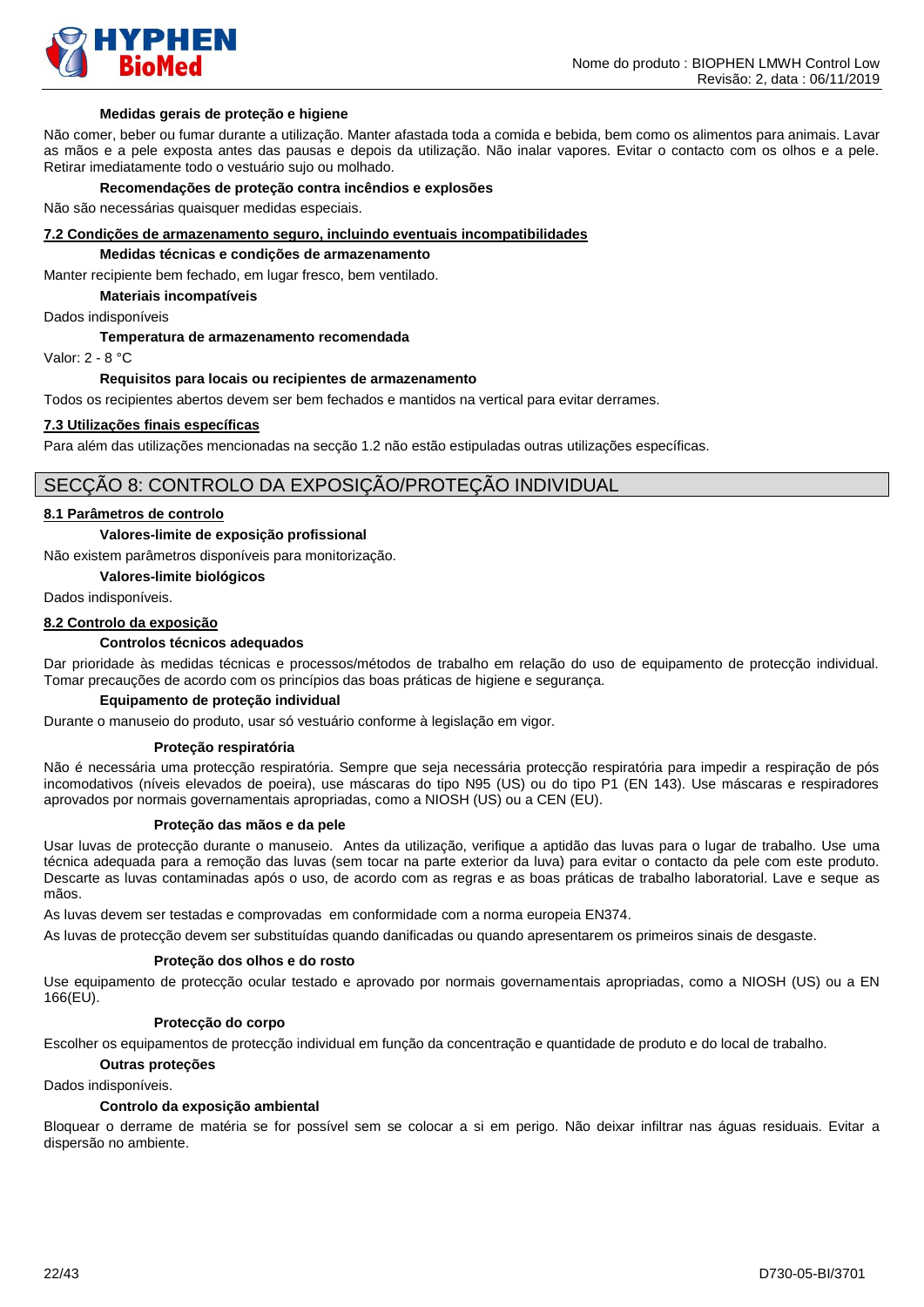

# SECÇÃO 9: PROPRIEDADES FÍSICAS E QUÍMICAS

# **9.1 Informações sobre propriedades físicas e químicas de base**

| Propriedade                                       | CI               | CII              |
|---------------------------------------------------|------------------|------------------|
| Estado físico                                     | Pó liofilizado   | Pó liofilizado   |
| Color                                             | Branco / Amarelo | Branco / Amarelo |
| Odor                                              | <b>ND</b>        | <b>ND</b>        |
| pH                                                | <b>ND</b>        | <b>ND</b>        |
| Ponto de ebulição                                 | <b>ND</b>        | <b>ND</b>        |
| Ponto de fusão                                    | <b>ND</b>        | <b>ND</b>        |
| Ponto de decomposição                             | <b>ND</b>        | <b>ND</b>        |
| Ponto de inflamação                               | <b>ND</b>        | <b>ND</b>        |
| Temperatura de autoinflamação                     | <b>ND</b>        | <b>ND</b>        |
| <b>Propriedades oxidantes</b>                     | <b>ND</b>        | <b>ND</b>        |
| Propriedades explosivas                           | <b>ND</b>        | <b>ND</b>        |
| <b>Inflamabilidade</b>                            | <b>ND</b>        | <b>ND</b>        |
| Limite de explosão ou inflamabilidade<br>inferior | <b>ND</b>        | <b>ND</b>        |
| Limite de explosão ou inflamabilidade<br>superior | <b>ND</b>        | <b>ND</b>        |
| Pressão de vapor                                  | <b>ND</b>        | <b>ND</b>        |
| Densidade de vapor                                | <b>ND</b>        | <b>ND</b>        |
| Taxa de evaporação                                | <b>ND</b>        | <b>ND</b>        |
| Densidade relativa                                | <b>ND</b>        | <b>ND</b>        |
| Solubilidade em água                              | <b>ND</b>        | <b>ND</b>        |
| Solubilidade                                      | <b>ND</b>        | <b>ND</b>        |
| Coeficiente de partição n-octanol/água            | <b>ND</b>        | <b>ND</b>        |
| <b>Viscosidade</b>                                | <b>ND</b>        | <b>ND</b>        |
| Outras informações                                | <b>ND</b>        | <b>ND</b>        |

#### ND : Dados indisponíveis.

#### **9.2 Outras informações**

Dados indisponíveis.

# SECÇÃO 10: ESTABILIDADE E REATIVIDADE

### **10.1 Reatividade**

Nenhuma reacção perigosa em condições normais de utilização.

#### **10.2 Estabilidade química**

A preparação é estável se armazenado e manuseado como descrito/indicado em secção 7.

# **10.3 Possibilidade de reações perigosas**

Nenhuma se for utilizado conforme as indicações.

# **10.4 Condições a evitar**

Nenhuma se for utilizado conforme as indicações.

# **10.5 Materiais incompatíveis**

Nenhum conhecido.

# **10.6 Produtos de decomposição perigosos**

Nenhuma se for utilizado conforme as indicações.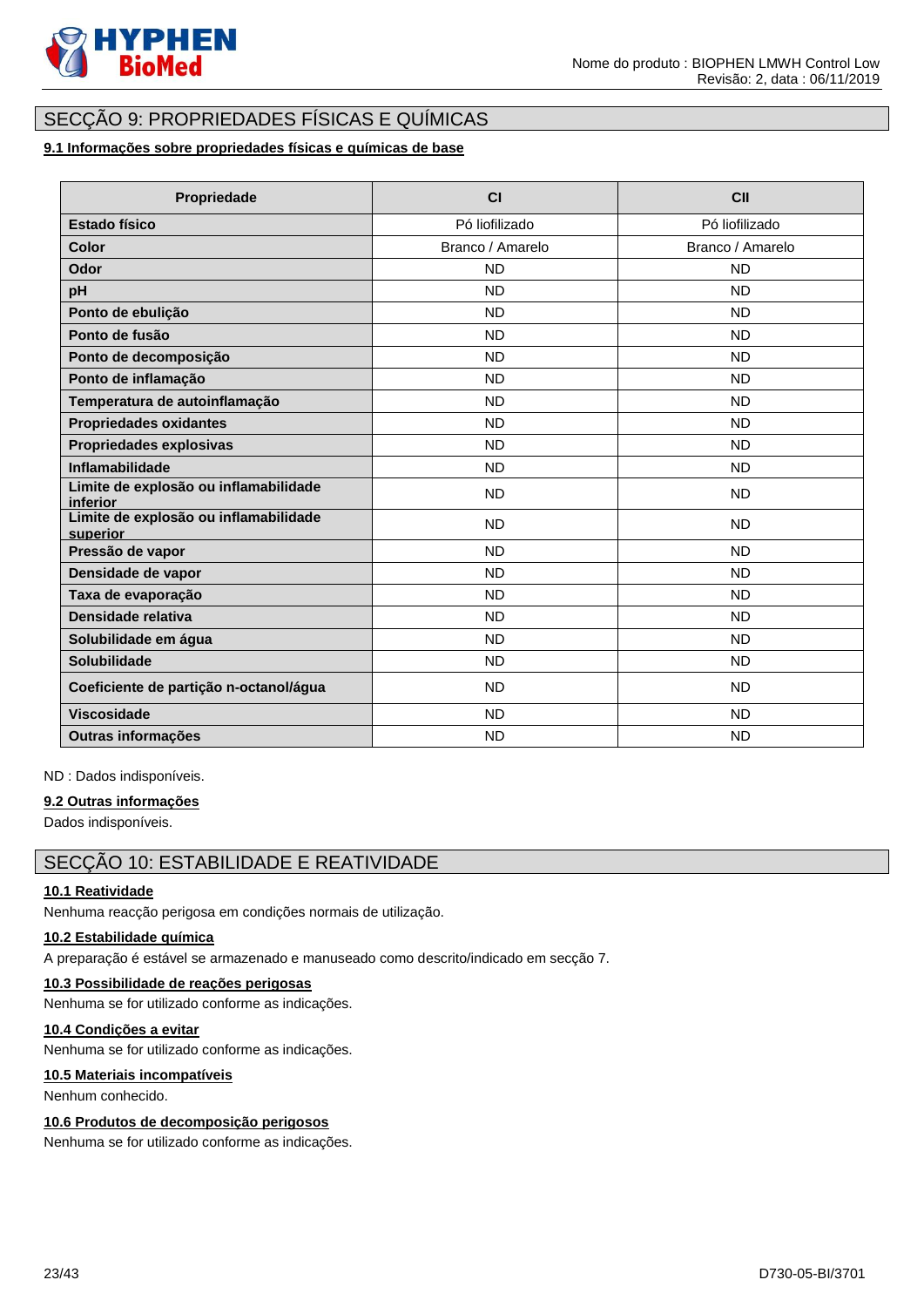

# SECÇÃO 11: INFORMAÇÃO TOXICOLÓGICA

### **11.1 Informações sobre os efeitos toxicológicos**

| <b>Efeitos</b>                                                                     | <b>CI</b> | <b>CII</b> |
|------------------------------------------------------------------------------------|-----------|------------|
| Toxicidade aguda por via oral                                                      | <b>ND</b> | ND.        |
| Toxicidade aguda por via cutânea                                                   | ND.       | ND.        |
| Toxicidade aguda por via inalatória                                                | ND.       | ND.        |
| Corrosão/irritação cutânea                                                         | <b>ND</b> | ND.        |
| Lesões oculares graves/irratação ocular                                            | ND.       | <b>ND</b>  |
| Sensibilização cutânea, Sensibilização<br>respiratória                             | ND.       | ND.        |
| Mutagenicidade em células germinativas                                             | <b>ND</b> | ND.        |
| Carcinogenicidade                                                                  | <b>ND</b> | <b>ND</b>  |
| Toxicidade reprodutiva                                                             | <b>ND</b> | ND.        |
| Toxicidade para órgãos-alvo específicos :<br>exposição única<br>exposição repetida | ND.       | ND.        |
| Perigo de aspiração                                                                | <b>ND</b> | <b>ND</b>  |

#### ND : Dados indisponíveis.

Nenhum componente contido no produto em concentrações ≥ 0,1% é considerado como potencialmente cancerígeno o comprovado como cancerígeno no homem.

# SECÇÃO 12: INFORMAÇÃO ECOLÓGICA

#### **12.1 Toxicidade**

| <b>Toxicidade</b>            | <b>CI</b> | <b>CII</b> |
|------------------------------|-----------|------------|
| <b>Toxicidade nos peixes</b> |           |            |
| Aguda                        | <b>ND</b> | <b>ND</b>  |
| Crónica                      |           |            |
| Toxicidade nas dáfnias       |           |            |
| Aguda<br>$\blacksquare$      | <b>ND</b> | <b>ND</b>  |
| Crónica                      |           |            |
| <b>Toxicidade nas algas</b>  |           |            |
| Aguda                        | <b>ND</b> | <b>ND</b>  |
| Crónica                      |           |            |
| Toxicidade nas bactérias     |           |            |
| Aguda                        | <b>ND</b> | ND.        |
| <b>Crónica</b>               |           |            |

ND : Dados indisponíveis.

### **12.2 Persistência e degradabilidade**

Dados indisponíveis.

#### **12.3 Potencial de bioacumulação**

Dados indisponíveis.

#### **12.4 Mobilidade no solo**

Dados indisponíveis.

#### **12.5 Resultados da avaliação PBT e mPmB**

| Avaliação      |           | ~…<br>UI  |
|----------------|-----------|-----------|
| Avaliação PBT  | ND        | <b>NL</b> |
| Avaliação mPmB | <b>ND</b> | <b>ND</b> |

ND : Dados indisponíveis.

#### **12.6 Outros efeitos adversos**

Dados indisponíveis.

#### **12.7 Outras informações**

Não faça descargas do produto para o ambiente, sem uma supervisão apropriada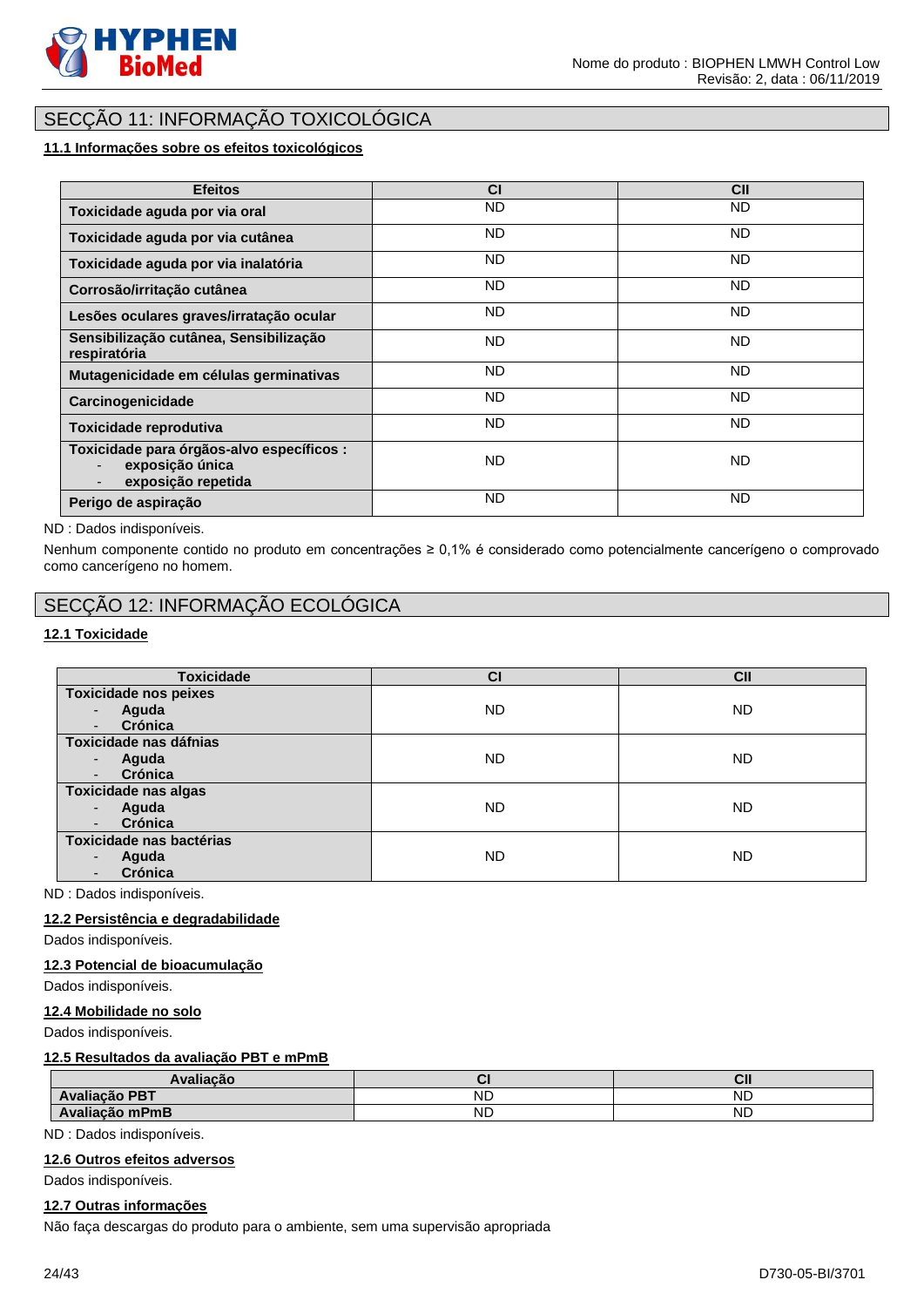

# SECÇÃO 13: CONSIDERAÇÕES RELATIVAS À ELIMINAÇÃO

#### **13.1 Métodos de tratamento de resíduos**

#### **Produto**

Encaminhar os resíduos para uma eliminação adequada em consulta com os serviços de saneamento e ambientais . A atribuição de um número de código de resíduo,deverá ser providenciada em acordo com a empresa de coleta de lixo regional.

#### **Embalagem**

Esvaziar completamente a embalagem do seu conteúdo. Embalagens vazios e não completamente esvaziados dos seus conteúdos devem ser encaminhadas para uma eliminação adequada em acordo com a empresa de coleta de lixo regional.

# SECÇÃO 14: INFORMAÇÕES RELATIVAS AO TRANSPORTE

O produto não é uma mercadoria perigosa no sentido da Regulamentação do transporte de mercadorias perigosas (ADR, RID, IATA, IMDG).

# SECÇÃO 15: INFORMAÇÃO SOBRE REGULAMENTAÇÃO

**15.1 Regulamentação/legislação específica para a substância ou mistura em matéria de saúde, segurança e ambiente**

Esta ficha de dados está conforme os requisitos descritos no Regulamento (CE) N.º 1907/2006 (REACH) e 1272/2008 (CLP).

#### **15.2 Avaliação da segurança química**

Dados indisponíveis.

# SECÇÃO 16: OUTREAS INFORMACOES

#### **16.1 Referências bibliográficas importantes e fontes dos dados utilizados:**

Regulamento (CE) No. 1907/2006 (REACH), 1272/2008 (CLP) na última versão.

Prescrições para o transporte de acordo com ADR, RID, IMDG, IATA na versão respectiva actualmente em vigor.

As fontes de dados utilizadas para a avaliação e determinação de dados físicos, toxicológicos e ecotoxicológicos são indicadas nas secções respectivas.

As informações fornecidas baseiam-se no estado actual dos nossos conhecimentos e experiências. No entanto, nenhuma informação deve ser interpretada como uma garantia relativamente às propriedades nem fundamentam uma quaisquer relação contratual.

HYPHEN BioMed e respetivos agentes/distribuidores, bem como os contratantes OEM não devem ser responsabilizados por quaisquer danos resultantes do contacto com os produtos incluídos no kit.

#### **16.2 Abreviaturas e acrónimos**

ADR: European Agreement concerning the International Carriage of Dangerous Goods by Road (Acordo Europeu relativo ao Transporte Internacional de Mercadorias Perigosas por Estrada)

CLP: Regulation on Classification, Labelling and Packaging of Substances and Mixtures (Regulamento (CE) n.º 1272/2008 relativo à Classificação, Rotulagem e Embalagem de substancias e misturas)

CMR : cancerogen mutagen reprotoxic (Carcinogénico, mutagénico ou tóxico para a reprodução)

IATA-DGR: = International Air Transport Association - Dangerous Goods Regulations ( Regulamento IATA-Carga Perigosa Aéreo)

IMDG: International Maritime Dangerous Goods code (Código Marítimo Internacional para o Transporte de Mercadorias Perigosas) NIOSH: Instituto nacional para segurança e saúde profissional dos Estados Unidos.

PBT: Substância Persistente, Bioacumulável e Tóxica

REACH: Regulamento (CE) n.º 1907/2006 relativo ao Registo, Avaliação, Autorização e Restrição de Produtos Químicos

RID: Regulamento relativo ao Transporte Internacional Ferroviário de Mercadorias Perigosas

vPvB: very Persistent and very Bioaccumulative (Muito Persistente e muito Bioacumulável)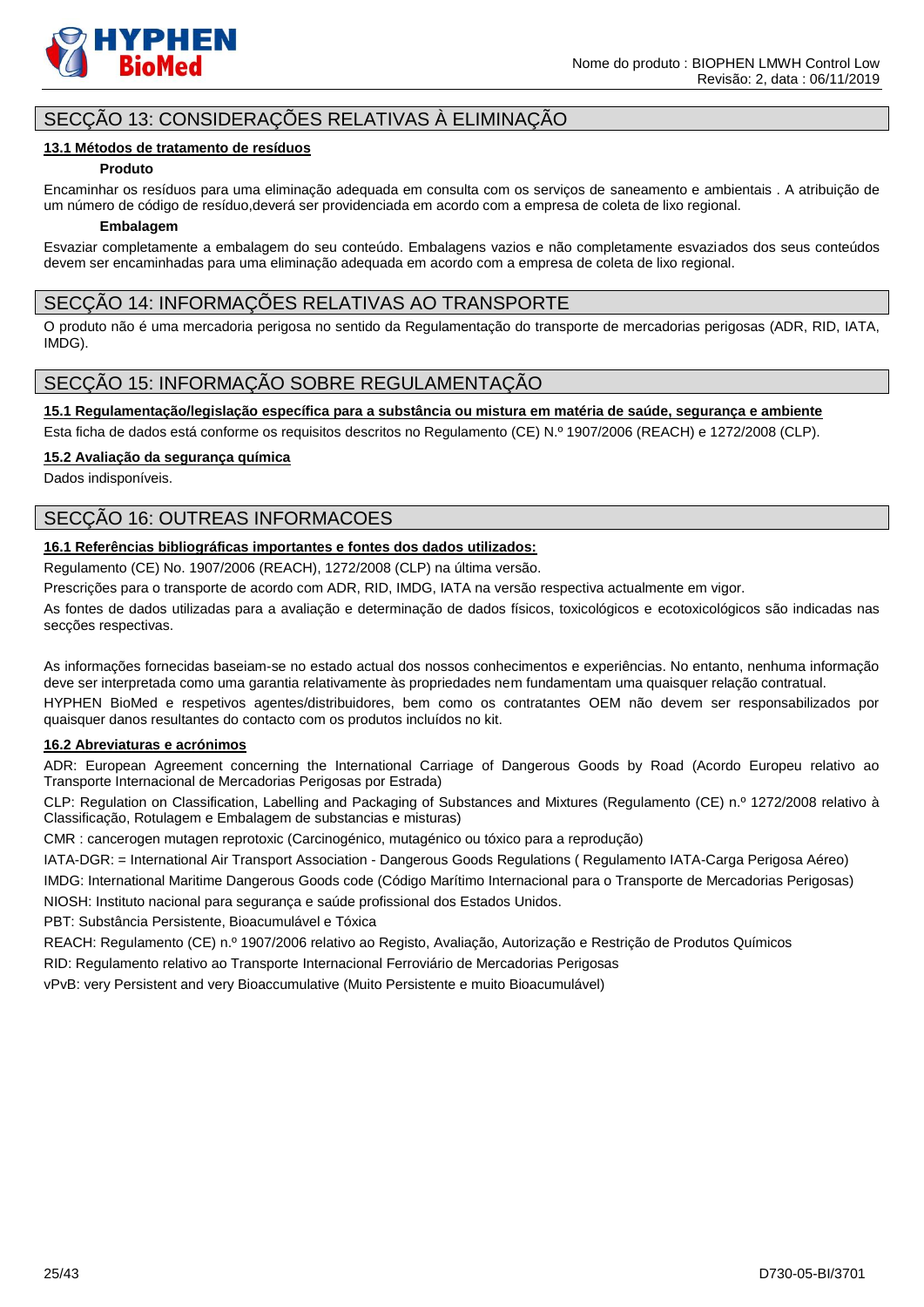

# **Scheda dati di sicurezza**

# <span id="page-25-0"></span>**ITALIANO**

# SEZIONE 1: IDENTIFICAZIONE DEL PRODOTTO E DELLA SOCIETÀ/IMPRESA

#### **1.1 Identificatore del prodotto**

| Nome commerciale                | Codice prodotto: |
|---------------------------------|------------------|
| <b>BIOPHEN LMWH Control Low</b> | 223701           |

#### **1.2 Usi pertinenti identificati della sostanza o miscela e usi sconsigliati**

Dispositivo medico per uso in vitro

#### **1.3 Informazioni sul fornitore della scheda di dati di sicurezza**

| <b>Produttore:</b> | <b>HYPHEN BioMed</b>             |
|--------------------|----------------------------------|
|                    | 155 rue d'Eragny                 |
|                    | 95000 Neuville sur Oise (France) |
| Tel∴               | 33.1.34.40.65.10                 |
| Fax:               | 33.1.34.48.72.36                 |
|                    |                                  |

E-Mail: [info@hyphen-biomed.com](mailto:info@hyphen-biomed.com)

#### **1.4 Numero telefonico di emergenza**

Tel.: 33.1.34.40.65.10 (solo disponibile durante gli orari d'ufficio)

# Francia<br>Tel.:

33.1.45.42.59.59 (Centro di informazione Veleno francese)

```
Estero
```
Adire le autorità competenti

# SEZIONE 2: IDENTIFICAZIONE DEI PERICOLI

#### **2.1 Classificazione della sostanza o della miscela**

#### **Informazioni relative alla classificazione**

Questo prodotto non risponde ai criteri di classificazione in alcuna classe di pericolo in conformità del regolamento (CE) n. 1272/2008 relativo alla classificazione, all'etichettatura e all'imballaggio delle sostanze e delle miscele.

#### **2.2 Elementi dell'etichetta**

Il prodotto non è soggetto ad etichettatura secondo le direttive europee / la legislativa nazionale.

#### **2.3 Altri pericoli**

Nessuno

# SEZIONE 3: COMPOSIZIONE/INFORMAZIONE SUGLI INGREDIENTI

#### **3.1 Sostanze**

Non pertinente. Il prodotto non è una sostanza.

#### **3.2 Miscele**

# **Ingredienti pericolosi**

Il prodotto non contiene delle sostanze pericolose da identificare ai sensi del Regolamento CE 1907/2006 (REACH), allegato II

#### **3.3 Altre informazioni**

#### Non iniettare ne ingerire.

Questo prodotto contiene materiali di origine animale; per precauzione, va trattato come materiale potenzialmente infetto. Questo prodotto contiene materiali di origine umana testati al momento della donazione e risultato non reattivo per anticorpi anti-HIV, antigeni di superficie del virus dell'epatite B ed anticorpi anti-HCV. Questo materiale, come avviene per tutti i campioni di origine umana, deve essere trattato secondo adeguate procedure di laboratorio per minimizzare il rischio di trasmissione di malattie infettive.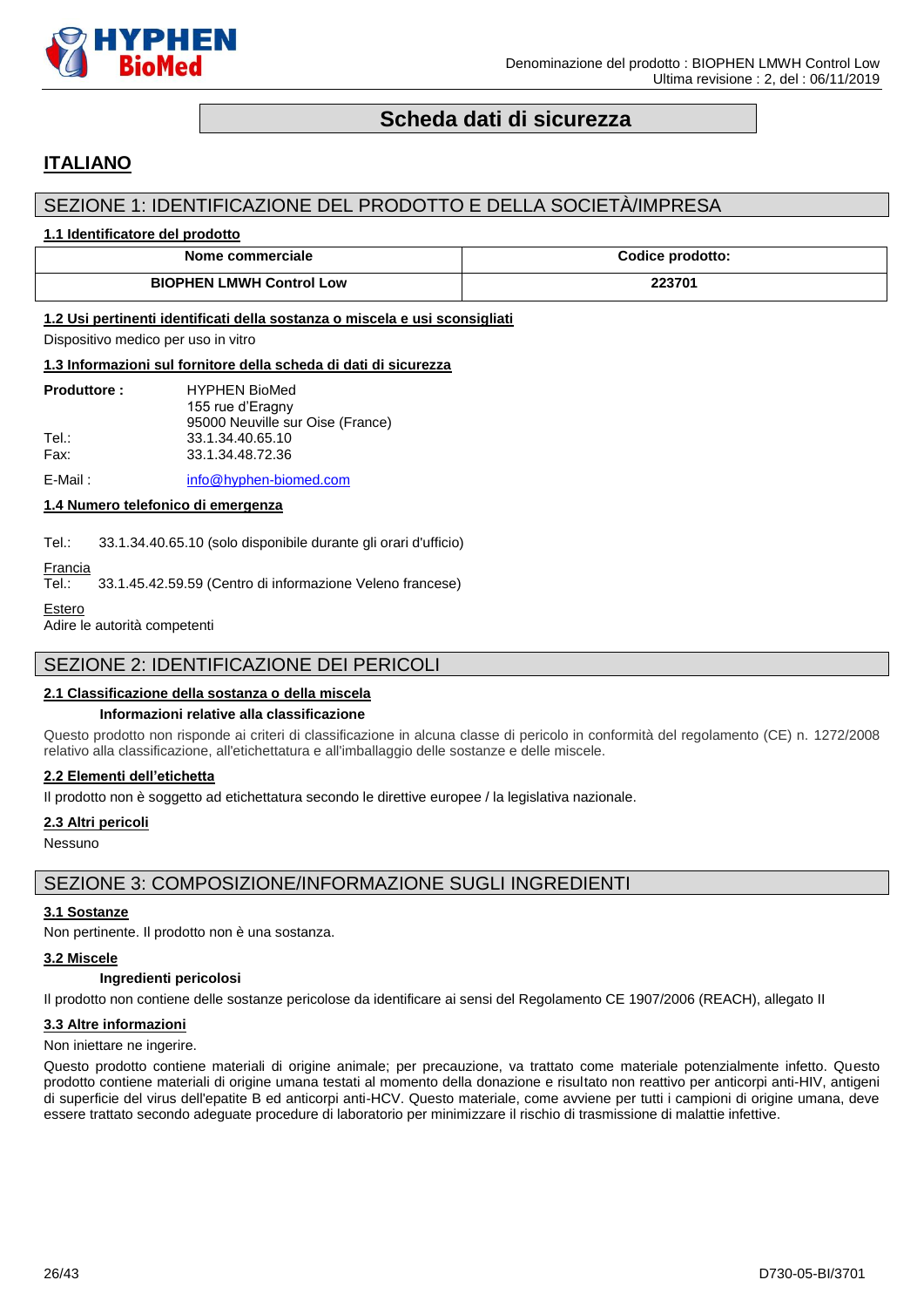

# SEZIONE 4: MISURE DI PRIMO SOCCORSO

#### **4.1 Descrizione delle misure di pronto soccorso**

#### **Informazioni generali:**

Consultare un medico in caso di presenza di sintomi o di dubbio. Non somministrare (per la bocca) alcunchè a persone svenute. Non lasciare mai da solo la vittima.

#### **Inalazione**

IN CASO DI INALAZIONE: trasportare la persona all'aria fresca. Tenerla calda e calma. In caso di irritazione delle vie respiratorie, consultare il medico.

#### **Contatto con la pelle**

IN CASO DI CONTATTO CON LA PELLE: Lavare immediatamente con acqua e sapone. Togliersi di dosso immediatamente tutti gli indumenti contaminati . Lavarli prima del loro riutilizzo. In caso di irritazioni cutanee, consultare il medico.

#### **Contatto con gli occhi**

IN CASO DI CONTATTO CON GLI OCCHI: Sciacquare immediatamente a fondo per al meno 15 minuti sotto acqua corrente tenendo le palpebre aperte. Togliere le eventuali lenti a contatto se è agevole farlo. Continuare a sciacquare. Consultare un medico oculista.

#### **Ingestione**

IN CASO DI INGESTIONE:, ricorrere immediatamente a visita medica. Non provocare il vomito. Non somministrare nulla per via orale a persona in grado di incoscienza.

#### **4.2 Principali sintomi ed effetti, sia acuti e che ritardati**

Nessun dato disponibile.

**4.3 Indicazione dell'eventuale necessità di consultare immediatamente un medico oppure di trattamenti speciali** Nessun dato disponibile.

# SEZIONE 5: MISURE ANTINCENDIO

#### **5.1 Mezzi di estinzione**

#### **Mezzi di estinzione consigliati**

Questo prodotto non è di per sé combustibile. Adattare le misure antincendio alle condizioni d'incendio circostanti.

#### **Mezzi di estinzione da evitare**

Getto d'acqua pieno.

#### **5.2 Misure antincendio particolari**

Mezzi idonei di estinzione : biossido di carbonio (CO2), monossido di carbonio (CO)

#### **5.3 Raccomandazioni per gli addetti all'estinzione degli incendi**

In caso d'incendio: Usare autorespiratori e indumenti di protezione.

Impedire l'entrata dell'acqua contaminata usata per lo spegnimento nelle fognature o nelle acque. Non inalare i gas risultanti da una esplosione o i gas di combustione.

# SEZIONE 6: MISURE IN CASO DI RILASCIO ACCIDENTALE

#### **6.1 Precauzioni personali, dispositivi di protezione e procedure in caso di emergenza**

Procedere come specificato nelle sezioni 7 e 8. Evitare il contatto con la pelle, gli occhi e gli indumenti. Evitare la dispersione di polveri. Non respirare i gas/la nebbia/i vapori.

#### **6.2 Precauzioni ambientali**

Bloccare le perdite / impedire la propagazione se è possibile senza pericolo. Non immettere nelle acque reflue. Non disperdere nell'ambiente.

#### **6.3 Metodi e materiali per il contenimento e per la bonifica**

Non imballare il prodotto recuperato nei contenitori originali per un eventuale riutilizzo. Recuperare il prodotto fuoriuscito con materiale assorbente. Pulire e disinfettare le superfici e gli arredi contaminati attenendosi alle norme relative alla protezione dell'ambiente pertinenti. Porlo in un contenitore idoneo, chiuso da destinare allo smaltimento.

# SEZIONE 7: MANIPOLAZIONE E IMMAGAZZINAMENTO

#### **7.1 Precauzioni per la manipolazione sicura**

#### **Precauzioni per la manipolazione sicura**

Adottare misure di protezione e di prevenzione idonee al fine di evitare o ridurre al minimo il rischio inerente alla manipolazione del prodotto. Se l'attuale stato dell'arte nel campo tecnico lo consente, concepire i processi lavorativi in modo da prevenire il rilascio di sostanze pericolose / contatto con la pelle.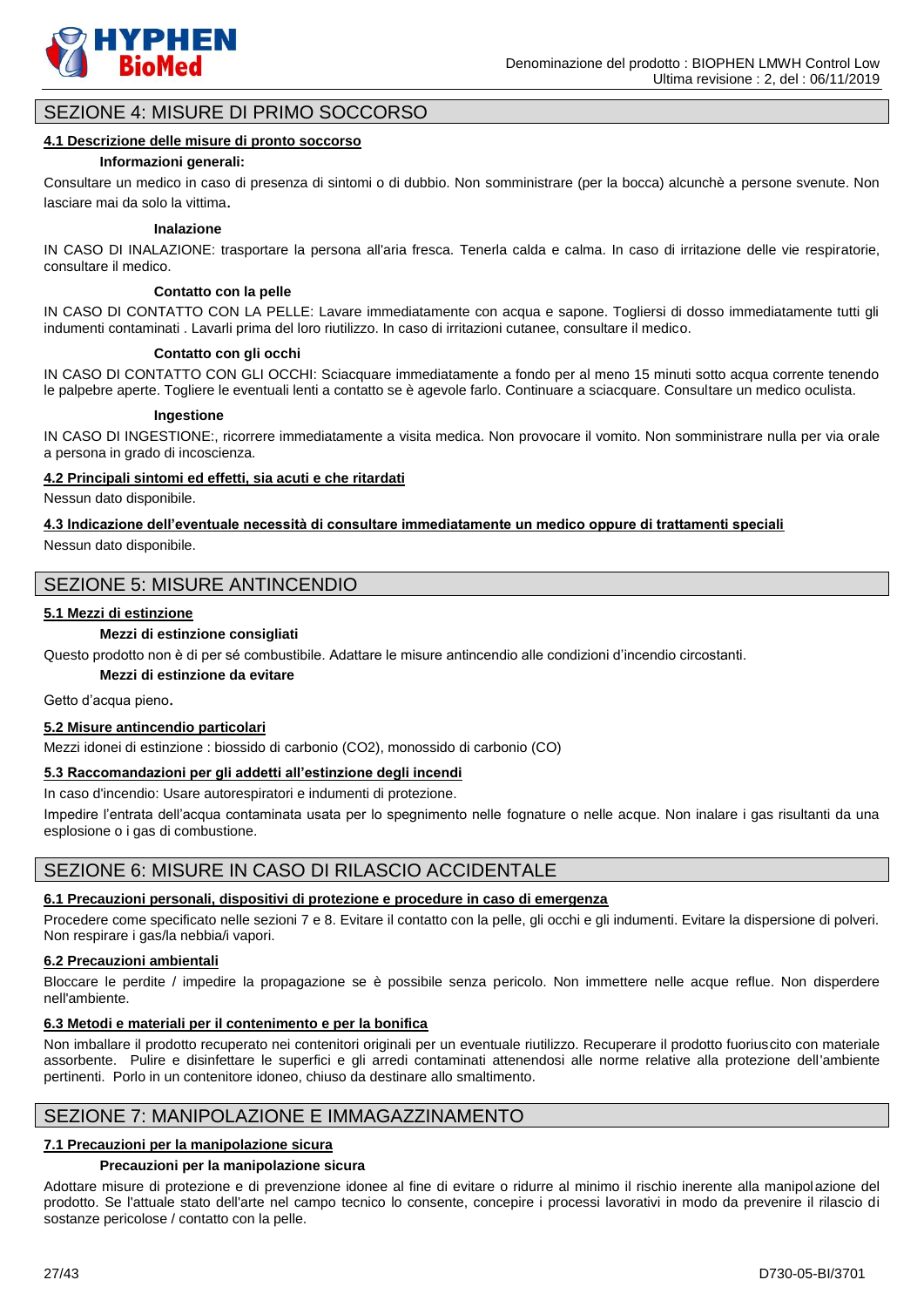

#### **Precauzioni generali e di igiene**

Non mangiare né bere, né fumare durante l'impiego. Conservare lontano da alimenti o mangimi e da bevande. Lavarsi le mani prima di mangiare e al termine della giornata lavorativa. Non respirare i vapori. Evitare il contatto con gli occhi e la pelle con piccoli pezzi. Cambiare immediatamente gli indumenti sporchi o imbevuti.

#### **Considerazioni sulla protezione antincendio e antiesplosione**

Non sono richieste delle misure particolari.

#### **7.2 Condizioni per l'immagazzinamento sicuro, comprese eventuali incompatibilità**

#### **Misure/provvedimenti tecnici e condizioni di immagazzinamento**

Conservare il recipiente ermeticamente chiuso in luogo fresco, sufficientemente aerato.

**Materiali incompatibili**

Nessun dato disponibile.

#### **Temperatura di immagazzinamento raccomandata**

Valore : 2 - 8 ° C

#### **Requisiti dei magazzini e recipienti**

Chiudere bene i recipienti dopo l'uso, conservali in posizione diritta (non capovolgere!) per impedire qualsiasi dispersione accidentale.

#### **7.3 Usi finali specifici**

A parte gli usi descritti nella sezione 1.2 non sono contemplati altri usi specifici.

### SEZIONE 8: CONTROLLO DELL'ESPOSIZIONE/PROTEZIONE INDIVIDUALE

#### **8.1 Parametri di controllo**

#### **Valori limite di esposizione professionale**

Nessun valore limite di esposizione conosciuto.

#### **Biologische Grenzwerte**

Nessun dato disponibile

## **8.2 Controllo dell'esposizione ambientale**

#### **Controlli tecnici idonei**

L'utilizzo di misure tecniche e metodi di lavoro adeguati dovrebbe sempre avere la priorità rispetto ai dispositivi di protezione individuale. Adottare misure di prevenzione ai sensi della buona prassi igienica.

#### **Misure di protezione individuale**

Usare solo indumenti di protezione individuale a norma delle disposizioni in vigore.

#### **Protezione respiratoria**

Non è necessario portare dispositivi di protezione delle vie respiratorie. Usare filtri antipolvere e respiratori con filtro antipolvere di classe N95 (stati uniti) / del tipo P1 (EN143) per proteggere dalla particelle solide in caso di formazione di polvere. Utilizzare respiratori e componenti testati e approvati dai competenti organismi di normazione, quali il NIOSH (USA) il CEN (UE).

#### **Protezione delle mani/della pelle**

Indossare guanti protettivi idonei durante la manipolazione. Prima di usare i guanti, verificare la loro idoneità al lavoro specifico. Usare una tecnica adeguata per la rimozione dei guanti (senza toccare la superficie esterna del guanto) per evitare il contatto della pelle con questo prodotto. Smaltire i guanti contaminati dopo l'uso in accordo con lanormativa vigente e le buone pratiche di laboratorio. Lavare e asciugare le mani.

I guanti di protezione selezionati devono essere testate e approvate a norma EN374.

Sostituire e eliminare subito guanti deteriorati o lesionati.

#### **Protezione per gli occhi/facciale**

Utilizzare dispositivi per la protezione degli occhi testati eapprovati secondo i requisiti di adeguate norme tecnichecome NIOSH (USA) o EN 166 (UE).

#### **Protezione fisica**

Il tipo di attrezzatura di protezione deve essere selezionato infunzione della concentrazione e la quantità di prodottoal posto di lavoro.

#### **Altre misure di protezione**

#### Nessun dato disponibile.

#### **Controllo dell'esposizione ambientale**

Bloccare le perdite / impedire la propagazione se è possibile senza pericolo. Non immettere nelle acque reflue. Non disperdere nell'ambiente.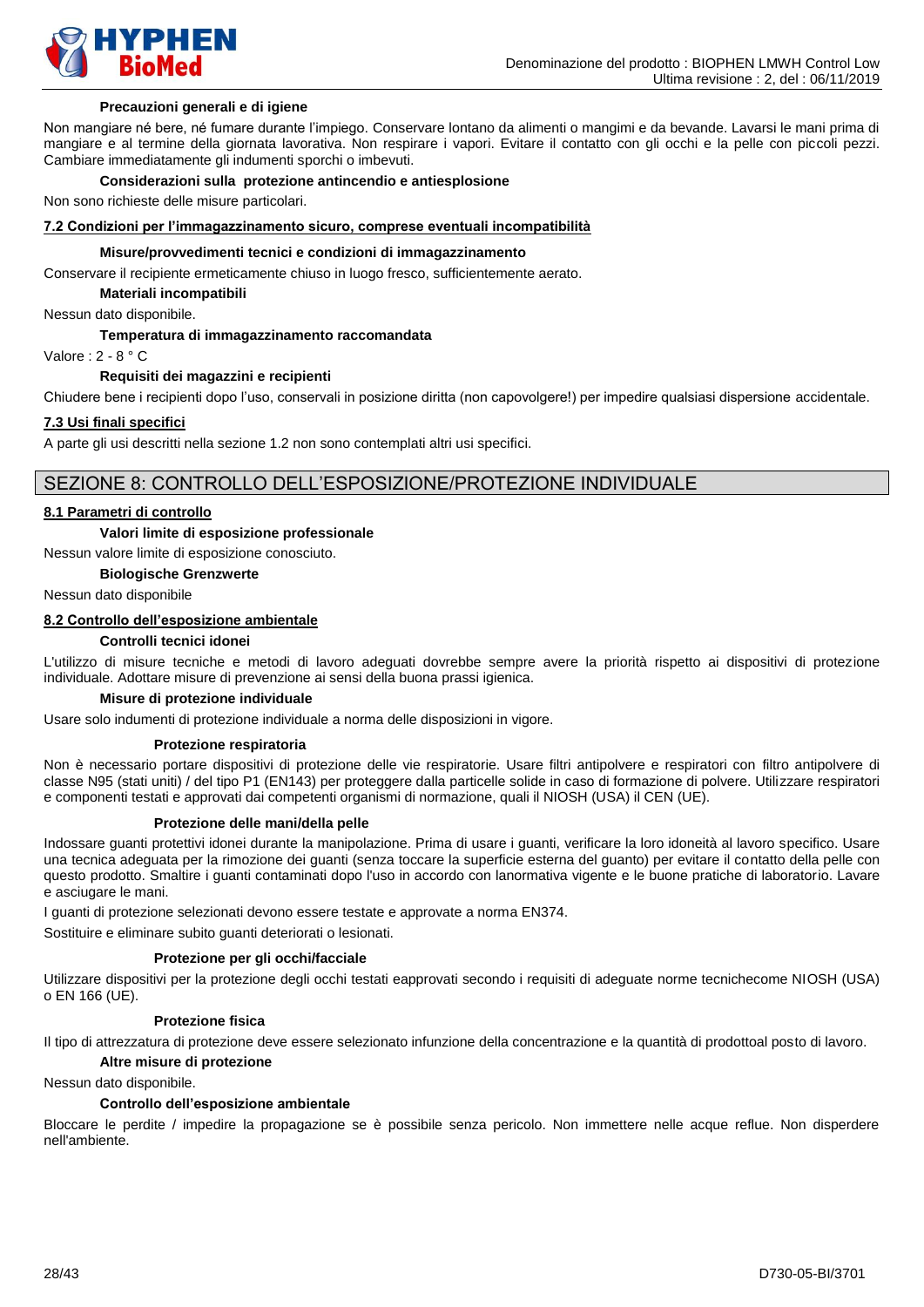

# SEZIONE 9: PROPRIETÀ FISICHE E CHIMICHE

### **9.1 Informazioni sulle proprietà fisiche e chimiche fondamentali**

| Proprietà                                              | $\overline{c}$       | $\overline{c}$       |
|--------------------------------------------------------|----------------------|----------------------|
| <b>Stato fisico</b>                                    | Polvere liofilizzata | Polvere liofilizzata |
| <b>Colore</b>                                          | Bianco / Giallo      | Bianco / Giallo      |
| <b>Odore</b>                                           | <b>ND</b>            | <b>ND</b>            |
| Valore pH                                              | <b>ND</b>            | <b>ND</b>            |
| Punto di ebollizione                                   | <b>ND</b>            | $\overline{ND}$      |
| Punto di fusione                                       | $\overline{ND}$      | <b>ND</b>            |
| Punto di decomposizione                                | <b>ND</b>            | <b>ND</b>            |
| Punto di infiammabilità                                | <b>ND</b>            | <b>ND</b>            |
| Temperatura di autoaccensione                          | $\overline{ND}$      | $\overline{ND}$      |
| Proprietà ossidanti                                    | $\overline{ND}$      | <b>ND</b>            |
| Proprietà esplosive                                    | <b>ND</b>            | <b>ND</b>            |
| Infiammabilità (solidi, gas)                           | <b>ND</b>            | <b>ND</b>            |
| Limiti inferiore di infiammabilità o di<br>esplosività | <b>ND</b>            | <b>ND</b>            |
| Limiti superiore di infiammabilità o di<br>esplosività | <b>ND</b>            | <b>ND</b>            |
| Pressione di vapore                                    | $\overline{ND}$      | <b>ND</b>            |
| Densità relativa di vapore                             | <b>ND</b>            | <b>ND</b>            |
| Tasso di evaporazione                                  | <b>ND</b>            | $\overline{ND}$      |
| Densità relativa                                       | $\overline{ND}$      | $\overline{ND}$      |
| <b>Idrosolubilità</b>                                  | $\overline{ND}$      | $\overline{ND}$      |
| Altre proprietà solubili                               | <b>ND</b>            | <b>ND</b>            |
| Coeff. di ripartizione n-ottanolo/acqua                | <b>ND</b>            | <b>ND</b>            |
| <b>Viscosità</b>                                       | $\overline{ND}$      | $\overline{ND}$      |
| Altre informazioni                                     | <b>ND</b>            | <b>ND</b>            |

ND : Nessun dato disponibile.

#### **9.2 Altre informazioni**

Nessun dato disponibile

# SEZIONE 10: STABILITÀ E REATTIVITÀ

# **10.1 Reattività**

Nessuna reazione pericolosa se manipolato e immagazzinato secondo le disposizioni.

#### **10.2 Stabilità chimica**

Il preparato è stabile se manipolato e stoccato nelle condizioni raccomandate (vedi sez.7).

#### **10.3 Possibilità di reazioni pericolose**

Nessuna se usato secondo le norme.

### **10.4 Condizioni da evitare**

Nessuna se usato secondo le norme.

#### **10.5 Materiali incompatibili**

Nessun dato disponibile.

#### **10.6 Prodotti di decomposizione pericolosi**

Nessuna se usato secondo le norme.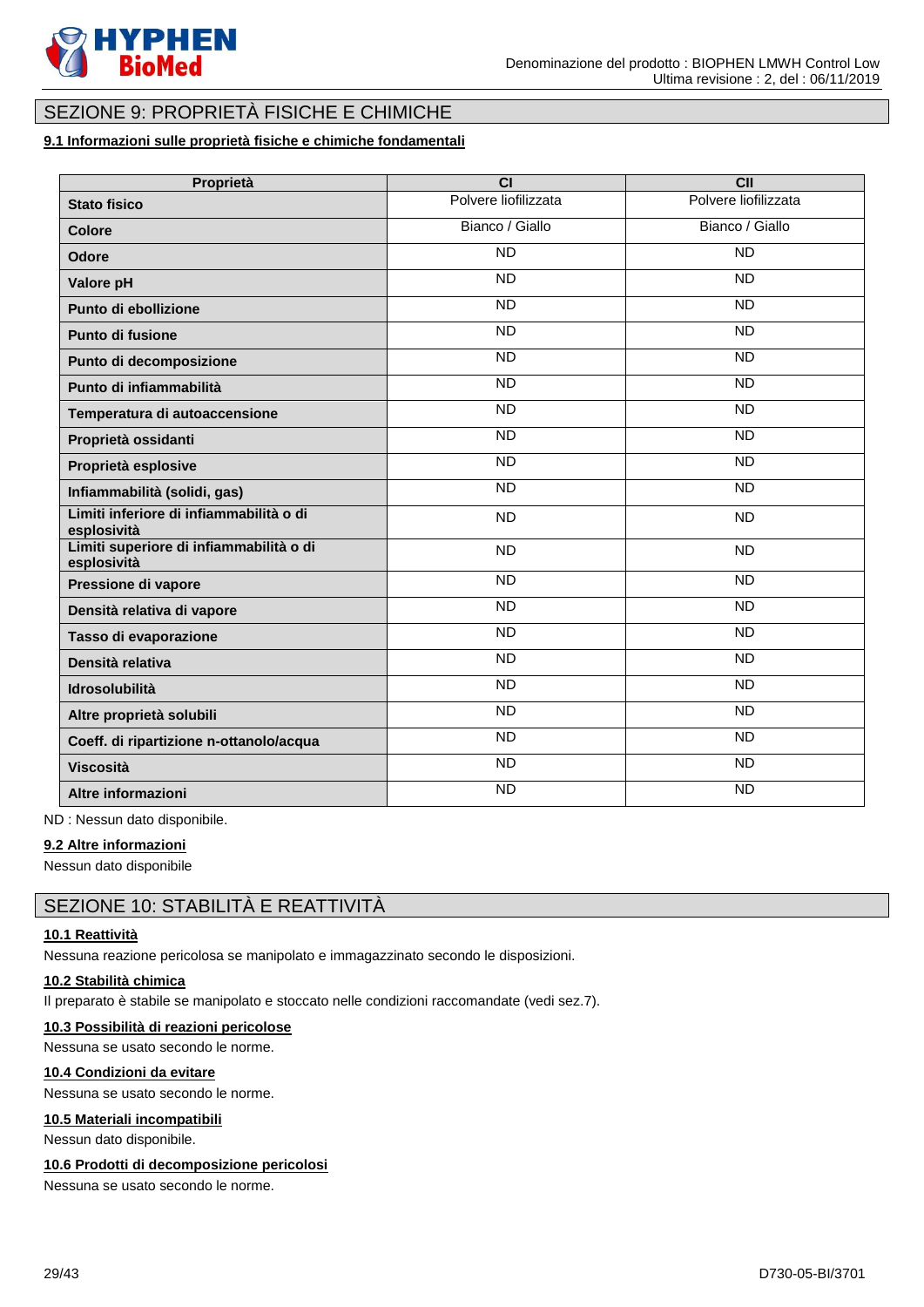

# SEZIONE 11: INFORMAZIONI TOSSICOLOGICHE

# **11.1 INFORMAZIONI sugli effetti tossicologici**

| Effetti                                                                                 | <b>CI</b> | <b>CII</b> |
|-----------------------------------------------------------------------------------------|-----------|------------|
| Tossicità acuta per via orale                                                           | ND.       | <b>ND</b>  |
| Tossicità acuta per via cutanea                                                         | ND        | <b>ND</b>  |
| Tossicità acuta per inalazione                                                          | ND.       | <b>ND</b>  |
| Corrosione/irritazione della pelle                                                      | ND        | <b>ND</b>  |
| Gravi danni oculari/irritazione oculare                                                 | ND.       | <b>ND</b>  |
| Sensibilizzazione della pelle, delle vie<br>respiratorie                                | ND.       | ND         |
| Mutagenicità sulle cellule germinali                                                    | ND.       | <b>ND</b>  |
| Cancerogenicità                                                                         | ND.       | <b>ND</b>  |
| Tossicità per la riproduzione                                                           | ND.       | <b>ND</b>  |
| Tossicità specifica per organi bersaglio<br>esposizione singola<br>esposizione ripetuta | ND.       | ND         |
| Pericolo in caso di aspirazione                                                         | <b>ND</b> | <b>ND</b>  |

#### ND : Nessun dato disponibile.

Nessun componente presente nel prodotto in concentrazione ≥ 0,1 % è riconosciuto come potenzialmente cancerogeno o accertato come cancerogeno per l'uomo.

# SEZIONE 12: INFORMAZIONI ECOLOGICHE

#### **12.1 Tossicità**

| <b>Tossicità</b>                           | CI  | <b>CII</b> |
|--------------------------------------------|-----|------------|
| Tossicità su pesci                         |     |            |
| Acuta<br>$\sim$                            | ND. | ND.        |
| <b>Cronica</b><br>$\overline{\phantom{a}}$ |     |            |
| Tossicità su dafnie                        |     |            |
| Acuta<br>$\sim$                            | ND. | <b>ND</b>  |
| <b>Cronica</b><br>$\overline{\phantom{a}}$ |     |            |
| Tossicità su alghe                         |     |            |
| Acuta<br>$\overline{\phantom{a}}$          | ND. | <b>ND</b>  |
| <b>Cronica</b><br>$\overline{\phantom{a}}$ |     |            |
| Tossicità sui batteri                      |     |            |
| Acuta<br>$\blacksquare$                    | ND. | <b>ND</b>  |
| Cronica                                    |     |            |

ND : Nessun dato disponibile.

#### **12.2 Persistenza e degradabilità**

Nessun dato disponibile.

#### **12.3 Potenziale bioaccumulativo**

Nessun dato disponibile.

#### **12.4 Mobilità nel suolo**

Nessun dato disponibile.

### **12.5 Risultati della valutazione PBT e vPvB**

| <b>Valutazione</b>      |           | vı.       |
|-------------------------|-----------|-----------|
| <b>Valutazione PBT</b>  | <b>ND</b> | <b>ND</b> |
| <b>Valutazione vPvB</b> | ND        | <b>ND</b> |

ND : Nessun dato disponibile.

#### **12.6 Altri effetti avversi**

Nessun dato disponibile.

#### **12.7 Altre informazioni**

Non far pervenire il prodotto NELL'AMBIENTE in modo incontrollato.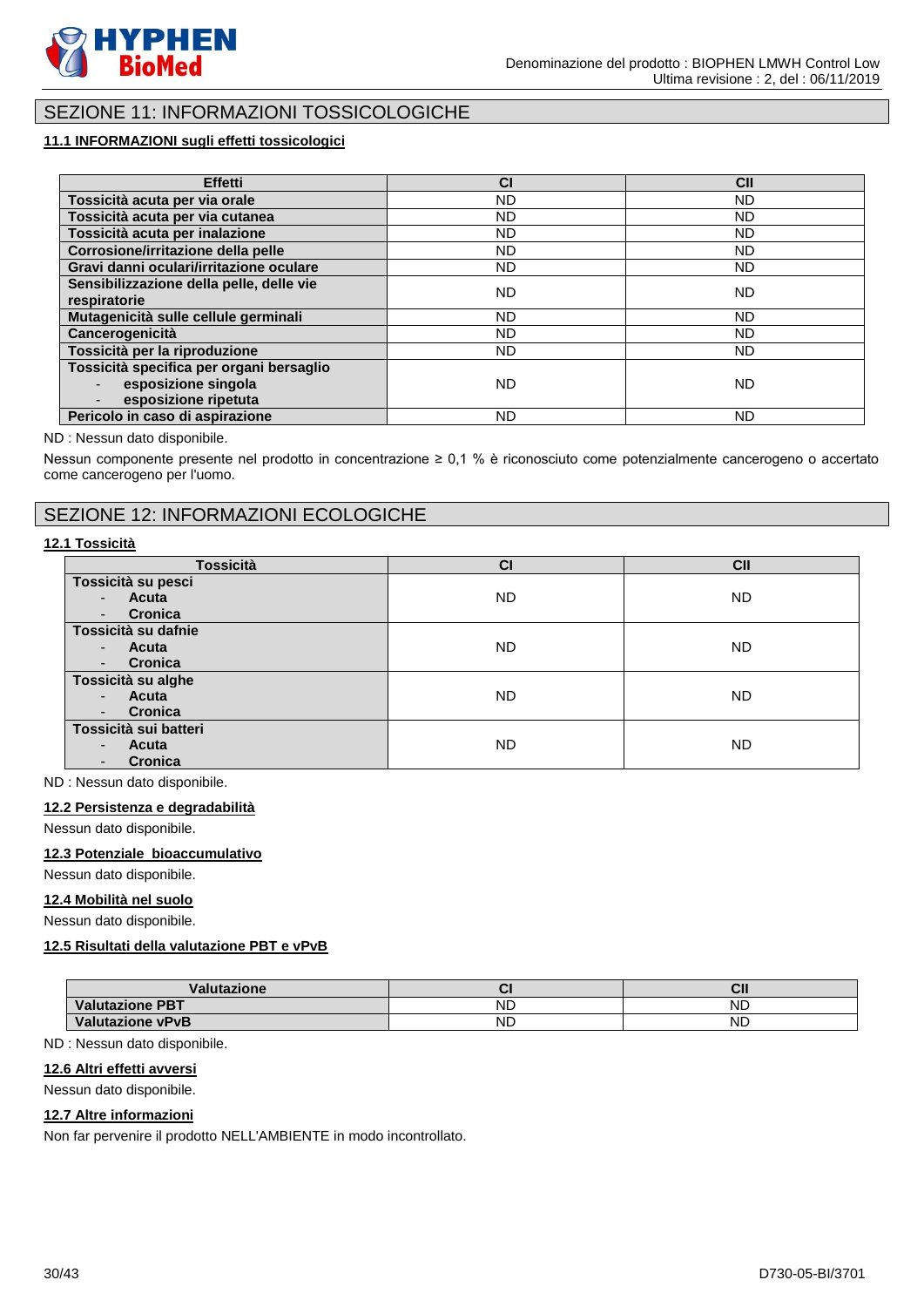

# SEZIONE 13: CONSIDERAZIONI SULLO SMALTIMENTO

#### **13.1 Metodi di trattamento dei rifiuti**

#### **Prodotto**

Conferire rifiuti (non riciclabili / eccedenze) allo smaltimento conformemente alle specifiche nazionali e sopo consultazione dei servizi per la gestione ambientale. Assegnare il codice di rifiuto appropriato rivolgendosi alle autorità competenti / allo smaltitore regionale.

#### **Imballaggio**

Svuotare completamente l'imballo Conferire imballaggi vuoti e imballaggi con residui del contenuto ad un adeguato smaltimento rivolgendosi alle autorità competenti / allo smaltitore regionale.

# SEZIONE 14: INFORMAZIONI SUL TRASPORTO

Il prodotto non è una merce pericolosa ai sensi dei Regolamenti in materia di trasporto di merci pericolose (ADR, RID, IATA, IMDG).

# SEZIONE 15: INFORMAZIONI SULLA REGOLAMENTAZIONE

#### **15.1 Norme e legislazione relativa alla salute, sicurezza e l'ambiente specifiche per la sostanza o la miscela**

La presente scheda dati di sicurezza soddisfa i requisiti stabiliti nel Regolamento (CE) n. 1907/2006 (REACH) e 1272/2008 (CLP).

#### **15.2 Valutazione della sicurezza chimica**

Nessun dato disponibile.

# SEZIONE 16: ALTRE INFORMAZIONI

# **16.1 Principali riferimenti bibliografici e fonti di dati**

Regolamento (CE) 1907/2006 (REACH), Regolamento 1272/2008 (CLP) nella rispettiva versione modificata e aggiornata attualmente in vigore.

Norme sul trasporto secondo ADR, RID, IMDG, IATA nella versione rispettiva attualmente in vigore.

Le fonti di dati utilizzate per la determinazione dei dati fisici, tossicologici ed ecotossicologici sono indicate nei capitoli rispettivi.

Le informazioni qui contenute si basano sul livello attuale delle nostre conoscenze ed esperienze. I dati riportati in alto non rappresentano tuttavia alcuna garanzia delle caratteristiche del prodotto e non costituiscono alcun rapporto giuridico contrattuale.

HYPHEN BioMed e i suoi rappresentanti/distributori o partner OEM declinano ogni responsabilità per qualsiasi danno consecutivo al contatto con un reagente contenuto nel kit.

#### **16.2 Abbreviazioni e acronimi**

ADR: European Agreement concerning the International Carriage of Dangerous Goods by Road (Accordo europeo sul trasporto internazionale di merci pericolose su strada)

CLP: Regulation on Classification, Labelling and Packaging of Substances and Mixtures (Regolamento relativo alla classificazione, all'etichettatura e all'imballaggio delle sostanze e delle miscele; regolamento (CE) n. 1272/2008)

CMR : cancerogen mutagen reprotoxic (Cancerogene, mutagene e tossiche per la riproduzione)

IATA-DGR: International Air Transport Association - Dangerous Goods Regulations (Regolamento sul trasporto di merci pericolose della IATA (Associazione per il trasporto aereo internazionale))

IMDG: International Maritime Dangerous Goods (Code) (Codice marittimo internazionale per le merci pericolose)

NIOSH: Istituto federale statunitense responsabile per la ricerca nel settore degli infortuni e delle malattie nei luoghi di lavoro

PBT: Sostanza persistente (P), bioaccumulabile (B) e tossica (T)

REACH: Registrazione, valutazione, autorizzazione e restrizione delle sostanze chimiche Regolamento (CE) n. 1907/2006

RID: Regolamenti sul trasporto internazionale di merci pericolose su ferrovia

vPvB: very Persistent and very Bioaccumulative (molto persistente e molto bioaccumulabile)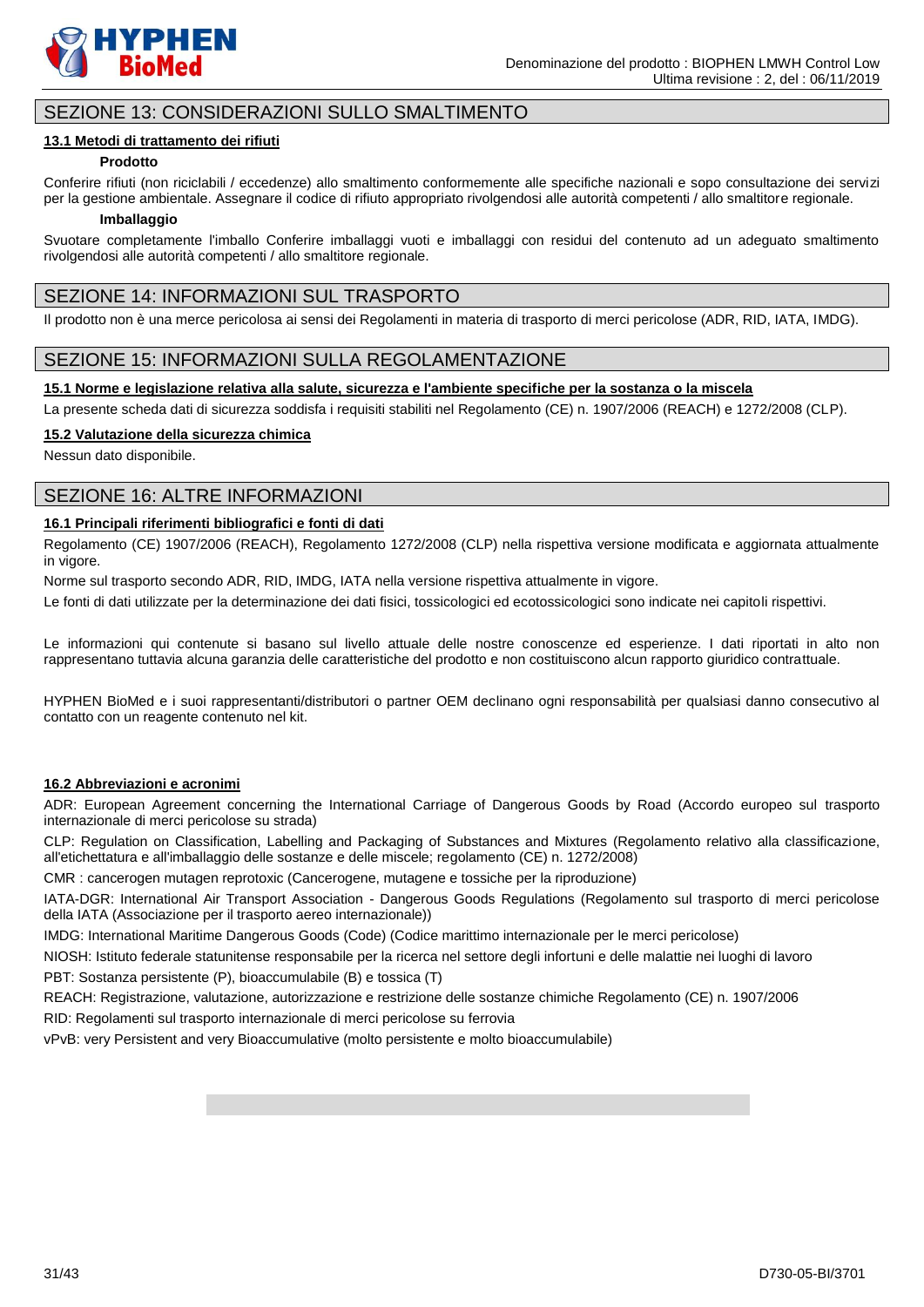

# **SICHERHEITSDATENBLATT**

# <span id="page-31-0"></span>**DEUTSCH**

# ABSCHNITT 1: BEZEICHNUNG DES PRODUKTS UND DES UNTERNEHMENS

#### **1.1 Produktidentifikator:**

| Artikelbezeichnung              |        |
|---------------------------------|--------|
| <b>BIOPHEN LMWH Control Low</b> | 223701 |

# **1.2 Relevante identifizierte Verwendungen des Stoffs und Verwendungen, von denen abgeraten wird**

# Medizinprodukt zur In-vitro-Verwendung

**1.3 Einzelheiten zum Hersteller und Lieferant, der das Sicherheitsdatenblatt bereitstellt**

| Hersteller: | <b>HYPHEN BioMed</b>             |
|-------------|----------------------------------|
|             | 155 rue d'Eragny                 |
|             | 95000 Neuville sur Oise (France) |
| Tel:        | 33.1.34.40.65.10                 |
| Fax:        | 33.1.34.48.72.36                 |
|             |                                  |

E-Mail: [info@hyphen-biomed.com](mailto:info@hyphen-biomed.com)

#### **1.4 Notrufnummer**

Tel: 33.1.34.40.65.10 (Diese Nummer ist nur zu Bürozeiten besetzt)

Frankreich

Tel.: 33.1.45.42.59.59 (Giftinformationszentrale in Frankreich)

Ausland

Sich an die zuständige(n) Behörde(n) wenden

# ABSCHNITT 2: MÖGLICHE GEFAHREN

#### **2.1 Einstufung des Stoffs oder Gemischs**

#### **Hinweise zur Einstufung**

Dieses Produkt erfüllt nicht die in der Verordnung (EG) 1272/2008 - auch CLP-Verordnung genannt - definierten Kriterien zur Einstufung und Kennzeichnung.

#### **2.2 Kennzeichnungselemente**

Gemäß EG-Richtlinien bzw. geltender nationaler Gesetzgebung ist für dieses Produkt keine Kennzeichnung erforderlich.

#### **2.3 Sonstige Gefahren**

Keine

# ABSCHNITT 3: ZUSAMMENSETZUNG / ANGABEN ZU BESTANDTEILEN

#### **3.1 Stoffe**

Nicht zutreffend. Das Produkt ist kein Stoff.

#### **3.2 Gemische**

#### **Gefährliche Inhaltsstoffe**

Das Produkt enthält keine gefährlichen Stoffe, die gemäß der Verordnung (EG) 1907/2006, Anhang II.

### **3.3 Sonstige Angaben**

Nicht injizieren oder einnehmen.

Das Produkt enthält Material tierischer Herkunft und muss als potentiell krankheitserregend behandelt werden. Das Produkt enthält Material menschlicher Herkunft welches zum Zeitpunkt der Spende untersucht wurde und für nicht reaktiv befunden wurde gegenüber Antikörper gegen HIV, Hepatitis-B-Oberflächenantigenen und Hepatitis-C-Virus (HCV). Wie bei allen Proben menschlicher Herkunft, ist dieses Produkt zur Minimierung einer Übertragungsgefahr möglicher Infektionen unter Verwendung geeigneter Laborverfahren zu handhaben.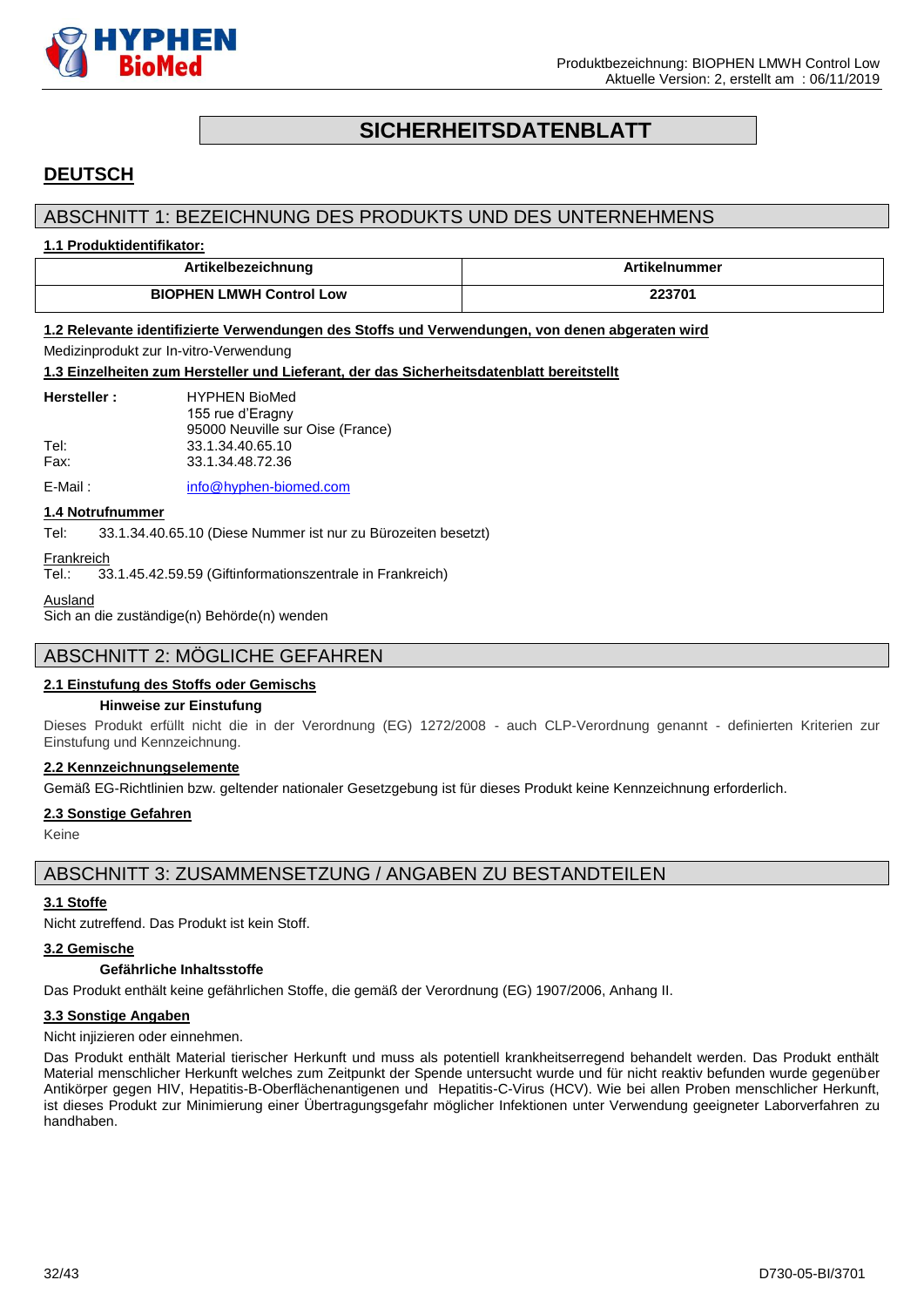

# ABSCHNITT 4: ERSTE-HILFE-MAßNAHMEN

#### **4.1 Beschreibung der Erste-Hilfe-Maßnahmen**

#### **Allgemeine Hinweise:**

Bei Auftreten von Symptomen oder in Zweifelsfällen Arzt hinzuziehen. Niemals einer bewusstlosen Person etwas durch den Mund verabreichen. Betroffene Person betreuen bzw. nicht unbeobachtet lassen.

#### **Nach Einatmen**

BEI EINTAMEN: Die Person an die frische Luft bringen. Betroffenen in Ruhelage bringen und warm halten. Bei Reizung der Atemwege Arzt hinzuziehen.

#### **Nach Hautkontakt**

BEI KONTAKT MIT DER HAUT: Sofort mit viel Wasser und Seife waschen. Alle beschmutzten, getränkten Kleidungsstücke sofort ausziehen. Vor erneutem Tragen gründlich waschen. Bei Hautreaktionen Arzt hinzuziehen.

#### **Nach Augenkontakt**

BEI KONTAKT MIT DEN AUGEN: Sofort unter fließendem Wasser bei gespreiztem Lid unter Schutz des unverletzten Auges mind. 15 min spülen. Eventuell Vorhandene Kontaktlinsen nach Möglichkeit entfernen. Weiter ausspülen. Augenarzt aufsuchen.

#### **Nach Verschlucken**

BEI VERSCHLUCKEN, sofort Arzt hinzuziehen. Kein Erbrechen einleiten. Nichts über den Mund verabreichen, wenn die Person bewusstlos ist.

#### **4.2 Wichtige akute und verzögert auftretende Symptome und Wirkungen**

Keine Angaben verfügbar.

#### **4.3 Hinweise auf ärztliche Soforthilfe oder Spezialbehandlung**

Keine Angaben verfügbar.

# ABSCHNITT 5: MAßNAHMEN ZUR BRANDBEKÄMPFUNG BRAND

#### **5.1 Löschmittel**

#### **Geeignete Löschmittel**

Das Produkt selbst ist nicht brennbar. Löschmaßnahmen auf Umgebungsbrand abstimmen.

#### **Ungeeignete Löschmittel**

Wasservollstrahl

#### **5.2 Besondere Maßnahmen zur Brandbekämpfung**

Zum Löschen geeignete Mittel: Kohlendioxid (CO2), Kohlenmonoxid (CO)

#### **5.3 Hinweise für die Brandbekämpfung**

Bei Brand: Umluftunabhängigen Atemschutz und Schutzkleidung tragen.

Löschwasser darf nicht in die Kanalisation oder Gewässer gelangen. Explosions- und Brandgase nicht einatmen.

# ABSCHNITT 6: MAßNAHMEN BEI UNBEABSICHTIGTER FREISETZUNG

#### **6.1 Personenbezogene Vorsichtsmaßnahmen, Schutzausrüstung und in Notfällen anzuwendende Verfahren**

Vorgehen wie in Abschnitt 7 und 8 beschrieben. Berührung mit Haut, Augen und Kleidung vermeiden. Staubbildung vermeiden. Dampf/Nebel/Gas nicht einatmen.

#### **6.2 Umweltschutzmaßnahmen**

Verbreitung und Abfließen von freigesetzten Material verhindern, wenn gefahrlos möglich. Nicht ins Abwasser gelangen lassen. Freisetzung in die Umgebung verhindern.

#### **6.3 Methoden und Material für Rückhaltung und Reinigung**

Verschüttetes Produkt nicht in seinen Originalbehälter zum Zweck einer Wiederverwendung zurück gießen. Verschüttetes Produkt mit saugfähigem Material aufnehmen. Verschmutzte Oberflächen und Gegenstände unter Einhaltung aller Umwelt relevanter Rechtsvorschriften besonders gründlich reinigen. In geeigneten, geschlossenen Behältern aufbewahren und der Entsorgung zuführen.

# ABSCHNITT 7: HANDHABUNG UND LAGERUNG

#### **7.1 Schutzmaßnahmen zur sicheren Handhabung**

#### **Hinweise zur sicheren Handhabung**

Das Risiko beim Umgang mit dem Produkt ist durch Anwendung von Schutz- und.Vorbeugungsmaßnahmen auf ein Mindestmaß zu verringern. Arbeitsverfahren, sofern nach dem Stand der Technik möglich, so gestalten, dass gefährliche Stoffe nicht frei werden können bzw. ein Hautkontakt ausgeschlossen werden kann.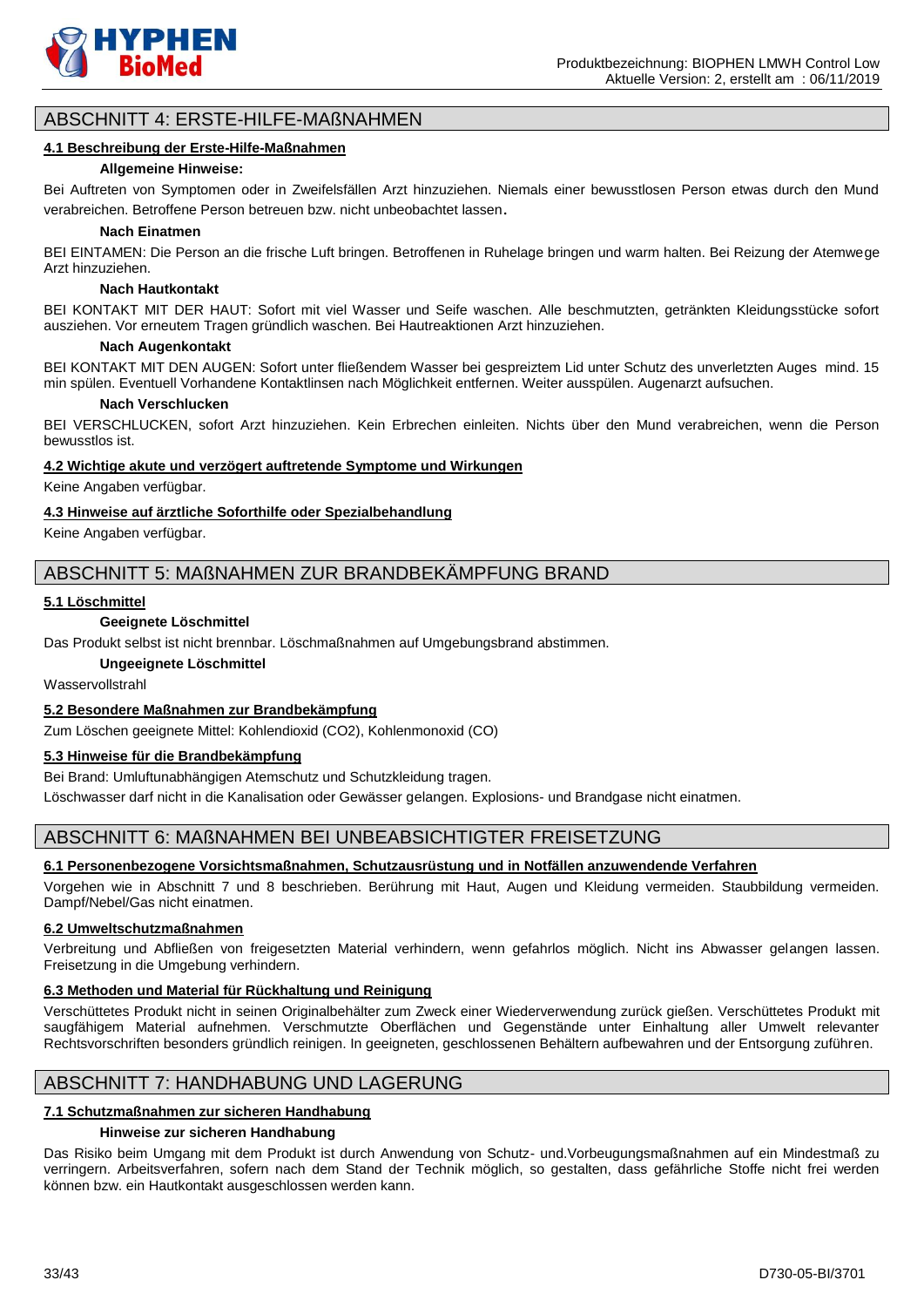

#### **Allgemeine Schutz- und Hygienemaßnahmen**

Bei der Arbeit nicht essen, trinken oder rauchen. Nahrungsmittel, Getränke und Futtermittel fernhalten. Vor den Pausen und bei Arbeitsende Hände und Haut waschen. Dämpfe nicht Einatmen. Augen- und Hautkontakt mit Scherben vermeiden. Beschmutzte, getränkte Kleidung sofort ausziehen

#### **Hinweise zum Brandschutz/Explosionsschutz**

Keine besondere Maßnahmen erforderlich.

#### **7.2 Bedingungen zur sicheren Lagerung unter Berücksichtigung von Unverträglichkeiten**

#### **Technische Maßnahmen und Lagerbedingungen**

Behälter dicht geschlossen halten und an einem kühlen, gut gelüfteten Ort aufbewahren.

**Unverträgliche Materialien**

Es sind keine Angaben vorhanden.

**Empfohlene Lagertemperatur**

Wert : 2 - 8 ° C

#### **Anforderungen an Lagerräume und Behälter**

Einmal geöffnete Behälter sind sorgfältig wieder zu verschließen und müssen aufrecht stehen um Leckagen zu vermeiden.

#### **7.3 Spezifische Endanwendungen**

Außer den in Abschnitt 1.2 genannten Verwendungen sind keine weiteren spezifischen Verwendungen vorgesehen.

# ABSCHNITT 8: BEGRENZUNG UND ÜBERWACHUNG DER EXPOSITION / PERSÖNLICHE SCHUTZAUSRÜSTUNGEN

#### **8.1 Zu überwachende Parameter**

#### **Grenzwerte für die Exposition am Arbeitsplatz**

Keine zu überwachende Grenzwerte bekannt.

**Biologische Grenzwerte**

Keine Angaben verfügbar

#### **8.2 Begrenzung und Überwachung der Exposition**

#### **Geeignete technische Steuerungseinrichtungen**

Technische Maßnahmen und die Anwendung geeigneter Arbeitsverfahren haben Vorrang vor dem Einsatz persönlicher Schutzausrüstung. Vorkehrungen im Sinne der guten Industriehygiene Praxis treffen.

#### **Persönliche Schutzausrüstung**

Bei der Handhabung der Produkte ausschließlich den geltenden Vorschriften entsprechende Schutzkleidung tragen.

#### **Atemschutz**

Atemschutz nicht erforderlich. Zum Schutz Staubbildung, Staubmaske Typ N95 (US) oder eine Atemschutzmaske mit Filtertyp P1(EN 143) verwenden. Verwendete Atemschutzgeräte müssen nach entsprechenden staatlichen Standards wie NIOHS (US) oder CEN (EU) geprüft und zugelassen sein.

#### **Hand-/Hautschutz**

Bei der Handhabung Schutzhandschuhe verwenden. Handschuhe vor dem Tragen auf ihre arbeitsplatzspezifische Eignung prüfen. Geeignete Methode zum Ausziehen der Schutzhandschuhe anwenden, um einen Hautkontakt mit dem Produkt zu vermeiden (z.B. Ausziehen, ohne die kontaminierte Außenfläche mit bloßer Hand zu berühren). Kontaminierten Handschuhe sind nachdem Tragen unter Beachtung der gesetzlichen Bestimmungen und im Sinne der guten Laborpraxis ordnungsgemäß zu entsorgen. Hände waschen und trocken.

Die einzusetzenden Schutzhandschuhe müssen nach EN374 geprüft und zugelassen sein.

Schutzhandschuhe müssen bei Beschädigung oder ersten Abnutzungserscheinungen sofort ersetzt werden.

#### **Augen-/Gesichtsschutz**

Zum Augenschutz ausschließlich Ausrüstungen tragen, welche gemäß geltender Normen, wie NIOSH (US) oder EN 166 (EU), geprüft und zugelassen sind.

#### **Körperschutz**

Die Art der Schutzausrüstung muss je nach Konzentration und Menge des Produktes am Arbeitsplatz ausgewählt werden.

#### **Sonstige Schutzmaßnahmen**

Keine Angaben verfügbar

#### **Begrenzung und Überwachung der Umweltexposition**

Verbreitung und Abfließen von freigesetzten Material verhindern, wenn gefahrlos möglich. Nicht ins Abwasser gelangen lassen. Freisetzung in die Umgebung verhindern.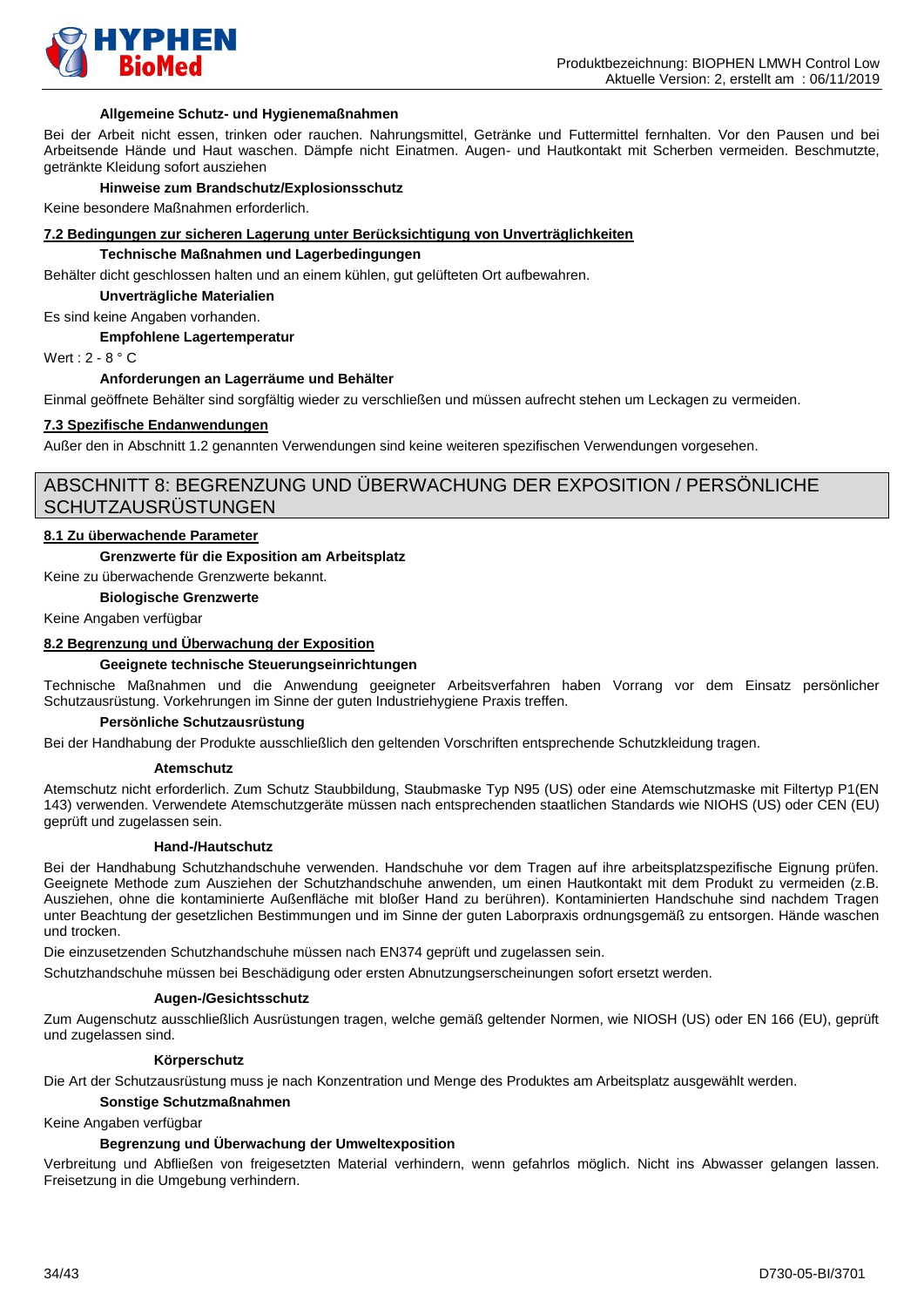

# ABSCHNITT 9: PHYSIKALISCHE UND CHEMISCHE EIGENSCHAFTEN

# **9.1 Angaben zu den grundlegenden physikalischen und chemischen Eigenschaften**

| Eigenschaft                              | <b>CI</b>              | $\overline{C}$         |
|------------------------------------------|------------------------|------------------------|
| Form                                     | Lyophilisiertes Pulver | Lyophilisiertes Pulver |
| Farbe                                    | Weiß / Gelb            | Weiß / Gelb            |
| Geruch                                   | <b>ND</b>              | <b>ND</b>              |
| pH-Wert                                  | $\overline{ND}$        | $\overline{ND}$        |
| Siedepunkt                               | <b>ND</b>              | <b>ND</b>              |
| <b>Schmelzpunkt</b>                      | <b>ND</b>              | <b>ND</b>              |
| Zersetzungspunkt                         | <b>ND</b>              | <b>ND</b>              |
| <b>Flammpunkt</b>                        | <b>ND</b>              | <b>ND</b>              |
| Selbstentzündungstemperatur              | <b>ND</b>              | <b>ND</b>              |
| <b>Oxidierende Eigenschaften</b>         | $\overline{ND}$        | $\overline{ND}$        |
| <b>Explosive Eigenschaften</b>           | <b>ND</b>              | <b>ND</b>              |
| Entzündbarkeit (fest, gasförmig)         | ND                     | <b>ND</b>              |
| Untere Entzündbarkeit / Explosionsgrenze | <b>ND</b>              | <b>ND</b>              |
| Obere Entzündbarkeit / Explosionsgrenze  | <b>ND</b>              | $\overline{ND}$        |
| <b>Dampfdruck</b>                        | <b>ND</b>              | $\overline{ND}$        |
| <b>Relative Dampfdichte</b>              | $\overline{ND}$        | $\overline{ND}$        |
| Verdampfungsgeschwindigkeit              | <b>ND</b>              | <b>ND</b>              |
| <b>Relative Dichte</b>                   | $\overline{ND}$        | <b>ND</b>              |
| Wasserlöslichkeit                        | <b>ND</b>              | <b>ND</b>              |
| Weitere Löslichkeitseigenschaften        | <b>ND</b>              | $\overline{ND}$        |
| Verteilungskoeffizient n-Oktanol/Wasser  | <b>ND</b>              | <b>ND</b>              |
| <b>Viskosität</b>                        | $\overline{ND}$        | $\overline{ND}$        |
| <b>Sonstige Angaben</b>                  | <b>ND</b>              | <b>ND</b>              |

ND : Keine Angaben verfügbar.

#### **9.2 Sonstige Angaben**

Keine Angaben verfügbar

# ABSCHNITT 10: STABILITÄT /-REAKTIVITÄT

#### **10.1 Reaktivität**

Keine gefährlichen Reaktionen, wenn die Vorschriften/Hinweise für den Umgang beachtet werden.

#### **10.2 Chemische Stabilität**

Das Präparat ist stabil, wenn es, wie im Abschnitt 7 empfohlen, gehandhabt und gelagert wird.

#### **10.3 Möglichkeit gefährlicher Reaktionen**

Keine bei bestimmungsgemäßer Verwendung.

#### **10.4 Zu vermeidende Bedingungen**

Keine bei bestimmungsgemäßer Verwendung.

#### **10.5 Unverträgliche Materialien**

Keine Daten verfügbar

#### **10.6 Gefährliche Zersetzungsprodukte**

Keine bei bestimmungsgemäßer Verwendung.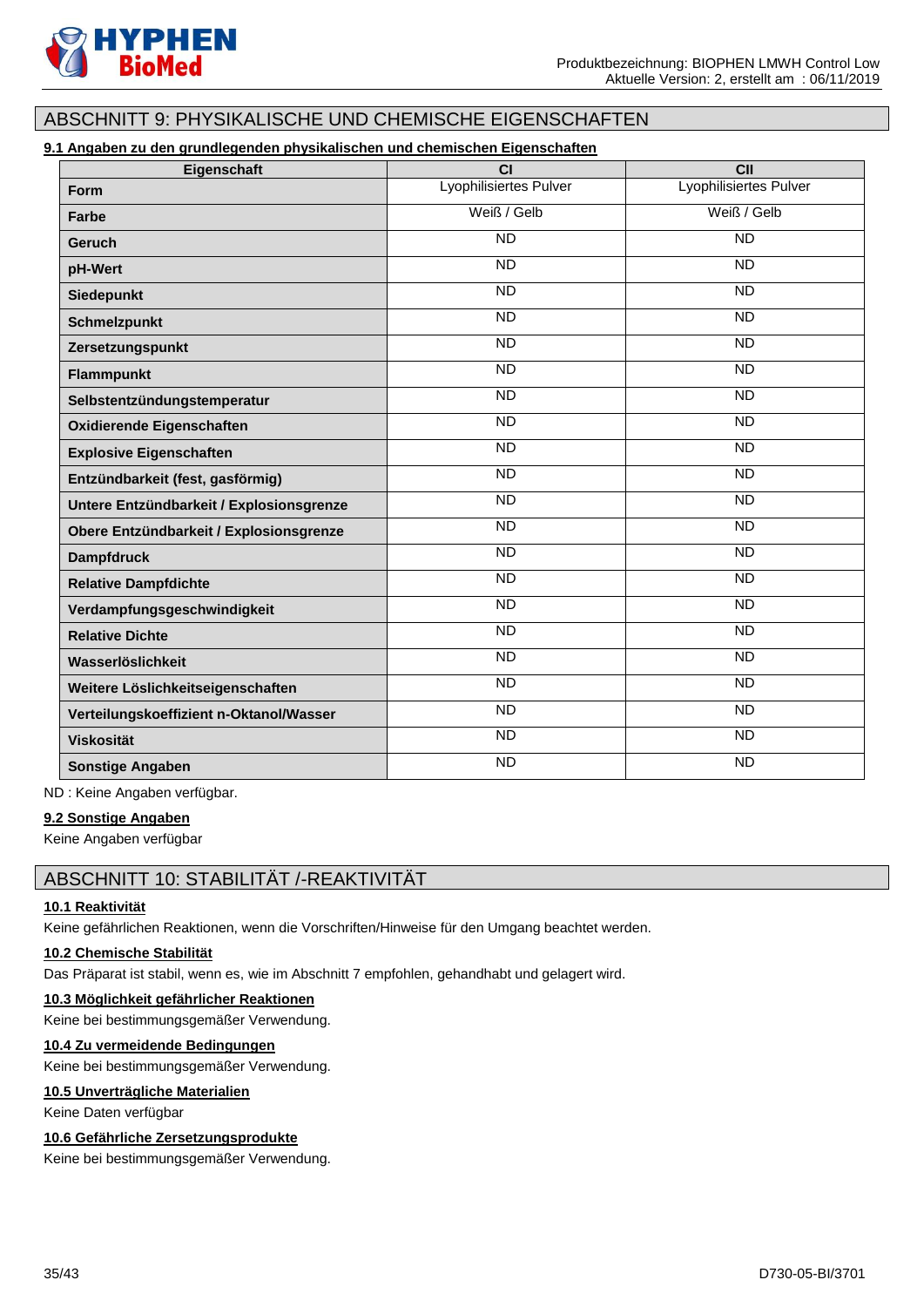

# ABSCHNITT 11: TOXIKOLOGISCHE ANGABEN

# **11.1 ANGABENzu toxikologischen Wirkungen**

| Wirkungen                               | <b>CI</b> | C <sub>II</sub> |
|-----------------------------------------|-----------|-----------------|
| akuter oraler Toxizität                 | ND.       | <b>ND</b>       |
| akuter dermaler Toxizität               | ND.       | <b>ND</b>       |
| akuter inhalativer Toxizität            | ND.       | <b>ND</b>       |
| Ätz-/Reizwirkung auf die Haut           | ND.       | <b>ND</b>       |
| Augenschädigung/Augenreizung            | ND.       | <b>ND</b>       |
| Sensibilisierung der Haut, der Atemwege | ND.       | <b>ND</b>       |
| Keimzellmutagenität                     | ND.       | <b>ND</b>       |
| Karzinogenität                          | ND.       | <b>ND</b>       |
| Reproduktionstoxizität                  | ND.       | ND.             |
| spezifische Zielorgan-Toxizität :       |           |                 |
| einmalige Exposition                    | ND.       | ND              |
| wiederholte Exposition                  |           |                 |
| Aspirationsgefahr                       | ND        | <b>ND</b>       |

#### ND : Keine Angaben verfügbar.

Kein Bestandteil, der in diesem Produkt in einer Konzentration ≥ 0,1% enthalten ist, gilt als möglicherweise oder nachgewiesen krebserregend beim Menschen.

# ABSCHNITT 12: UMWELTBEZOGENE ANGABEN

#### **12.1 Toxizität**

| <b>Toxizität</b>                         | <b>CI</b> | CII       |
|------------------------------------------|-----------|-----------|
| <b>Fischtoxizität</b>                    |           |           |
| <b>Akute</b><br>$\blacksquare$           | <b>ND</b> | <b>ND</b> |
| <b>Chronische</b>                        |           |           |
| Daphnientoxizität                        |           |           |
| Akute<br>$\overline{\phantom{0}}$        | ND.       | <b>ND</b> |
| <b>Chronische</b>                        |           |           |
| Algentoxizität                           |           |           |
| <b>Akute</b><br>$\overline{\phantom{0}}$ | ND.       | <b>ND</b> |
| <b>Chronische</b>                        |           |           |
| <b>Bakterientoxizität</b>                |           |           |
| <b>Akute</b><br>٠                        | ND.       | <b>ND</b> |
| <b>Chronische</b>                        |           |           |

ND : Keine Angaben verfügbar.

#### **12.2 Persistenz und Abbaubarkeit**

Keine Angaben verfügbar.

### **12.3 Bioakkumulationspotenzial**

Keine Angaben verfügbar.

### **12.4 Mobilität im Boden**

Keine Angaben verfügbar.

### **12.5 Ergebnisse der PBT- und vPvB-Beurteilung**

| <b>Beurteilung</b>     |    | `Ul⊾      |
|------------------------|----|-----------|
| <b>PBT-Beurteilung</b> | ΝD | ΝC        |
| vPvB-Beurteilung       | ΝD | <b>ND</b> |

ND : Keine Angaben verfügbar.

#### **12.6 Andere schädliche Wirkungen**

#### Keine Angaben verfügbar.

#### **12.7 Sonstige Angaben**

Produkt nicht unkontrolliert in dieUMWELTgelangen lassen.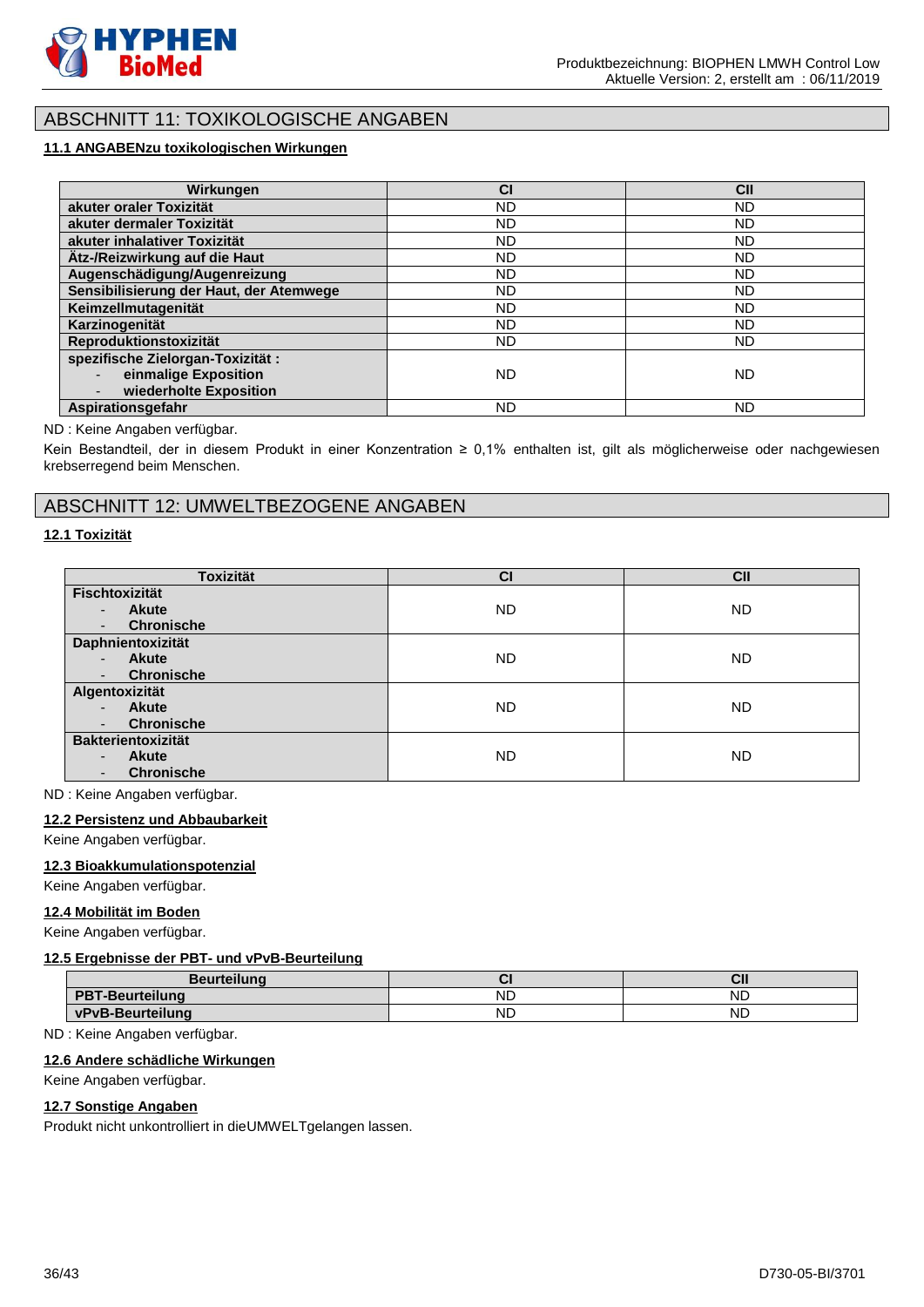

# ABSCHNITT 13: HINWEISE ZUR ENTSORGUNG

#### **13.1 Verfahren der Abfallbehandlung**

#### **Produkt**

Abfälle gemäß nationalen Vorschriften und in Absprache mit den Umweltschutzdiensten einer Entsorgung zuführen. Die Zuordnung einer Abfallnummer ist in Absprache mit dem regionalen Entsorger vorzunehmen.

#### **Verpackung**

Verpackungen restentleeren. Leere und nicht restentleerte Verpackungen, die noch Produktreste enthalten, sind in Absprache mit dem regionalen Entsorger einer ordnungsgemäßen Entsorgung zuführen.

# ABSCHNITT 14: ANGABEN ZUR TRANSPORT

Das Produkt ist kein Gefahrgut im Sinne der Transportvorschriften (ADR, RID, IATA, IMDG).

# ABSCHNITT 15: RECHTSVORSCHRIFTEN

#### **15.1 Vorschriften zu Sicherheit, Gesundheits- und Umweltschutz / spezifische Rechtsvorschriften für den Stoff oder das Gemisch**

Dieses Sicherheitsdatenblatt entspricht den Anforderungen der Verordnung (EG) Nr. 1907/2006 (REACH) und 1272/2008 (CLP).

#### **15.2 Stoffsicherheitsbeurteilung**

Keine Informationen verfügbar.

# ABSCHNITT 16: SONSTIGE ANGABEN

# **16.1 Datenquellen, die zur Erstellung des Datenblattes verwendet wurden**

Verordnung (EG) Nr. 1907/2006 (REACH), 1272/2008 (CLP) in der jeweils gültigen Fassung.

Transportvorschriften gemäß ADR, RID, IMDG, IATA in der jeweils gültigen Fassung.

Datenquellen, die zur Ermittlung von physikalischen, toxikologischen und ökotoxikologischen Daten benutzt wurden, sind direkt in den jeweiligen Abschnitten angegeben.

Die Angaben stützen sich auf den heutigen Stand unserer Kenntnisse und Erfahrungen. Die Angaben haben nicht die Bedeutung von Eigenschaftszusicherungen und begründen kein vertragliches Rechtsverhältnis.

HYPHEN BioMed, deren Vertreter/Vertriebspartner bzw. OEM-Partner haften nicht für Schäden, die unmittelbar bzw. mittelbar auf den Kontakt mit einer Reagenz aus der Packung/Set zurück zu führen sind.

#### **16.2 Abkürzungen und Akronyme**

ADR: European Agreement concerning the International Carriage of Dangerous Goods by Road (EuropäischesÜbereinkommen über die internationale Beförderung gefährlicher Güter auf der Straße)

CLP: Regulation on Classification, Labelling and Packaging of Substances and Mixtures (EG Verordnung über die Einstufung, Kennzeichnung und Verpackung von Stoffen und Gemischen)

CMR : cancerogen mutagen reprotoxic (krebserregende, erbgutverändernde und fruchtbarkeitsgefährdende Stoffe)

IATA-DGR: = International Air Transport Association - Dangerous Goods Regulations ( IATA-Gefahrgutvorschriften im Luftverkehr)

IMDG: International Maritime Dangerous Goods code (Regelung für den Gefahrguttransport in der internationalen Seeschifffahrt)

NIOSH: Nationales Institut für Arbeitssicherheit und Gesundheit (USA)

PBT: persistent (P), bioakkumulierend (B) und toxisch (T)

REACH: EU-Verordnung zur Registrierung, Bewertung, Zulassung und Beschränkung chemischer Stoffe

RID: Regelung zur internationalen Beförderung gefährlicher Güter im Schienenverkehr im Schienenverkehr

vPvB: 0 very Persistent and very Bioaccumulative (sehr persistent und sehr bioakkumulierbar)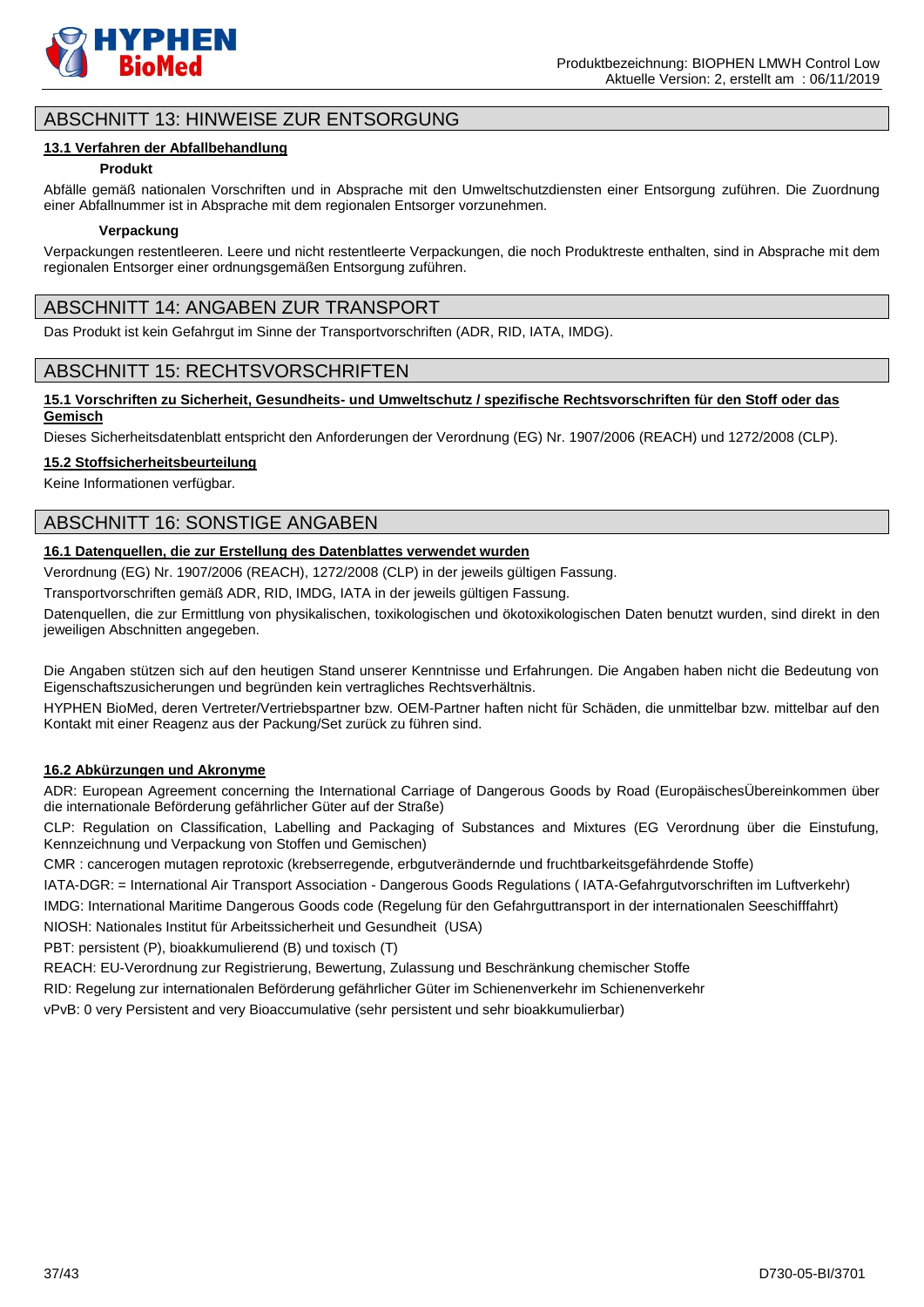

# **ПАСПОРТ БЕЗОПАСНОСТИ МАТЕРИАЛА**

# <span id="page-37-0"></span>**РУССКИЙ**

# РАЗДЕЛ 1: ИДЕНТИФИКАЦИЯ ПРОДУКЦИИ И СВЕДЕНИЯ О ПРОИЗВОДИТЕЛЕ

#### **1.1 Идентификатор продукта**

| Название                        | Номер продукта |
|---------------------------------|----------------|
| <b>BIOPHEN LMWH Control Low</b> | 223701         |

### **1.2 Соответствующие установленные области применения вещества или смеси и рекомендуемые ограничения**

Медицинское изделие для лабораторных целей

#### **1.3 Подробные сведения об изготовителе и о поставщике паспорта безопасности**

#### HYPHEN BioMed

|       | 155 rue d'Eragny                  |
|-------|-----------------------------------|
|       | 95000 Neuville sur Oise (Франция) |
| Тел.: | 33.1.34.40.65.10                  |
| Факс: | 33.1.34.48.72.36                  |
|       |                                   |

Адрес E-mail: [info@hyphen-biomed.com](mailto:info@hyphen-biomed.com)

#### **1.4 Номер телефона экстренной службы**

Тел.: 33.1.34.40.65.10 (этот номер отвечает только в рабочее время)

Франция

Тел.: 33.1.45.42.59.59 (информационный центр по ядовитым веществам во Франции)

За рубежом

Обратиться в компетентный(е) орган(ы).

# РАЗДЕЛ 2: ИДЕНТИФИКАЦИЯ ОПАСНОСТЕЙ

#### **2.1 Классификация вещества или смеси**

#### **Информация о классификации**

Этот продукт не выполняет определенные в Постановлении (EС) 1272/2008, – которое называют также Регламентом CLP, критерии по классификации и маркировке.

#### **2.2 Элементы маркировки**

Согласно директивам ЕС или, соотв., действующему национальному законодательству данный продукт не нуждается в маркировке.

#### **2.3 Другие опасности**

нет

# РАЗДЕЛ 3: СОСТАВ / ИНФОРМАЦИЯ О КОМПОНЕНТАХ

#### **3.1 Вещества**

Не применимо, так как продукт не является веществом.

#### **3.2 Смеси**

#### **Опасные ингредиенты**

Данный продукт не содержит веществ, подлежащих упоминанию согласно Регламенту ЕС 1907/2006 (REACH), Приложение II.

#### **3.3 Дополнительная информация**

Не использовать для инъекций или приема внутрь.

Продукт содержит материал животного происхождения, и ним необходимо обращаться как с потенциально болезнетворным. Продукт содержит материал человеческого происхождения, который был исследован на момент донорства и который был установлен как не реакционноспособный по отношению к антителам против ВИЧ, поверхностным антигенам гепатита B и вирусу гепатита C (HCV). Как и в отношении всех проб человеческого происхождения, необходимо обращаться с данным продуктом, применяя подходящие лабораторные методы для сведения до минимума опасности передачи возможных инфекций.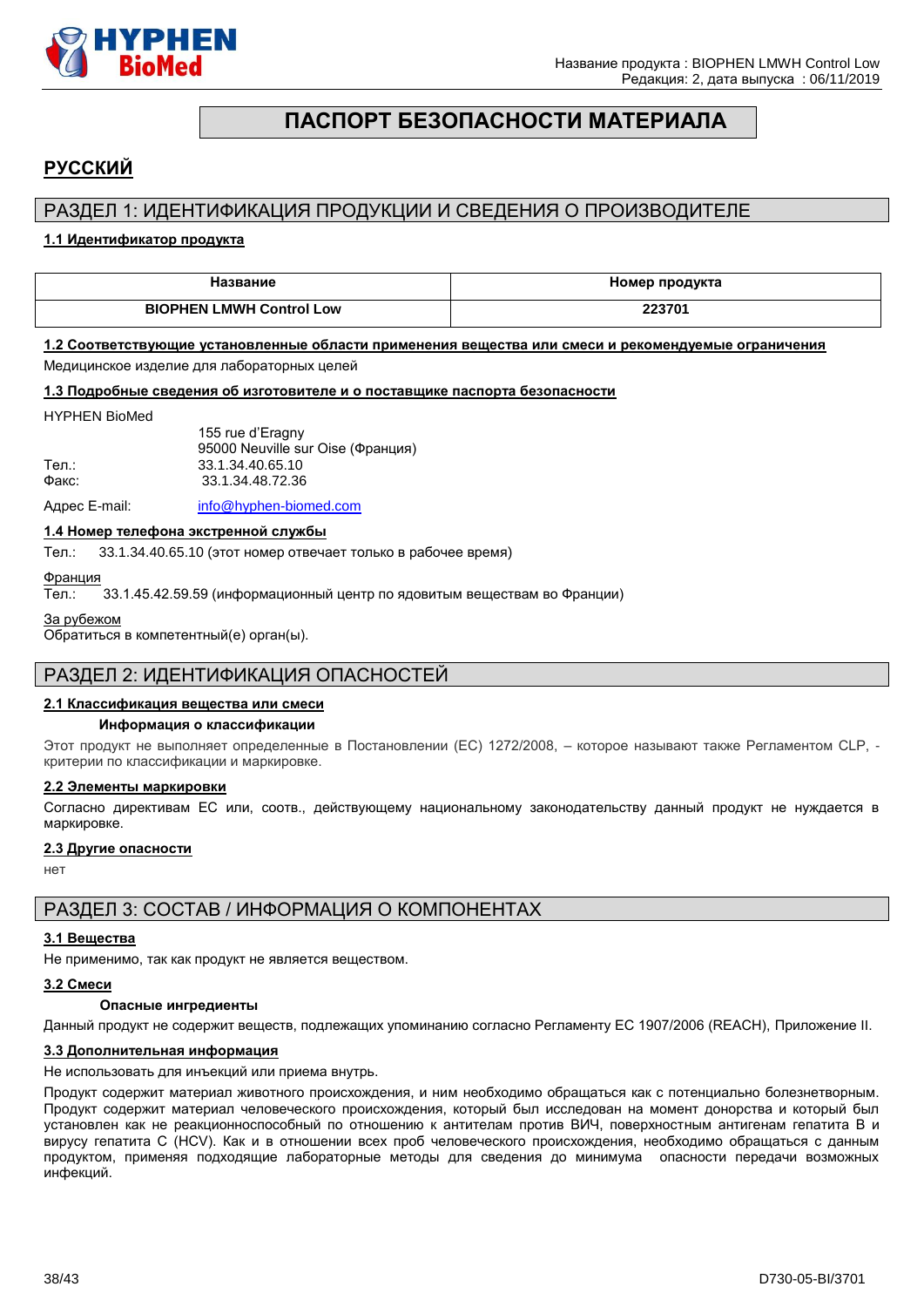

# РАЗДЕЛ 4: МЕРЫ ПЕРВОЙ ПОМОЩИ

#### **4.1 Описание мер первой помощи**

#### **Общая информация**

При возникновении cимпотомов или в случае сомнений обратиться к врачу. Строго запрещается вводить что-либо через рот человеку, находящемуся без сознания. Обеспечить уход за пострадавшим человеком или, соотв., не оставлять его без присмотра.

#### **После вдыхания**

ПРИ ВДЫХАНИИ: поместить человека на свежий воздух. Привести пострадавшего человека в положение покоя и держать его в тепле. При раздражении дыхательных путей вызвать врача.

#### **После контакта с кожей**

ПРИ КОНТАКТЕ С КОЖЕЙ: немедленно смыть обильным количеством воды с мылом. Немедленно снять все загрязненные, пропитанные предметы одежды. Тщательно постирать, прежде чем одевать их опять. При появлении кожных реакций обратиться к врачу.

#### **После контакта с глазами**

ПРИ КОНТАКТЕ С ГЛАЗАМИ: немедленно промывать проточной водой в течение как минимум 15 минут, отведя веко и защитив неповрежденный глаз. По возможности удалить возможно имеющиеся контактные линзы. Продолжить промывание. Обратиться к глазному врачу.

#### **После проглатывания**

ПРИ ПРОГЛАТЫВАНИИ, hемедленно вызвать врача. Не вызывать рвоту. Строго запрещается вводить что-либо через рот человеку, находящемуся без сознания.

#### **4.2 Наиболее важные симптомы и воздействия, как острые, так и замедленные**

Данные отсутствуют.

#### **4.3 Указание на необходимость немедленной медицинской помощи и специального лечения**

Данные отсутствуют.

# РАЗДЕЛ 5: МЕРЫ ПРОТИВОПОЖАРНОЙ ЗАЩИТЫ

#### **5.1 Огнетушащие средства**

#### **Приемлемые огнетушащие средства**

Сам продукт является негорючим; выбирать огнетушащие меры с учетом прилегающей зоны.

#### **Неприемлемые огнетушащие средства**

Сплошная водная струя

#### **5.2 Особые факторы риска, источником которых является вещество или смесь**

В случае возникновения пожара может иметь место выброс следующих веществ: диоксид углерода (CO2); моноксид углерода (CO)

#### **5.3 Рекомендации для пожарных**

При пожаре: носить изолирующий противогаз / респиратор и защитную одежду.

Не допускать проникновение воды для тушения пожара в канализацию или в водоемы. Не вдыхать газы, образовавшиеся в результате взрыва или пожара.

# РАЗДЕЛ 6: МЕРЫ ПРИ САМОПРОИЗВОЛЬНОМ ВЫБРОСЕ

#### **6.1 Меры предосторожности для персонала, защитное снаряжение и чрезвычайные меры**

Ознакомиться с мерами защиты, перечисленными в разделах 7 и 8. Избегать контакта с кожей, глазами и одеждой. Избегать образование пыли. Не вдыхать пар/туман/газ.

#### **6.2 Меры по обеспечению защиты окружающей среды**

Предупреждать распространение и сток вышедшего наружу материала, если это возможно без возникновения опасности. Не допускать попадания в сточные воды. Предупредить выброс в окружающую среду.

#### **6.3 Методы и материалы для локализации и очистки**

Не вливать пролитый продукт обратно в его оригинальную тару в целях повторного использования. Подобрать пролитый продукт гигроскопичным материалом. Особенно тщательно очистить загрязненные поверхности и предметы с соблюдением всех правовых предписаний, касающихся защиты окружающей среды. Хранить продукт в подходящих, закрытых емкостях и направлять в них на удаление в качестве отходов.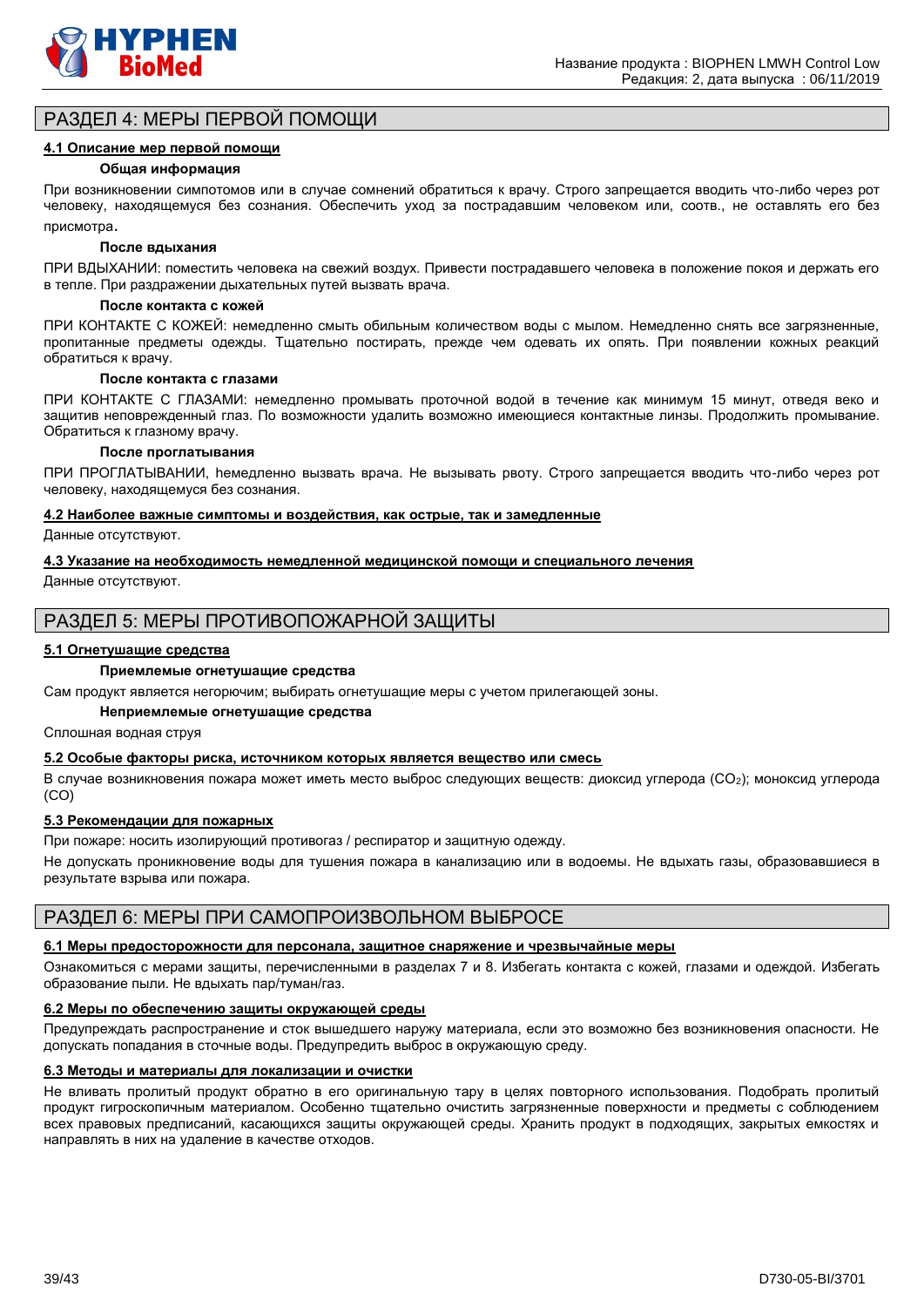

# РАЗДЕЛ 7: МЕРЫ ПРЕДОСТОРОЖНОСТИ, ПРИНИМАЕМЫЕ ПРИ ОБРАЩЕНИИ И ХРАНЕНИИ

#### **7.1 Меры предосторожности для обеспечения безопасного обращения**

#### **Рекомендации по обеспечению безопасного обращения**

Снизить до минимума риск при обращении с продуктом за счет принятия мер по обеспечению защиты и профилактики. Если это допускает уровень техники, спланировать методы работы так, чтобы не могли высвобождаться опасные вещества или, соотв., чтобы был исключен контакт с кожей.

#### **Общие меры по обеспечению защиты и гигиены**

Во время работы не принимать пищу, не пить и не курить. Держать продукт вдали от продовольствия, напитков и корма для животных. Мыть руки и кожу перед перерывами и после окончания работы. Не вдыхать пары. Избегать контакта с глазами и кожей. Немедленно снимать загрязненную или пропитавшуюся одежду.

#### **Рекомендации по защите от возгорания и взрыва**

Специальные меры не требуются.

#### **7.2 Условия для безопасного хранения с учетом любых несовместимостей**

#### **Технические меры и условия хранения**

Держать емкости плотно закрытыми и хранить их в прохладном, хорошо проветриваемом месте.

**Несовместимые материалы**

Данные отсутствуют.

#### **Рекомендованная температура хранения**

 $3$ начение:  $\overline{2}$  - 8°C

**Требования в отношении складских помещений и тары**

Вскрытые емкости необходимо тщательно закупоривать и хранить в вертикальном виде во избежание утечки.

#### **7.3 Специфические случаи конечного применения**

За исключением указанных в пункте 1.2 случаев применения не предусмотрены другие специфические случаи применения.

# РАЗДЕЛ 8: СРЕДСТВА КОНТРОЛЯ ЗА ОПАСНЫМ ВОЗДЕЙСТВИЕМ И СРЕДСТВА ИНДИВИДУАЛЬНОЙ ЗАЩИТЫ

#### **8.1 Параметры контроля**

#### **Предельные значения для воздействия на рабочем месте**

Отсутствуют параметры для мониторинга.

**Биологические предельные значения**

#### Данные отсутствуют

#### **8.2 Контроль за воздействием**

#### **Надлежащие инженерно-технические средства контроля**

Технические меры и применение подходящих методов работы имеют приоритет по отношению к использованию средств индивидуальной защиты. Принять меры в соответствии с передовыми способами обеспечения промышленной гигиены на практике.

#### **Средства индивидуальной защиты**

При обращении с продуктами носить исключительно защитную одежду, соответствующую действующим предписаниям.

#### **Защита органов дыхания**

Не требуется защищать органы дыхания. Для защиты от образующейся пыли носить пылезащитную маску типа N95 (США) или респиратор с фильтром типа P1 (EN 143). Используемые дыхательные маски должны быть проверены и допущены согласно соответствующим государственным стандартам , например, NIOHS (США) или CEN (EС).

#### **Защита рук**

В процессе обращения использовать защитные перчатки. Перед тем как носить перчатки, поверить их на их пригодность с учетом специфики рабочего места. Применять подходящий способ для того, чтобы снимать защитные перчатки в целях предупреждения контакта продукта с кожей (напр., снимать без соприкосновения голой руки с загрязненной наружной поверхностью перчаток). После использования надлежащим образом удалять загрязненные перчатки с соблюдением предписаний закона и в соответствии с передовыми методами работы в лабораториях. Помыть и просущить руки.

Используемые защитные перчатки должны быть проверены и допущены согласно стандарту EN374.

При повреждении или появлении первых признаков износа необходимо немедленно заменить защитные перчатки.

#### **Защита глаз / лица**

Для защиты глаз носить исключительно средства, которые проверены и допущены согласно действующим стандартам, напр., NIOSH (США) или EN 166 (EС).

#### **Защита тела**

Тип защитного снаряжения необходимо подбирать в зависимости от концентрации и объема продукта на рабочем месте.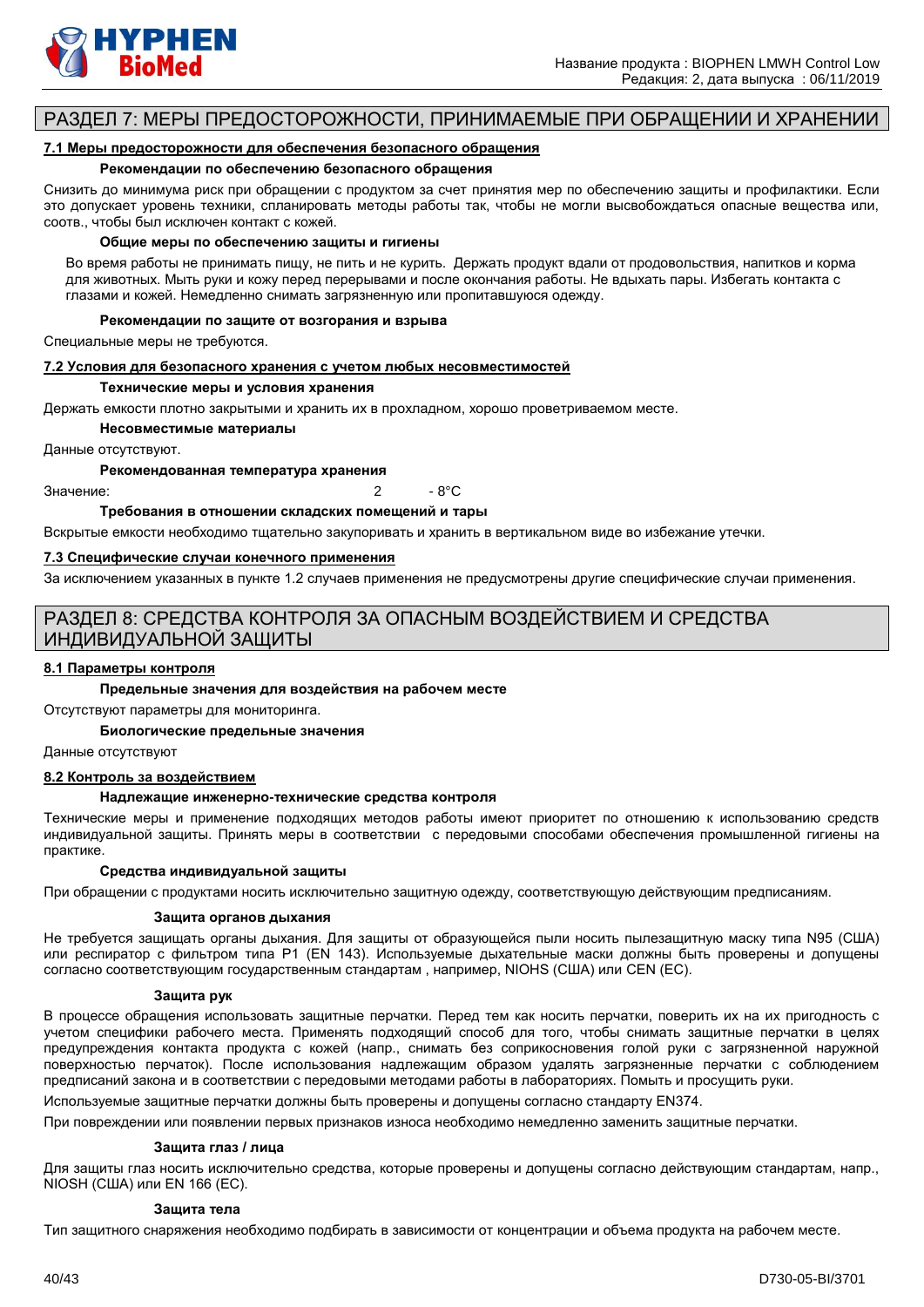

#### **Дополнительная информация**

Данные отсутствуют

#### **Контроль за экологическим воздействием**

Предупреждать распространение и сток вышедшего наружу материала, если это возможно без возникновения опасности. Не допускать попадания в сточные воды. Предупредить выброс в окружающую среду.

#### РАЗДЕЛ 9: ФИЗИКО-ХИМИЧЕСКИЕ СВОЙСТВА

#### **9.1 Информация об основных физико-химических свойствах**

| Свойство                                         | CI                           | CII                          |
|--------------------------------------------------|------------------------------|------------------------------|
| Внешний вид                                      | Лиофилизированный<br>порошок | Лиофилизированный<br>порошок |
| цвет                                             | Белый / Желтый               | Белый / Желтый               |
| Запах                                            | <b>ND</b>                    | <b>ND</b>                    |
| Значение рН                                      | <b>ND</b>                    | <b>ND</b>                    |
| Точка кипения                                    | <b>ND</b>                    | <b>ND</b>                    |
| Точка плавления                                  | <b>ND</b>                    | <b>ND</b>                    |
| Точка разложения                                 | <b>ND</b>                    | <b>ND</b>                    |
| Температура вспышки                              | <b>ND</b>                    | <b>ND</b>                    |
| Температура самовоспламенения                    | <b>ND</b>                    | <b>ND</b>                    |
| Окислительные свойства                           | <b>ND</b>                    | <b>ND</b>                    |
| Взрывчатые свойства                              | <b>ND</b>                    | <b>ND</b>                    |
| Воспламеняемость                                 | <b>ND</b>                    | <b>ND</b>                    |
| Нижний предел воспламеняемости или взрываемости  | <b>ND</b>                    | <b>ND</b>                    |
| Верхний предел воспламеняемости или взрываемости | <b>ND</b>                    | <b>ND</b>                    |
| Давление пара                                    | <b>ND</b>                    | <b>ND</b>                    |
| Плотность пара                                   | <b>ND</b>                    | <b>ND</b>                    |
| Скорость испарения                               | <b>ND</b>                    | <b>ND</b>                    |
| Относительная плотность                          | <b>ND</b>                    | <b>ND</b>                    |
| Растворимость в воде                             | <b>ND</b>                    | <b>ND</b>                    |
| Растворимость                                    | <b>ND</b>                    | <b>ND</b>                    |
| Коэффициент распределения: n-октанол/вода        | <b>ND</b>                    | <b>ND</b>                    |
| Вязкость                                         | <b>ND</b>                    | <b>ND</b>                    |
| Дополнительная информация                        | <b>ND</b>                    | <b>ND</b>                    |

# ND : Данные отсутствуют.

**9.2 Прочие сведения**

Данные отсутствуют

# РАЗДЕЛ 10: СТАБИЛЬНОСТЬ И РЕАКЦИОННАЯ СПОСОБНОСТЬ

#### **10.1 Реакционная способность**

Без опасных реакций, если соблюдаются предписания/указания по обращению.

#### **10.2 Химическая устойчивость**

Препарат стабильный, если с ним обращаются и хранят его так. как рекомендовано в разделе 7.

#### **10.3 Возможность опасных реакций**

Отсутствует при условии применения в соответствии с назначением.

#### **10.4 Условия, которых следует избегать**

Отсутствует при условии применения в соответствии с назначением.

### **10.5 Несовместимые материалы**

Неизвестны.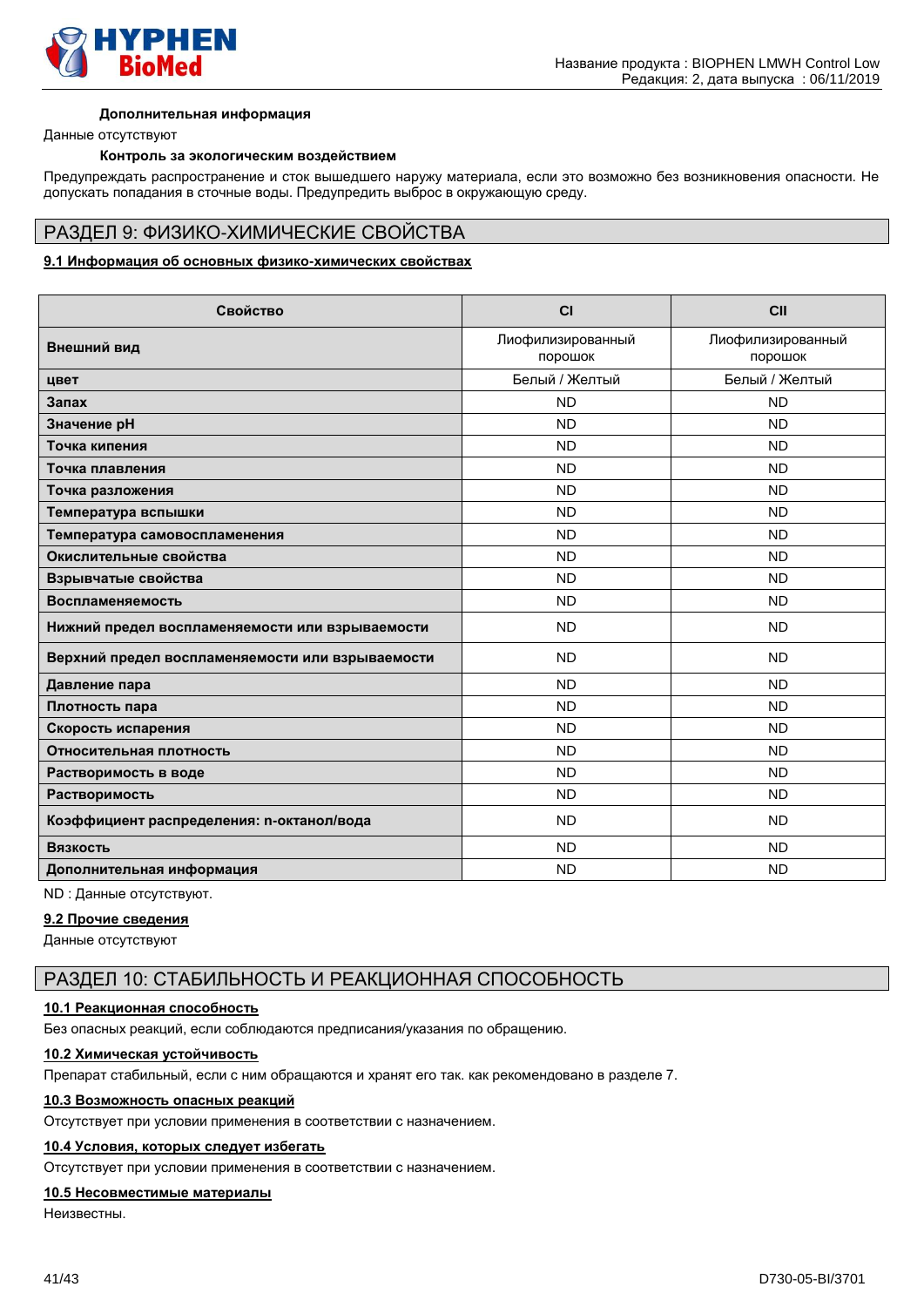

#### **10.6 Опасные продукты разложения**

Отсутствует при условии применения в соответствии с назначением.

# РАЗДЕЛ 11: ИНФОРМАЦИЯ О ТОКСИЧНОСТИ

#### **11.1 Информация о токсикологическом воздействии**

| Воздействие                                                                         | <b>CI</b> | CII       |
|-------------------------------------------------------------------------------------|-----------|-----------|
| Острая оральная токсичность                                                         | <b>ND</b> | ND        |
| Острая кожная токсичность                                                           | <b>ND</b> | ND        |
| Острая ингаляционная токсичность                                                    | ND        | ND        |
| Разъедание/раздражение кожи                                                         | ND        | ND        |
| Серьезное повреждение/раздражение глаз                                              | ND        | ND        |
| Респираторная или кожная сенсибилизация                                             | <b>ND</b> | <b>ND</b> |
| Мутагенность половых клеток                                                         | <b>ND</b> | <b>ND</b> |
| Репродуктивная токсичность                                                          | <b>ND</b> | <b>ND</b> |
| Канцерогенность                                                                     | <b>ND</b> | ND        |
| Специфическая токсичность для отдельного органа мишени<br>при однократном действии  | <b>ND</b> | <b>ND</b> |
| Специфическая токсичность для отдельного органа мишени<br>при многократном действии | ND        | ND        |
| Опасность развития аспирационных состояний                                          | ND        | ND        |

ND : Данные отсутствуют.

Ни один из компонентов, содержащихся в данном продукте с концентрацией ≥ 0,1%, считается обладающим потенциальным или доказанным канцерогенным воздействием на человека.

# РАЗДЕЛ 12: ИНФОРМАЦИЯ О ВОЗДЕЙСТВИИ НА ОКРУЖАЮЩУЮ СРЕДУ

#### **12.1 Токсичность**

| Токсичность                |           |    |
|----------------------------|-----------|----|
| Токсичность для рыб        | ND        | ΝD |
| Токсичность для дафний     | ND        | ND |
| Токсичность для водорослей | <b>ND</b> | ND |
| Токсичность для бактерий   | <b>ND</b> | ΝD |

ND : Данные отсутствуют.

#### **12.2 Стойкость и разлагаемость**

Данные отсутствуют.

**12.3 Потенциал биоаккумуляции**

Данные отсутствуют.

#### **12.4 Мобильность в почве**

Данные отсутствуют.

#### **12.5 Результаты оценки стойкости, способности к биоаккумуляции и токсичности, а также высокой устойчивости биоаккумулятивного вещества**

| Оценка                          |    | СII       |
|---------------------------------|----|-----------|
| Оценка стойкости, способности к | ND | ND        |
| биоаккумуляции и токсичности    |    |           |
| Оценка высокой устойчивости     | ND | <b>ND</b> |
| биоаккумулятивного вещества     |    |           |

ND : Данные отсутствуют.

#### **12.6 Другие вредные воздействия**

Данные отсутствуют.

#### **12.7 Дополнительная информация**

Не сбрасывать продукт в окружающую среду неконтролируемым образом.